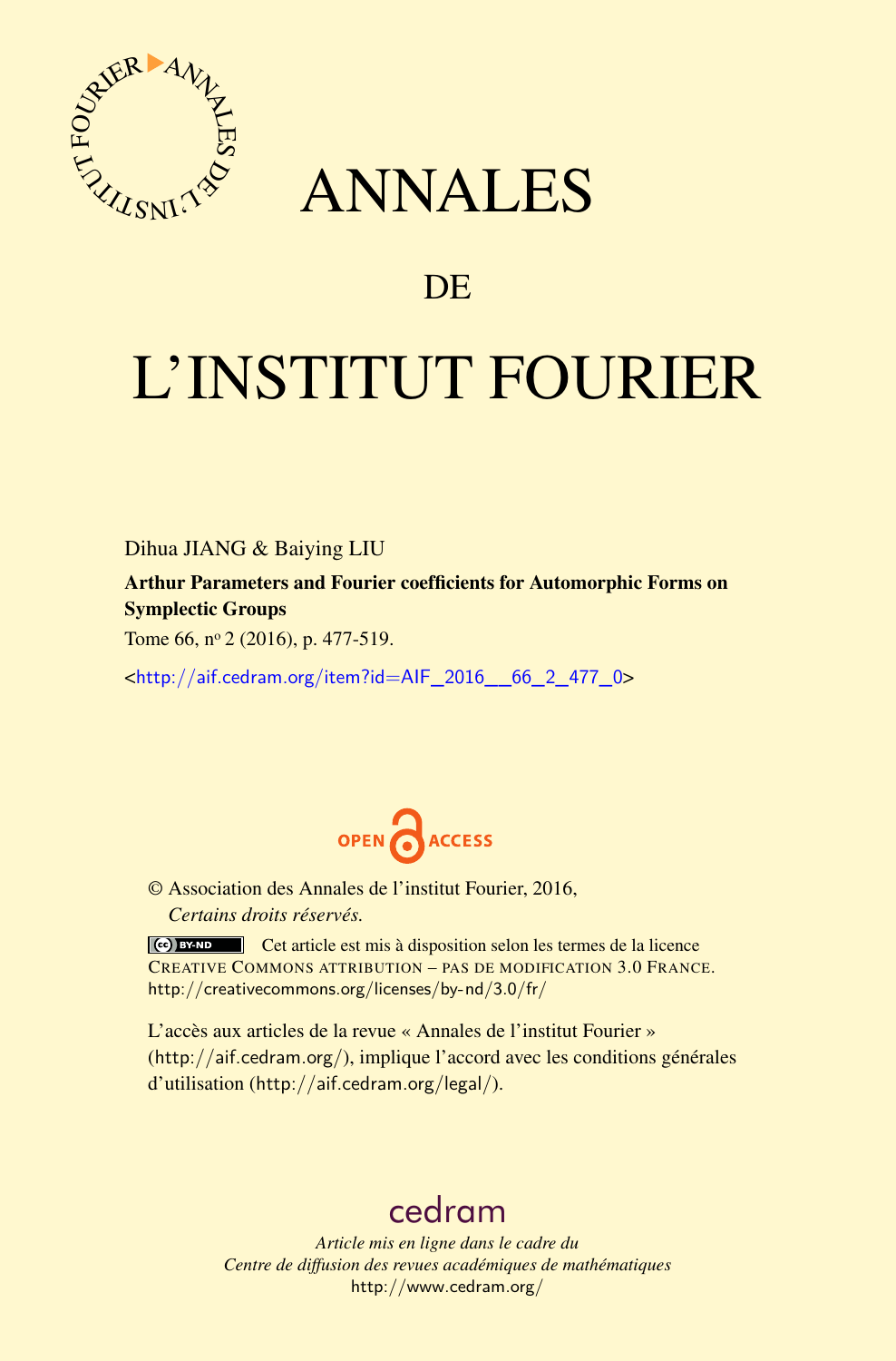### ARTHUR PARAMETERS AND FOURIER COEFFICIENTS FOR AUTOMORPHIC FORMS ON SYMPLECTIC GROUPS

#### **by Dihua JIANG & Baiying LIU (\*)**

ABSTRACT. — We study the structures of Fourier coefficients of automorphic forms on symplectic groups based on their local and global structures related to Arthur parameters. This is a first step towards the general conjecture on the relation between the structure of Fourier coefficients and Arthur parameters for automorphic forms occurring in the discrete spectrum, given by the first named author.

Résumé. — Nous étudions la structures des coefficients de Fourier des formes automorphes sur des groupes symplectiques à partir de leurs structures locale et globale liée aux paramètres d'Arthur. Ceci est la première étape pour prouver une conjecture du premier auteur concernant le lien entre la structure des coefficients de Fourier et les paramètres d'Arthur pour les formes automorphes dans le spectre discret.

#### **1. Introduction**

In the classical theory of automorphic forms, Fourier coefficients encode abundant arithmetic information of automorphic forms on one hand. On the other hand, Fourier coefficients bridges the connection from harmonic analysis to number theory via automorphic forms. In the modern theory of automorphic forms, i.e. the theory of automorphic representations of reductive algebraic groups defined over a number field *F* (or a global field),

Keywords: Arthur Parameters, Fourier Coefficients, Unipotent Orbits, Automorphic Forms.

Math. classification: 11F70, 22E50, 11F85, 22E55.

<sup>(\*)</sup> The research of the first named author is supported in part by the NSF Grants DMS–1301567, and the research of the second named author is supported in part by NSF Grants DMS-1302122, and in part by a postdoc research fund from Department of Mathematics, University of Utah.

We would like to thank the referee for the careful reading of the paper and helpful comments and suggestions.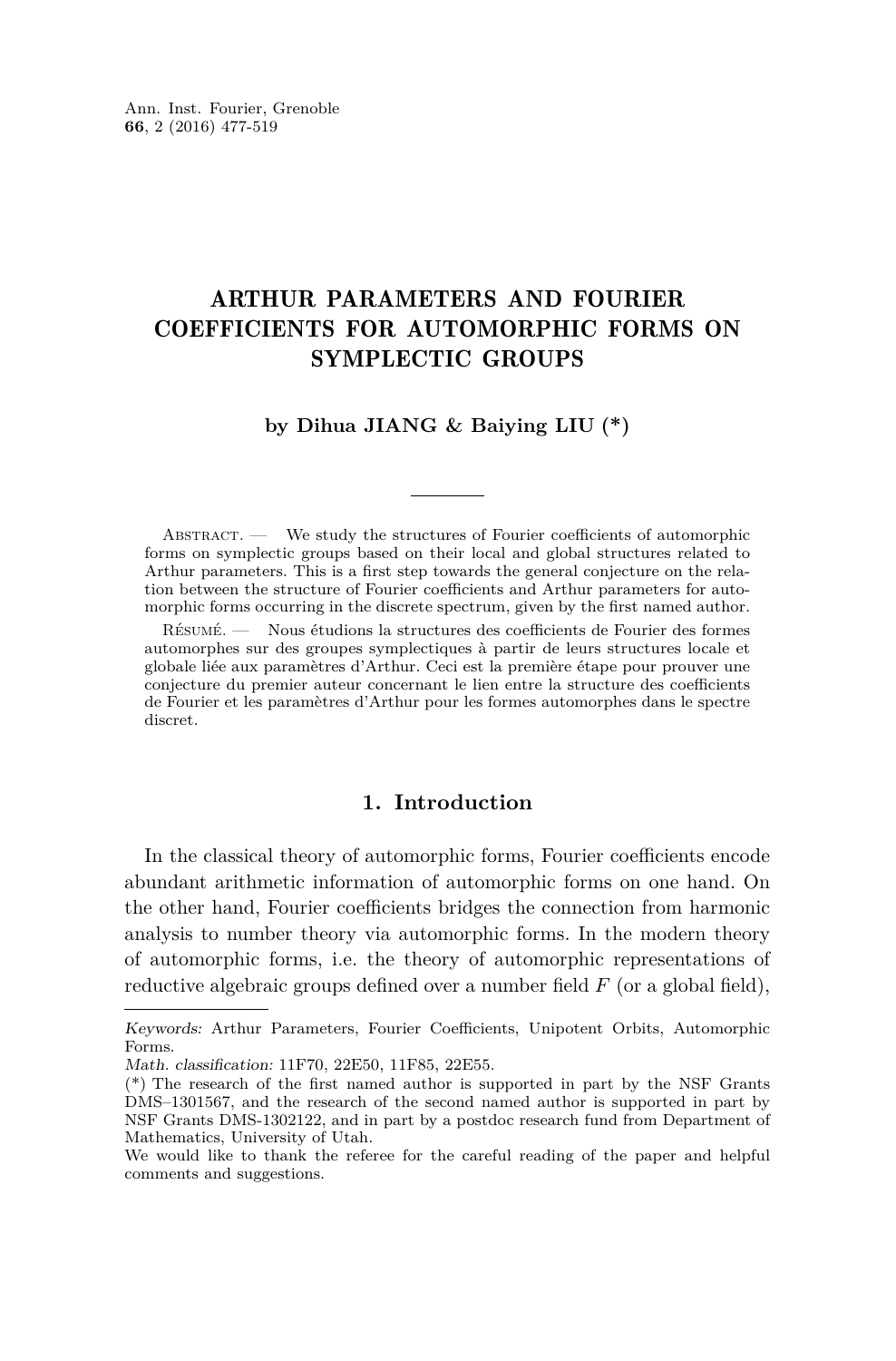Fourier coefficients continue to play the indispensable role in the last half century.

In the theory of automorphic forms on  $GL_n$ , the Whittaker-Fourier coefficients played a fundamental role due to the fact that every cuspidal automorphic representation of  $GL_n(\mathbb{A})$ , where  $\mathbb A$  is the ring of adeles of *F*, has a non-zero Whittaker-Fourier coefficient, a classical theorem of Piatetski-Shapiro and Shalika ([\[27\]](#page-43-0) and [\[28\]](#page-43-1)). This result has been extended to the discrete spectrum of  $GL_n(\mathbb{A})$  in [\[15\]](#page-42-0). In general, due to the nature of the discrete spectrum of square-integrable automorphic forms on reductive algebraic groups *G*, one has to consider more general version of Fourier coefficients, i.e. Fourier coefficients of automorphic forms attached to unipotent orbits on *G*. Such general Fourier coefficients of automorphic forms, including Bessel-Fourier coefficients and Fourier-Jacobi coefficients have been widely used in theory of automorphic *L*-functions via integral representation method (see [\[9\]](#page-42-1) and [\[18\]](#page-42-2), for instance), in automorphic descent method of Ginzburg, Rallis and Soudry to produce special cases of explicit Langlands functorial transfers ([\[12\]](#page-42-3)), and in the Gan-Gross-Prasad conjecture on vanishing of the central value of certain automorphic *L*-functions of symplectic type ([\[8\]](#page-42-4) and [\[6\]](#page-42-5)). More recent applications of such general Fourier coefficients to explicit constructions of endoscopy transfers for classical groups can be found in [\[13\]](#page-42-6) (and also in [\[7\]](#page-42-7) for split classical groups).

We recall from [\[16\]](#page-42-8) the definition of Fourier coefficients of automorphic forms attached to unipotent orbits. Take  $G_n = \text{Sp}_{2n}$  to be the symplectic group with a Borel subgroup  $B = TU$ , where the maximal torus *T* consists of all diagonal matrices of form:

diag
$$
(t_1, \dots, t_n; t_n^{-1}, \dots, t_1^{-1})
$$

and the unipotent radical of *B* consists of all upper unipotent matrices in  $Sp_{2n}$ . This choice fixes a root datum of  $Sp_{2n}$ .

Let  $\overline{F}$  be the algebraic closure of the number field  $F$ . The set of all unipotent adjoint orbits of  $G_n(\overline{F})$  is parameterized by the set of partitions of  $2n$  whose odd parts occur with even multiplicity (see [\[5\]](#page-42-9), [\[25\]](#page-43-2) and [\[29\]](#page-43-3), for instance). We may call them symplectic partitions of 2*n*. When we consider  $G_n$  over  $F$ , the symplectic partitions of  $2n$  parameterize the  $F$ stable unipotent orbits of  $G_n(F)$ .

As in [\[16,](#page-42-8) Section 2], for each symplectic partition *p* of 2*n*, or equivalently each *F*-stable unipotent orbit  $\mathcal{O}_p$ , via the standard  $\mathfrak{sl}_2(F)$ -triple, one may construct an *F*-unipotent subgroup  $V_{p,2}$ . In this case, the *F*-rational unipotent orbits in the *F*-stable unipotent orbit  $\mathcal{O}_p$  are parameterized by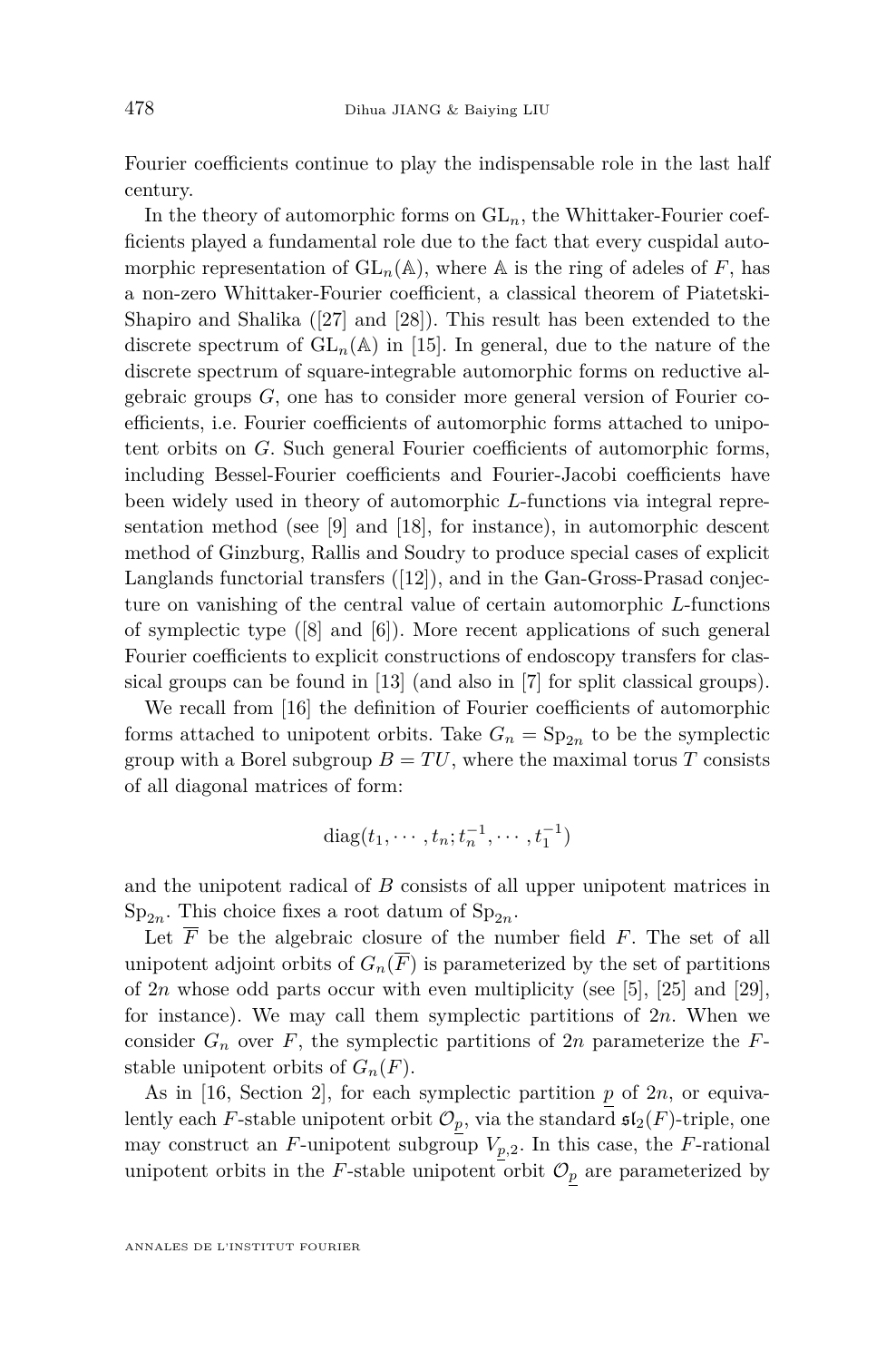a datum  $\alpha$  (see [\[16,](#page-42-8) Section 2] for detail). This datum defines a character  $\psi_{p,\underline{a}}$  of  $V_{p,2}(\mathbb{A})$ , which is trivial on  $V_{p,2}(F)$ .

For an arbitrary automorphic form  $\varphi$  on  $G_n(\mathbb{A})$ , the  $\psi_{p,a}$ -Fourier coefficient of  $\varphi$  is defined by

(1.1) 
$$
\varphi^{\psi_{\underline{p},\underline{a}}}(g) := \int_{V_{\underline{p},2}(F)\backslash V_{\underline{p},2}(\mathbb{A})} \varphi(vg)\psi_{\underline{p},\underline{a}}^{-1}(v)dv.
$$

When an irreducible automorphic representation  $\pi$  of  $G_n(\mathbb{A})$  is generated by automorphic forms  $\varphi$ , we say that  $\pi$  has a nonzero  $\psi_{p,a}$ -Fourier coefficient or a nonzero Fourier coefficient attached to a (symplectic) partition *p* if there exists an automorphic form  $\varphi$  in the space of  $\pi$  with a nonzero  $\psi_{p,\underline{a}}$ -Fourier coefficient  $\varphi^{\psi_{P},a}(g)$ , for some choice of <u>a</u>.

For any irreducible automorphic representation  $\pi$  of  $G_n(\mathbb{A})$ , as in [\[13\]](#page-42-6), we define  $\mathfrak{p}^m(\pi)$  (which corresponds to  $\mathfrak{n}^m(\pi)$  in the notation of [\[13\]](#page-42-6)) to be the set of all symplectic partitions *p* which have the properties that  $\pi$  has a nonzero  $\psi_{p,\underline{a}}$ -Fourier coefficient for some choice of <u>*a*</u>, and for any  $p' > p$  (with the natural ordering of partitions),  $\pi$  has no nonzero Fourier coefficients attached to  $p'$ .

It is an interesting problem to determine the structure of the set  $\mathfrak{p}^m(\pi)$ for any given irreducible automorphic representation  $\pi$  of  $G_n(\mathbb{A})$ . When  $\pi$ occurs in the discrete spectrum of square integrable automorphic functions on  $G_n(\mathbb{A})$ , the global Arthur parameter attached to  $\pi$  ([\[2\]](#page-42-10)) is clearly a fundamental invariant for  $\pi$ . We are going to recall a conjecture made in [\[13\]](#page-42-6) which relates the structure of the global Arthur parameter of  $\pi$  to the structure of the set  $\mathfrak{p}^m(\pi)$ . To do so, we briefly recall the endoscopic classification of the discrete spectrum for  $G_n(\mathbb{A})$  from [\[2\]](#page-42-10).

The set of global Arthur parameters for the discrete spectrum of  $G_n =$  $Sp_{2n}$  is denoted, as in [\[2\]](#page-42-10), by  $\widetilde{\Psi}_2(Sp_{2n})$ , the elements of which are of the form

(1.2) 
$$
\psi := \psi_1 \boxplus \psi_2 \boxplus \cdots \boxplus \psi_r,
$$

where  $\psi_i$  are pairwise different simple global Arthur parameters of orthogonal type and have the form  $\psi_i = (\tau_i, b_i)$ . Here  $\tau_i \in \mathcal{A}_{\text{cusp}}(\text{GL}_{a_i})$ , (the set of equivalence classes of irreducible cuspidal automorphic representations of  $GL_{a_i}(\mathbb{A}))$ ,  $2n+1 = \sum_{i=1}^r a_i b_i$  (since the dual group of  $Sp_{2n}$  is  $SO_{2n+1}(\mathbb{C})$ ), and  $\prod_i \omega_{\tau_i}^{b_i} = 1$  (the condition on the central characters of the parameter  $\psi$ ), following [\[2,](#page-42-10) Section 1.4]. More precisely, for each  $1 \leq i \leq r$ ,  $\psi_i = (\tau_i, b_i)$  satisfies the following conditions: if  $\tau_i$  is of symplectic type (i.e.,  $L(s, \tau_i, \wedge^2)$  has a pole at  $s = 1$ ), then  $b_i$  is even; if  $\tau_i$  is of orthogonal type (i.e.,  $L(s, \tau_i, \text{Sym}^2)$  has a pole at  $s = 1$ ), then  $b_i$  is odd. Given a global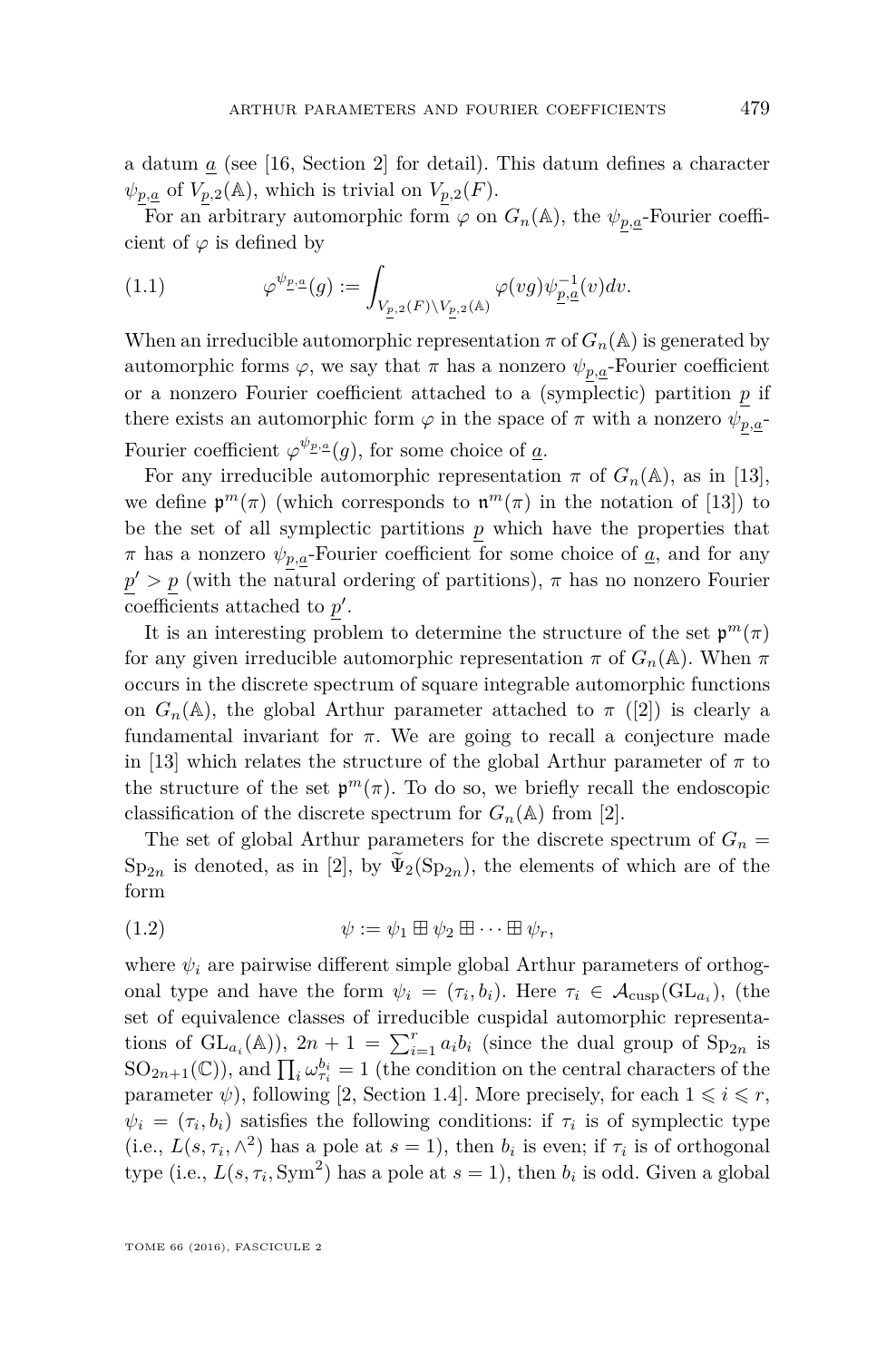Arthur parameter  $\psi$  as above, recall from [\[13\]](#page-42-6) that  $p(\psi) = [(b_1)^{a_1} \cdots (b_r)^{a_r}]$ is the partition attached to  $(\psi, G^{\vee}(\mathbb{C}))$ .

THEOREM 1.1 (Theorem 1.5.2, [\[2\]](#page-42-10)). — For each global Arthur parameter  $\psi \in \tilde{\Psi}_2(\mathrm{Sp}_{2n})$  a global Arthur packet  $\tilde{\Pi}_{\psi}$  is defined. The discrete spectrum of  $\text{Sp}_{2n}(\mathbb{A})$  has the following decomposition

$$
L^2_{\text{disc}}(\text{Sp}_{2n}(F)\backslash \text{Sp}_{2n}(\mathbb{A})) \cong \bigoplus_{\psi \in \widetilde{\Psi}_2(\text{Sp}_{2n})} \oplus_{\pi \in \widetilde{\Pi}_{\psi}(\epsilon_{\psi})} \pi,
$$

where  $\Pi_{\psi}(\epsilon_{\psi})$  denotes the subset of  $\Pi_{\psi}$  consisting of members which occur in the discrete spectrum.

As in [\[13\]](#page-42-6), one may call  $\Pi_{\psi}(\epsilon_{\psi})$  the automorphic  $L^2$ -packet attached to  $\psi$ . For  $\pi \in \Pi_{\psi}(\epsilon_{\psi})$ , the structure of the global Arthur parameter  $\psi$  deduces constraints on the structure of  $\mathfrak{p}^m(\pi)$ , which is given by the following conjecture.

<span id="page-4-0"></span>CONJECTURE 1.2 (Conjecture 4.2, [\[13\]](#page-42-6)). — For any  $\psi \in \tilde{\Psi}_2(\mathrm{Sp}_{2n})$ , let  $\Pi_{\psi}(\epsilon_{\psi})$  be the automorphic  $L^2$ -packet attached to  $\psi$ . Assume that  $p(\psi)$  is the partition attached to  $(\psi, G^{\vee}(\mathbb{C}))$ . Then the following hold.

- (1) Any symplectic partition *p* of 2*n*, if  $p > \eta_{\mathfrak{g}^\vee,\mathfrak{g}}(p(\psi))$ , does not belong  $\operatorname{tr}_\theta \mathfrak{p}^m(\pi) \text{ for any } \pi \in \Pi_\psi(\epsilon_\psi).$
- (2) For  $a \pi \in \Pi_{\psi}(\epsilon_{\psi})$ , any partition  $\underline{p} \in \mathfrak{p}^m(\pi)$  has the property that  $p \leqslant \eta_{\mathfrak{g}^\vee,\mathfrak{g}}(p(\psi)).$
- (3) There exists at least one member  $\pi \in \widetilde{\Pi}_{\psi}(\epsilon_{\psi})$  having the property that  $\eta_{\mathfrak{g}^\vee,\mathfrak{g}}(p(\psi)) \in \mathfrak{p}^m(\pi)$ .

Here  $\eta_{\mathfrak{q}^\vee,\mathfrak{q}}$  denotes the Barbasch-Vogan duality map from the partitions for the dual group  $G^{\vee}(\mathbb{C})$  to the partitions for *G*.

We refer to [\[13,](#page-42-6) Section 4] for more discussion on this conjecture and related topics. We note that the natural ordering of partitions is a partial ordering, and Part (2) of Conjecture [1.2](#page-4-0) is to rule out partitions which are not related to the partition  $\eta_{\mathfrak{g}^\vee,\mathfrak{g}}(p(\psi))$ . One may combine Parts (1) and (2) of Conjecture [1.2](#page-4-0) into one statement. However, due to the technical reasons, it may be better to separate Part (1) from Part (2).

This paper is part of our on-going project to confirm Conjecture [1.2](#page-4-0) and is to prove

<span id="page-4-1"></span>THEOREM 1.3. — Part (1) of Conjecture [1.2](#page-4-0) holds for any  $\psi \in \tilde{\Psi}_2(\mathrm{Sp}_{2n})$ .

The proof of Theorem [1.3](#page-4-1) takes steps which combine local and global arguments. Some discussions on Part (2) of Conjecture [1.2](#page-4-0) will be given in Section 6.3. We expect that the refinement of these arguments will be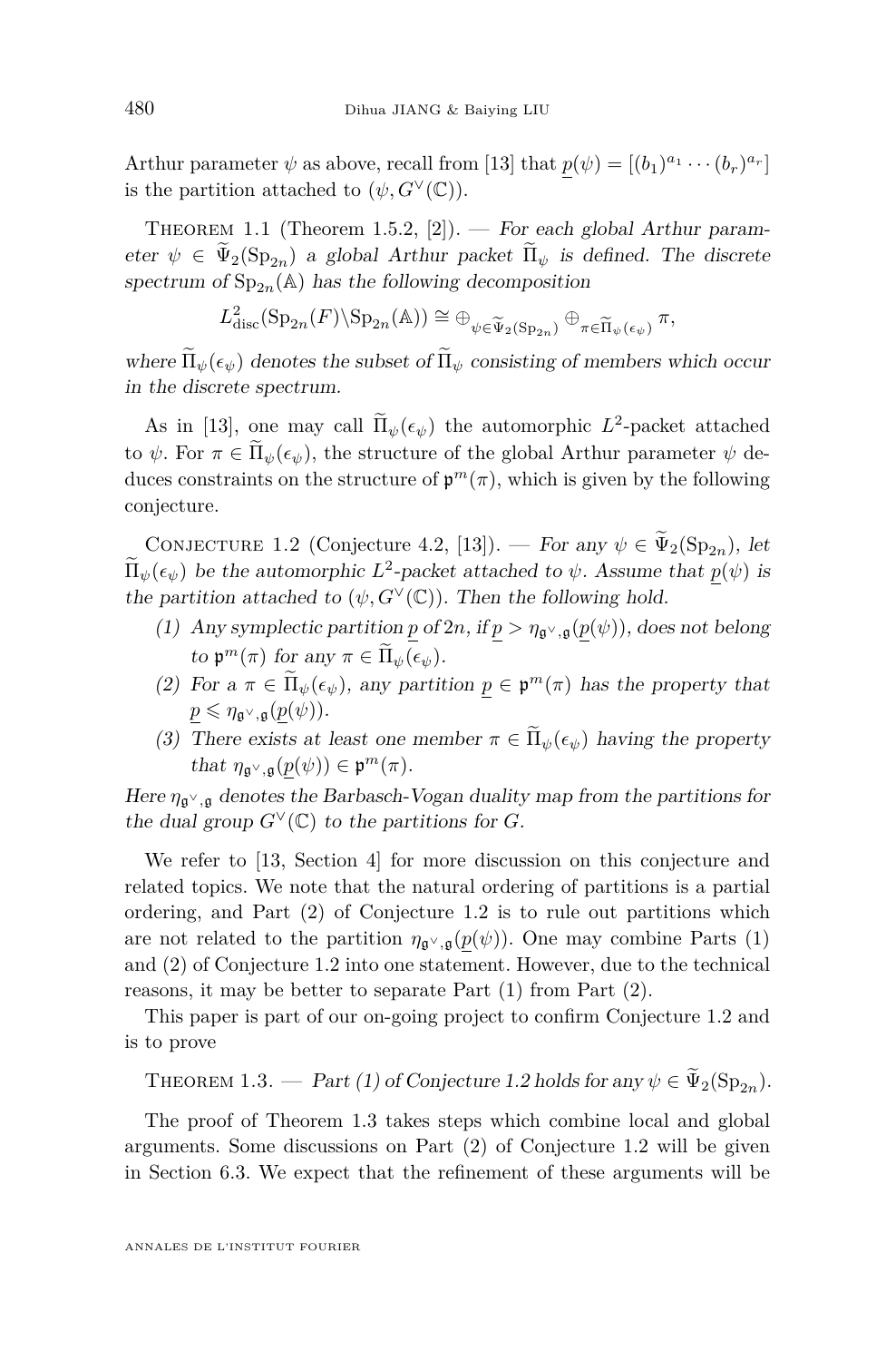able to prove Part (2) of Conjecture [1.2](#page-4-0) in general. This will be considered in our forthcoming work. Of course, Part (3) of Conjecture [1.2](#page-4-0) is global in nature and will be considered by extending the arguments in [\[16\]](#page-42-8).

In [\[21\]](#page-43-4), based on the results in [\[17\]](#page-42-11) on construction of residual representations, the second named author confirmed Part (3) of Conjecture [1.2](#page-4-0) for the following family of special non-generic global Arthur parameters for  $\text{Sp}_{4mn}$ :  $\psi = (\tau, 2m) \boxplus (1_{\text{GL}_1(\mathbb{A})}, 1)$ , where  $\tau$  is an irreducible cuspidal automorphic representation of  $GL_{2n}(\mathbb{A})$ , with the properties that  $L(s, \tau, \wedge^2)$ has a simple pole at  $s = 1$ , and  $L(\frac{1}{2}, \tau) \neq 0$ . Note that by Theorem [1.3,](#page-4-1) Proposition [6.4](#page-41-0) and Remark [6.5,](#page-41-1) the first two parts of Conjecture [1.2](#page-4-0) hold for these global Arthur parameters. Therefore, Conjecture [1.2](#page-4-0) is confirmed for this family of global Arthur parameters. Of course, as discussed in [\[13,](#page-42-6) Section 4, when the global Arthur parameter  $\psi$  is generic, Conjecture [1.2](#page-4-0) can be viewed as the global version of the Shahidi conjecture, which is now a consequence of [\[2\]](#page-42-10) and [\[12\]](#page-42-3). We refer to [\[14,](#page-42-12) Section 3] for detailed discussion of this issue and related problems.

In order to prove Theorem [1.3,](#page-4-1) we first consider the unramified local component  $\pi_v$  of an irreducible unitary automorphic representation  $\pi$  of  $Sp_{2n}(\mathbb{A})$  at one finite local place *v* of *F*. The structure of unramified unitary dual of  $Sp_{2n}(F_v)$  was determined by D. Barbasch in [\[3\]](#page-42-13) and by G. Muic and M. Tadic in [\[24\]](#page-43-5) with different approaches. We recall from [\[24\]](#page-43-5) the results on unramified unitary dual and determine, for any given global Arthur parameter  $\psi \in \tilde{\Psi}_2(\mathrm{Sp}_{2n})$ , the unramified components  $\pi_v$  of any  $\pi \in \Pi_{\psi}(\epsilon_{\psi})$ in terms of the classification data in [\[24\]](#page-43-5). The Fourier coefficients for  $\pi$  produce the corresponding twisted Jacquet modules for  $\pi_v$ . In Section 3, we show in Lemmas [3.1](#page-13-0) and [3.2](#page-16-0) the vanishing of certain twisted Jacquet modules for the unramified unitary representations  $\pi_v$ , which builds up first local constraints for the vanishing of Fourier coefficients of *π*. In Section 4, based on the local results in Sections 2 and 3, we come back to the global situation and prove vanishing of certain Fourier coefficients of  $\pi$ . Here we use global techniques developed through the work of  $[10]$ ,  $[12]$ , and  $[16]$ , in particular, the results on Fourier coefficients associated to composites of partitions. The main results in Section 4 are Theorems [4.4](#page-19-0) and [4.5,](#page-25-0) which establish the vanishing of Fourier coefficients of  $\pi$  whose unramified local component  $\pi_v$  is strongly negative. The general case is done in Section 5 (Theorems [5.1](#page-26-0) and [5.4\)](#page-37-0). In the last section (Section 6), we first prove Propositions [6.1](#page-38-0) and [6.3.](#page-39-0) They imply that for a given global Arthur parameter  $\psi$ , there are infinitely many unramified, finite local places *v* of *F*, where the unramified local components  $\tau_{i,v}$  have trivial central characters.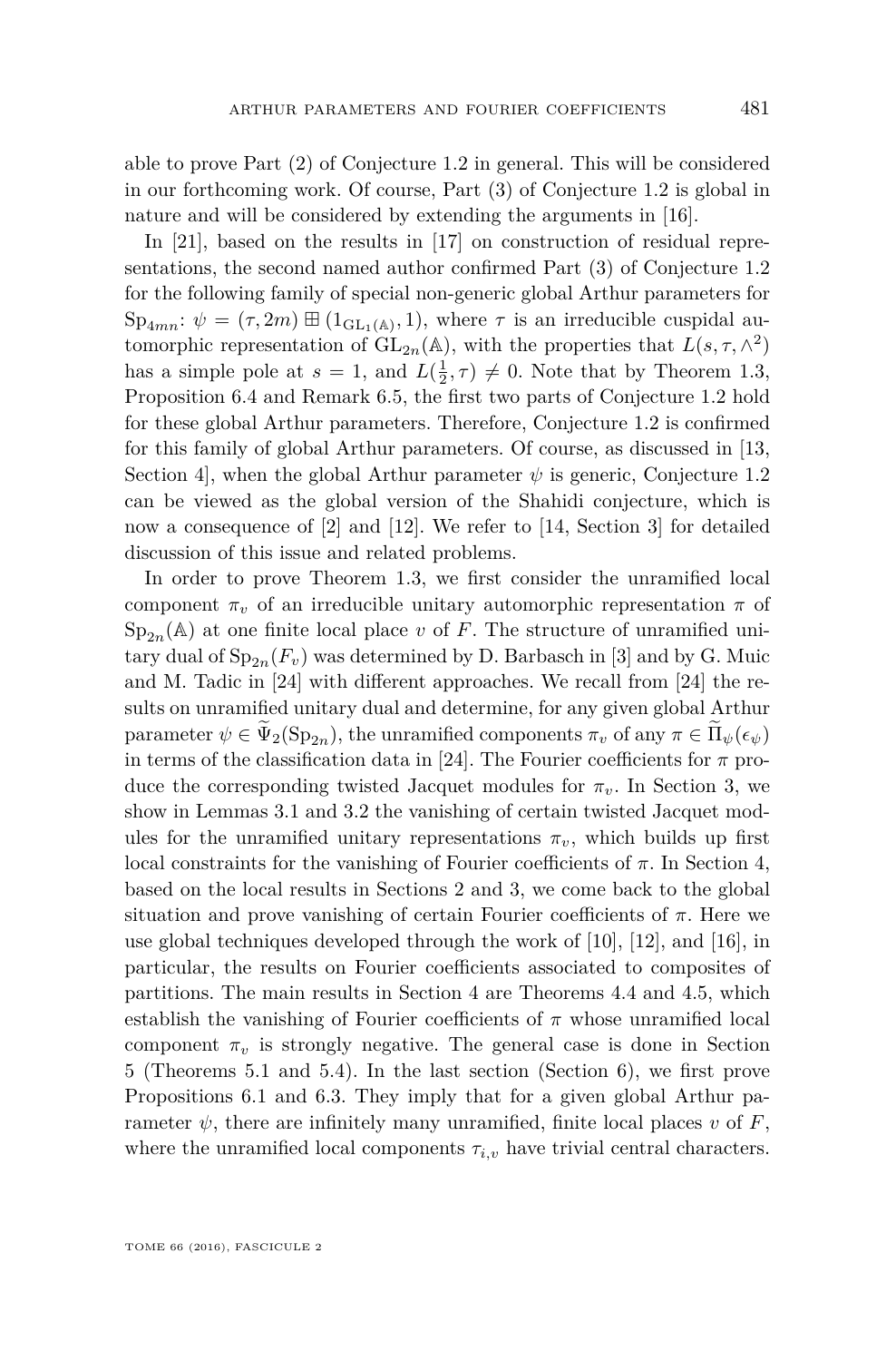With such refined results on the central characters of  $\tau_{i,v}$ , we are able to finish the proof of Theorem [1.3](#page-4-1) in Section 6.2, by combining all the results established in the previous sections.

#### **2. Unramified Unitary Dual and Arthur Parameters**

In this section, we recall the classification of the unramified unitary dual of *p*-adic symplectic groups, which was obtained by Barbasch in [\[3\]](#page-42-13) and by Muic and Tadic in [\[24\]](#page-43-5). In terms of the structure of the unramified unitary dual of  $p$ -adic  $Sp_{2n}$ , we try to understand the structure of the unramified local component  $\pi_v$  of an irreducible automorphic representation  $\pi = \otimes_v \pi_v$ of  $\text{Sp}_{2n}(\mathbb{A})$  belonging to an automorphic  $L^2$ -packet  $\widetilde{\Pi}_{\psi}(\varepsilon_{\psi})$  for an arbitrary global Arthur parameter  $\psi \in \widetilde{\Psi}_2(\mathrm{Sp}_{2n}).$ 

#### **2.1. Unramified Unitary Dual of Symplectic Groups**

The unramified unitary dual of split classical groups was classified by Barbasch in [\[3\]](#page-42-13) (both real and *p*-adic cases), and by Muic and Tadic in [\[24\]](#page-43-5) (*p*-adic case), using different methods. We follow the approach in [\[24\]](#page-43-5) for *p*-adic symplectic groups.

Let *v* be a finite local place of the given number field *F*. The classification in [\[24\]](#page-43-5) starts from classifying two special families of irreducible unramified representations of  $Sp_{2n}(F_v)$  that are called strongly negative and negative, respectively. We refer to [\[22\]](#page-43-6) for definitions of strongly negative and negative representations, respectively, and for more related discussion on those two families of unramified representations. In the following, we recall from [\[24\]](#page-43-5) the classification of these two families in terms of Jordan blocks, which also provide explicit construction of the two families of unramified representations.

A pair  $(\chi, m)$ , where  $\chi$  is an unramified unitary character of  $F_v^*$  and  $m \in \mathbb{Z}_{>0}$ , is called a *Jordan block*. Define  $Jord_{sn}(n)$  to be the collection of all sets Jord of the following form:

<span id="page-6-0"></span>
$$
(2.1) \{(\lambda_0, 2n_1+1), \ldots, (\lambda_0, 2n_k+1), (1_{\text{GL}_1}, 2m_1+1), \ldots, (1_{\text{GL}_1}, 2m_l+1)\}\
$$

where  $\lambda_0$  is the unique non-trivial unramified unitary character of  $F_v^*$  of order 2, given by the local Hilbert symbol  $(\delta, \cdot)_{F_v^*}$ , with  $\delta$  being a non-square unit in  $\mathcal{O}_{F_v}$ ; *k* is even,

$$
0 \leqslant n_1 < n_2 < \cdots < n_k, \quad 0 \leqslant m_1 < m_2 < \cdots < m_l;
$$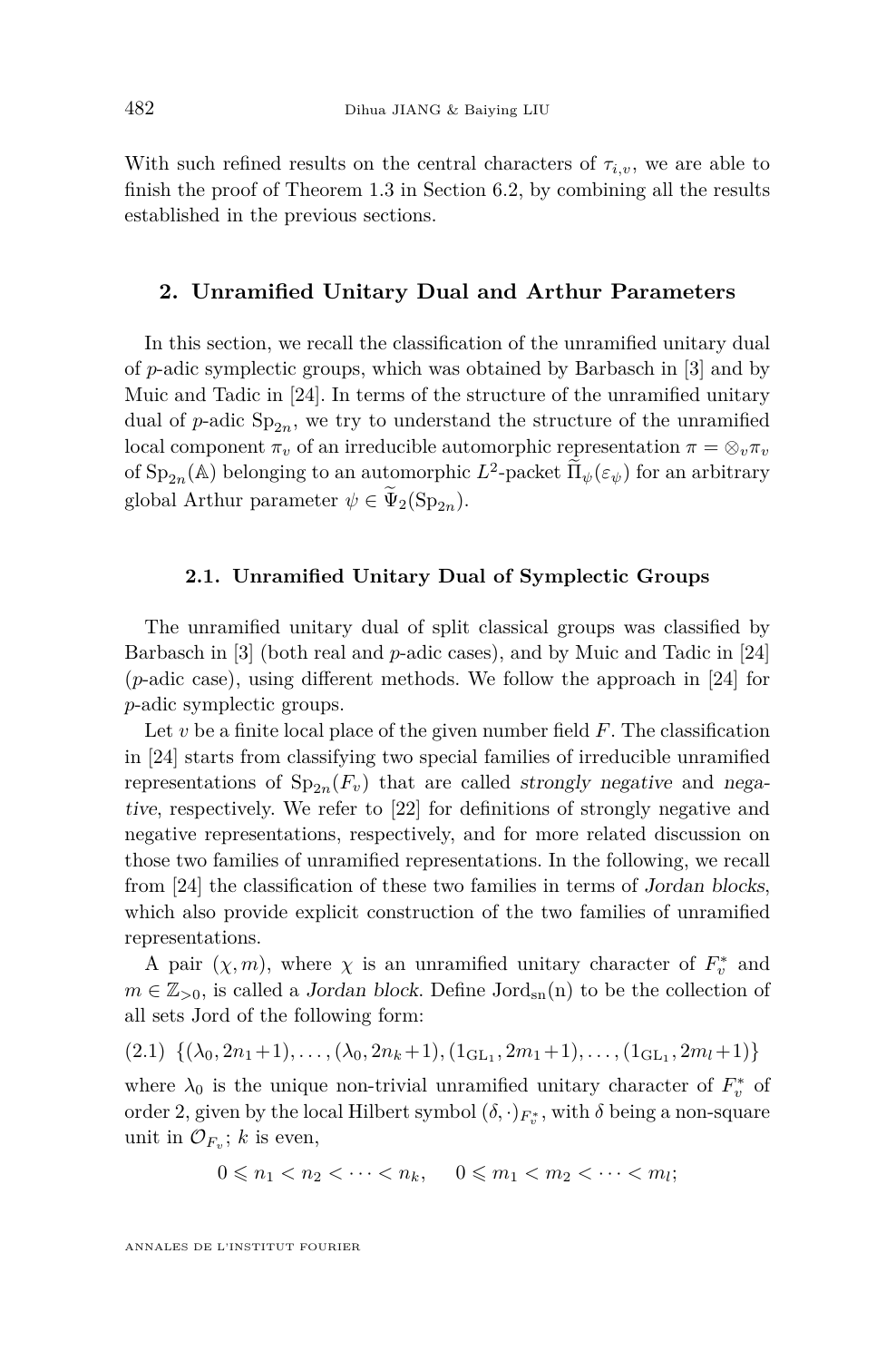and

$$
\sum_{i=1}^{k} (2n_i + 1) + \sum_{j=1}^{l} (2m_j + 1) = 2n + 1.
$$

It is easy to see that *l* is automatically odd.

For each Jord  $\in$  Jord<sub>sn</sub>(n), we can associate a representation  $\sigma$ (Jord), which is the unique irreducible unramified subquotient of the following induced representation

$$
\nu^{\frac{n_{k-1}-n_k}{2}} \lambda_0(\det_{n_{k-1}+n_k+1}) \times \nu^{\frac{n_{k-3}-n_{k-2}}{2}} \lambda_0(\det_{n_{k-3}+n_{k-2}+1})
$$
  

$$
\times \cdots \times \nu^{\frac{n_1-n_2}{2}} \lambda_0(\det_{n_1+n_2+1})
$$
  

$$
\times \nu^{\frac{m_{l-1}-m_l}{2}} 1_{\det_{m_{l-1}+m_l+1}} \times \nu^{\frac{m_{l-3}-m_{l-2}}{2}} 1_{\det_{m_{l-3}+m_{l-2}+1}}
$$
  

$$
\times \cdots \times \nu^{\frac{m_2-m_3}{2}} 1_{\det_{m_2+m_3+1}} \rtimes 1_{\text{Sp}_{2m_1}}.
$$

<span id="page-7-0"></span>THEOREM 2.1 (Theorem 5-8, [\[24\]](#page-43-5)). — Assume that  $n > 0$ . The map Jord  $\mapsto \sigma$ (Jord) defines a one-to-one correspondence between the set  $Jord_{sn}(n)$  to the set of all irreducible strongly negative unramified representations of  $Sp_{2n}(F_v)$ .

Note that  $1_{\text{Sp}_0}$  is considered to be strongly negative. The inverse of the map in Theorem [2.1](#page-7-0) is denoted by  $\sigma \mapsto \text{Jord}(\sigma)$ .

Irreducible negative unramified representations can be constructed from irreducible strongly negative unramified representations of smaller rank groups as follows.

<span id="page-7-1"></span>THEOREM 2.2 (Thereom 5-10,  $[24]$ ). — For any sequence of pairs  $(\chi_1, n_1), \ldots, (\chi_t, n_t)$  with  $\chi_i$  being unramified unitary characters of  $F_v^*$ and  $n_i \in \mathbb{Z}_{\geq 1}$ , for  $1 \leq i \leq t$ , and for a strongly negative representation  $\sigma_{sn}$  of  $Sp_{2n'}(F_v)$  with  $\sum_{i=1}^{t} n_i + n' = n$ , the unique irreducible unramified subquotient of the following induced representation

(2.3)  $\chi_1(\det_{n_1}) \times \cdots \times \chi_t(\det_{n_t}) \rtimes \sigma_{sn}$ 

is negative and it is a subrepresentation.

Conversely, any irreducible negative unramified representation  $\sigma_{neg}$  of  $Sp_{2n}(F_v)$  can be obtained from the above construction. The data  $(\chi_1, n_1), \ldots, (\chi_t, n_t)$  and  $\sigma_{sn}$  are unique, up to permutations and taking inverses of  $\chi_i$ 's.

For any irreducible negative unramified representation  $\sigma_{neq}$  with data in Theorem [2.2,](#page-7-1) we define

$$
\operatorname{Jord}(\sigma_{\operatorname{neg}})=\operatorname{Jord}(\sigma_{\operatorname{sn}})\cup\{(\chi_i,n_i),(\chi_i^{-1},n_i)|1\leqslant i\leqslant t\}.
$$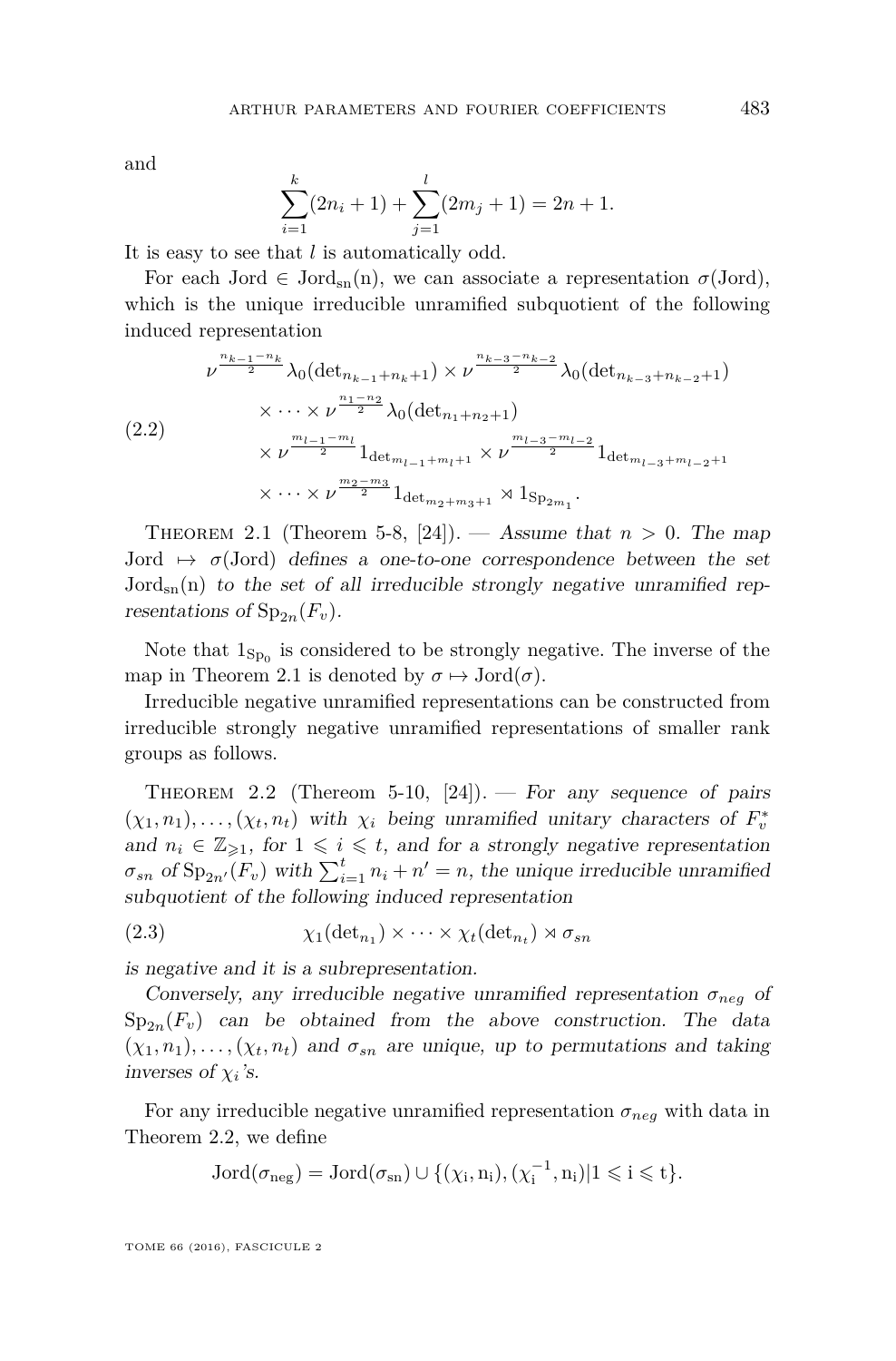By Corollary 3.8 of [\[23\]](#page-43-7), any irreducible negative representation is unitary. In particular, we have the following

COROLLARY  $2.3.$  — Any irreducible negative unramified representation of  $Sp_{2n}(F_v)$  is unitary.

To describe the general unramified unitary dual, we need to recall the following definition.

DEFINITION 2.4 (Definition 5-13, [\[24\]](#page-43-5)). — Let  $\mathcal{M}^{unr}(n)$  be the set of pairs ( $e, \sigma_{neq}$ ), where  $e$  is a multiset of triples  $(\chi, m, \alpha)$  with  $\chi$  being an unramified unitary character of  $F_v^*$ ,  $m \in \mathbb{Z}_{>0}$  and  $\alpha \in \mathbb{R}_{>0}$ , and  $\sigma_{neg}$  is an irreducible negative unramified representation of  $Sp_{2n''}(F_v)$ , having the property that  $\sum_{(\chi,m)} m \cdot \#e(\chi,m) + n'' = n$  with  $e(\chi,m) = {\alpha | (\chi,m,\alpha)} \in$ **e**}. Note that  $\alpha \in e(\chi, m)$  is counted with multiplicity.

Let  $\mathcal{M}^{u,unr}(n)$  be the subset of  $\mathcal{M}^{unr}(n)$  consisting of pairs  $(\mathbf{e}, \sigma_{neq})$ , which satisfy the following conditions:

- (1) If  $\chi^2 \neq 1_{\text{GL}_1}$ , then  $e(\chi, m) = e(\chi^{-1}, m)$ , and  $0 < \alpha < \frac{1}{2}$ , for all  $\alpha \in e(\gamma, m)$ .
- (2) If  $\chi^2 = 1_{\text{GL}_1}$ , and *m* is even, then  $0 < \alpha < \frac{1}{2}$ , for all  $\alpha \in \mathbf{e}(\chi, m)$ .
- (3) If  $\chi^2 = 1_{\text{GL}_1}$ , and *m* is odd, then  $0 < \alpha < 1$ , for all  $\alpha \in \mathbf{e}(\chi, m)$ .

Write elements in  $e(\chi, m)$  as follows:

$$
0 < \alpha_1 \leqslant \cdots \leqslant \alpha_k \leqslant \frac{1}{2} < \beta_1 \leqslant \cdots \leqslant \beta_l < 1,
$$

with  $k, l \in \mathbb{Z}_{\geq 0}$ . They satisfy the following conditions:

- (a) If  $(\chi, m) \notin \text{Jord}(\sigma_{\text{neg}})$ , then  $k + l$  is even.
- (b) If  $k \ge 2$ ,  $\alpha_{k-1} \ne \frac{1}{2}$ .
- (c) If  $l \geq 2$ , then  $\beta_1 < \beta_2 < \cdots < \beta_l$ .
- (d)  $\alpha_i + \beta_j \neq 1$ , for any  $1 \leq i \leq k$ ,  $1 \leq j \leq l$ .
- (e) If  $l \geq 1$ , then  $\#\{i | 1 \beta_1 < \alpha_i \leq \frac{1}{2}\}$  is even.
- (f) If  $l \ge 2$ , then  $\#\{i | 1 \beta_{i+1} < \alpha_i < \beta_i\}$  is odd, for any  $1 \le j \le l-1$ .

<span id="page-8-0"></span>THEOREM 2.5 (Theorem 5-14, [\[24\]](#page-43-5)). — The map

$$
(\mathbf{e}, \sigma_{neg}) \mapsto \times_{(\chi,m,\alpha) \in \mathbf{e}} v^{\alpha} \chi(\det_m) \rtimes \sigma_{neg}
$$

defines a one-to-one correspondence between the set  $\mathcal{M}^{u,unr}(n)$  and the set of equivalence classes of all irreducible unramified unitary representations of  $Sp_{2n}(F_v)$ .

In Section 4, we will mainly consider the following two types of strongly negative unramified unitary representations: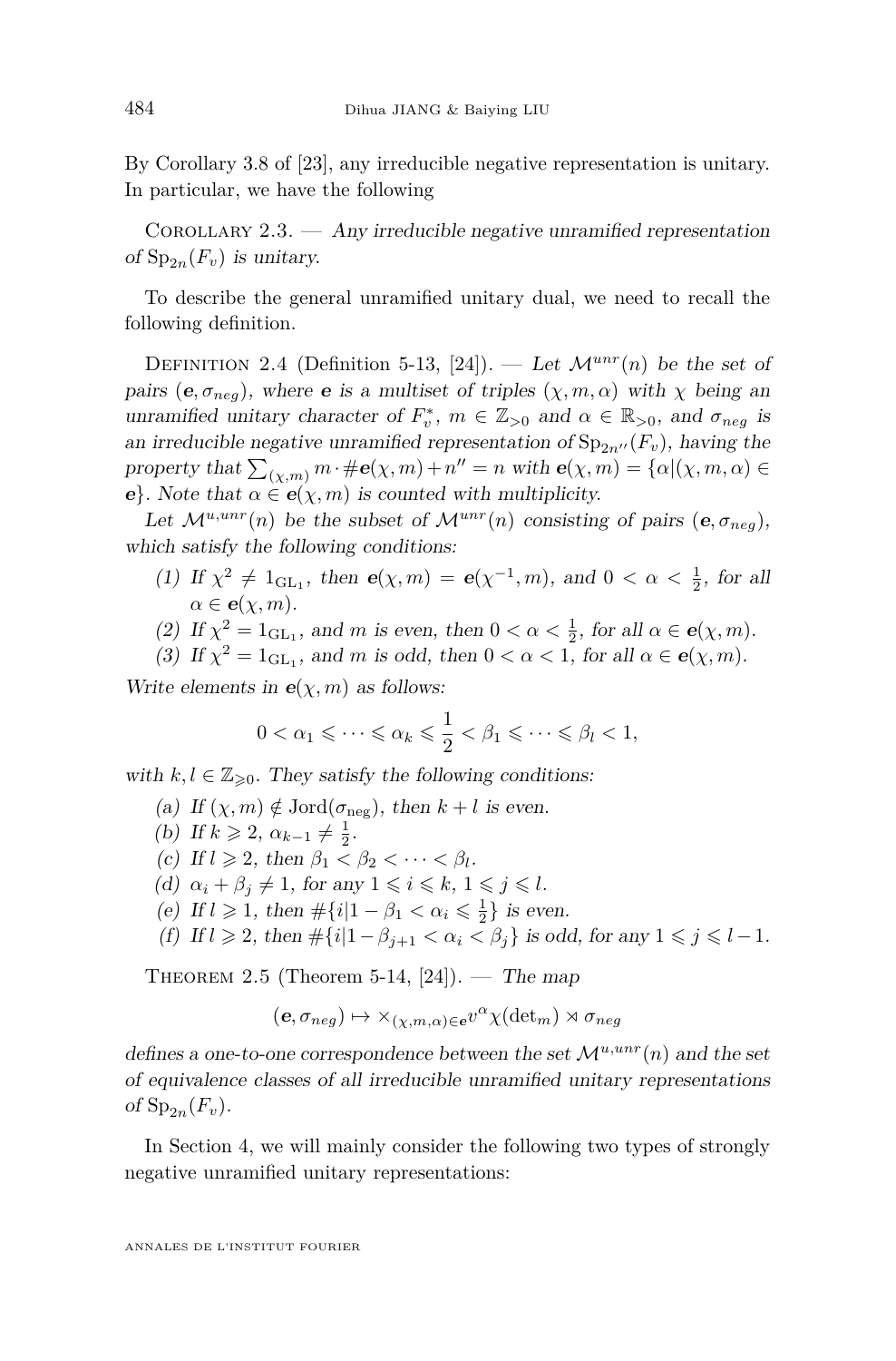$Type I.$  — An irreducible strongly negative unramified unitary representations of  $Sp_{2n}(F_v)$  is called of Type I if it is of the following form:

<span id="page-9-1"></span>
$$
(2.4) \qquad \nu^{\frac{m_{l-1}-m_l}{2}} 1_{\det_{m_{l-1}+m_l+1}} \times \nu^{\frac{m_{l-3}-m_{l-2}}{2}} 1_{\det_{m_{l-3}+m_{l-2}+1}} \\ \times \cdots \times \nu^{\frac{m_2-m_3}{2}} 1_{\det_{m_2+m_3+1}} \rtimes 1_{\text{Sp}_{2m_1}}.
$$

 $Type II.$  — An irreducible strongly negative unramified unitary representations of  $Sp_{2n}(F_v)$  is called of Type II if it is of the following form:

<span id="page-9-2"></span>
$$
(2.5) \quad \nu^{\frac{n_{k-1}-n_k}{2}} \lambda_0 (\det_{n_{k-1}+n_k+1}) \times \nu^{\frac{n_{k-3}-n_{k-2}}{2}} \lambda_0 (\det_{n_{k-3}+n_{k-2}+1})
$$

$$
\times \cdots \times \nu^{\frac{n_1-n_2}{2}} \lambda_0 (\det_{n_1+n_2+1}) \rtimes 1_{\text{Sp}_0}.
$$

In Section 5, we will mainly consider the following two types of unramified unitary representations:

 $Type$   $III.$   $\longrightarrow$  An irreducible unramified unitary representations of  $Sp_{2n}(F_v)$  is called of Type III if it is of the following form:

(2.6) 
$$
\sigma = \times_{(\chi,m,\alpha) \in \mathbf{e}} v^{\alpha} \chi(\det_m) \rtimes \sigma_{neg} \leftrightarrow (\mathbf{e}, \sigma_{neg}),
$$

where  $\sigma_{neg}$  is the unique irreducible negative unramified subrepresentation of the following induced representation

<span id="page-9-0"></span>
$$
\chi_1(\det_{n_1}) \times \cdots \times \chi_t(\det_{n_t}) \rtimes \sigma_{sn},
$$

with  $\sigma_{sn}$  being the unique strongly negative unramified constituent of the following induced representation corresponding to  $Jord(\sigma_{sn})$  of the form  $(2.1)$ :

$$
\nu^{\frac{m_{l-1}-m_l}{2}} 1_{\det_{m_{l-1}+m_l+1}} \times \nu^{\frac{m_{l-3}-m_{l-2}}{2}} 1_{\det_{m_{l-3}+m_{l-2}+1}}
$$

$$
\times \cdots \times \nu^{\frac{m_2-m_3}{2}} 1_{\det_{m_2+m_3+1}} \rtimes 1_{\text{Sp}_{2m_1}}.
$$

Type IV. — An irreducible unramified unitary representations of  $Sp_{2n}(F_v)$  is called of Type IV if it is of the following form:

(2.7) 
$$
\sigma = \times_{(\chi,m,\alpha) \in \mathbf{e}} v^{\alpha} \chi(\det_m) \rtimes \sigma_{neg} \leftrightarrow (\mathbf{e}, \sigma_{neg}),
$$

where  $\sigma_{neg}$  is the unique irreducible negative unramified subrepresentation of the following induced representation

<span id="page-9-3"></span>
$$
\chi_1(\det_{n_1}) \times \cdots \times \chi_t(\det_{n_t}) \rtimes \sigma_{sn},
$$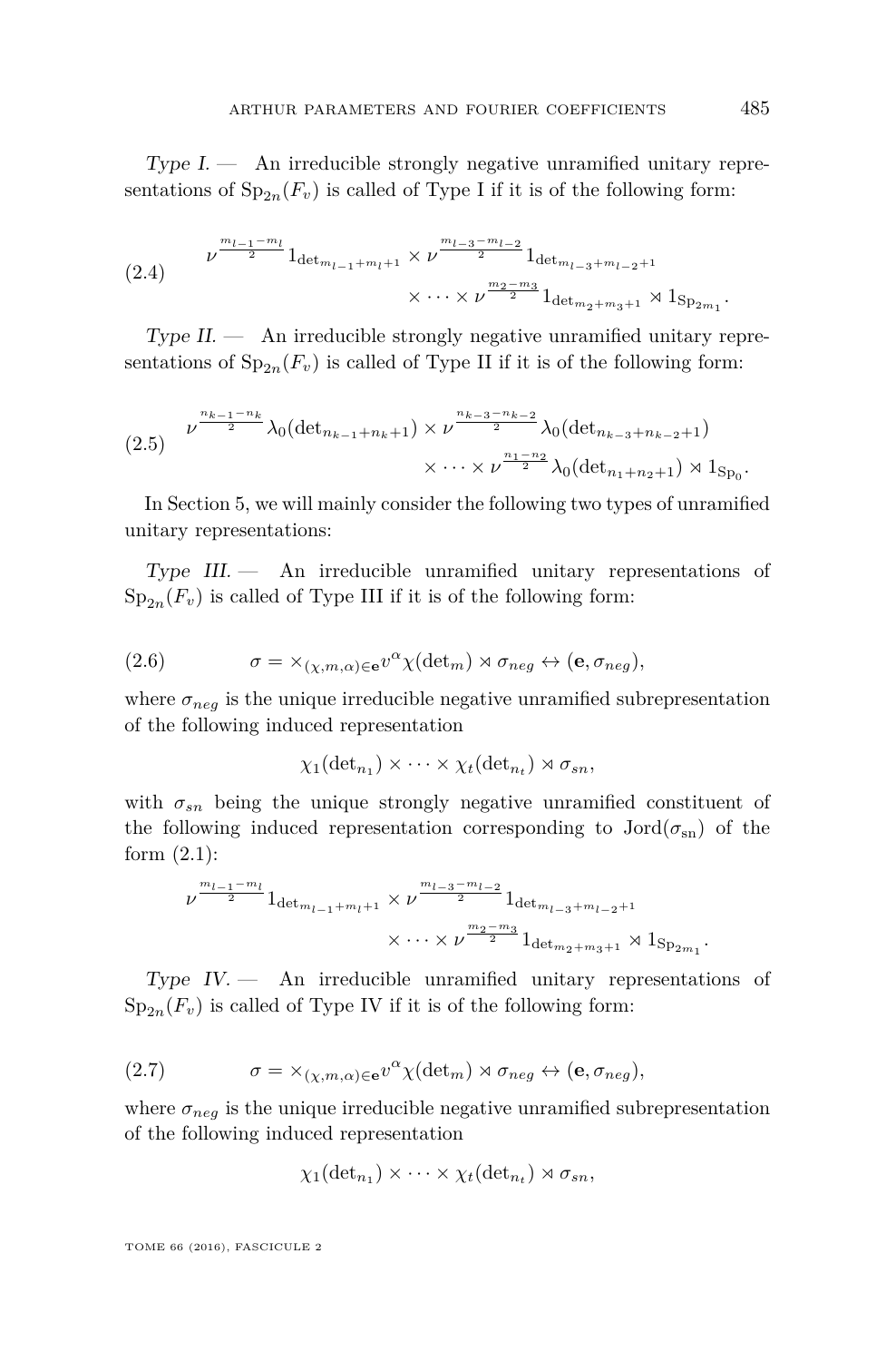with  $\sigma_{sn}$  being the unique strongly negative unramified constituent of the following induced representation corresponding to  $Jord(\sigma_{sn})$  of the form  $(2.1)$ :

$$
\nu^{\frac{n_{k-1}-n_k}{2}} \lambda_0(\det_{n_{k-1}+n_k+1}) \times \nu^{\frac{n_{k-3}-n_{k-2}}{2}} \lambda_0(\det_{n_{k-3}+n_{k-2}+1})
$$
  
 
$$
\times \cdots \times \nu^{\frac{n_1-n_2}{2}} \lambda_0(\det_{n_1+n_2+1}) \times 1_{\text{Sp}_0}.
$$

#### **2.2. Arthur Parameters and Unramified Local Components**

For a given global Arthur parameter  $\psi \in \tilde{\Psi}_2(\mathrm{Sp}_{2n}), \tilde{\Pi}_{\psi}(\varepsilon_{\psi})$  is the corresponding automorphic  $L^2$ -packet. It is clear that the irreducible unramified representations determined by the local Arthur parameter  $\psi_v$  at almost all unramified local places  $v$  of  $F$  determine the unramified local components of  $\pi$  for all members  $\pi \in \Pi_{\psi}(\varepsilon_{\psi})$ . We fix one of the members,  $\pi \in \Pi_{\psi}(\varepsilon_{\psi})$ , and are going to describe the unramified local component  $\pi_v$ , where *v* is a finite place of *F* such that the local Arthur parameter

$$
\psi_v = \psi_{1,v} \boxplus \psi_{2,v} \boxplus \cdots \boxplus \psi_{r,v}
$$

is unramified, i.e.  $\tau_{i,v}$  for  $i = 1, 2, \dots, r$  are all unramified.

Rewrite the global Arthur parameter  $\psi$  as follows:

$$
(2.8) \psi = [\boxplus_{i=1}^k (\tau_i, 2b_i)] \boxplus [\boxplus_{j=k+1}^{k+l} (\tau_j, 2b_j + 1)] \boxplus [\boxplus_{s=k+l+1}^{k+l+2t+1} (\tau_s, 2b_s + 1)],
$$

where  $\tau_i \in A_{\text{cusp}}(\text{GL}_{2a_i})$  is of symplectic type for  $1 \leqslant i \leqslant k$ ,  $\tau_j \in$  $\mathcal{A}_{\text{cusp}}(\text{GL}_{2a_j})$  and  $\tau_s \in \mathcal{A}_{\text{cusp}}(\text{GL}_{2a_s+1})$  are of orthogonal type for  $k+1 \leq$  $j \leq k + l$  and  $k + l + 1 \leq s \leq k + l + 2t + 1$ . Let  $I = \{1, 2, \ldots, k\},\$  $J = \{k+1, k+2, \ldots, k+l\},\$  and  $S = \{k+l+1, k+l+2, \ldots, k+l+2t+1\}.$ Let  $J_1$  be the subset of *J* such that  $\omega_{\tau_{j,v}} = 1$ , and  $J_2 = J \setminus J_1$ , that is, for  $j \in J_2$ ,  $\omega_{\tau_{i,v}} = \lambda_0$ . Let  $S_1$  be the subset of *S* such that  $\omega_{\tau_{s,v}} = 1$ , and  $S_2 = S \setminus S_1$ , that is, for  $s \in S_2$ ,  $\omega_{\tau_{s,v}} = \lambda_0$ . From the definition of Arthur parameters, we can easily see that  $\#{J_2} \cup \#{S_2}$  is even, which implies that  $\#\{J_2\}\cup\#\{S_1\}$  is odd. The local unramified Arthur parameter  $\psi_v$  has the following structures:

• For  $i \in I$ ,

$$
\tau_{i,v} = \times_{q=1}^{a_i} \nu^{\beta_q^i} \chi_q^i \times_{q=1}^{a_i} \nu^{-\beta_q^i} \chi_q^{i,-1},
$$

where  $0 \le \beta_q^i < \frac{1}{2}$ , for  $1 \le q \le a_i$ , and  $\chi_q^i$ 's are unramified unitary characters of  $F_v^*$ .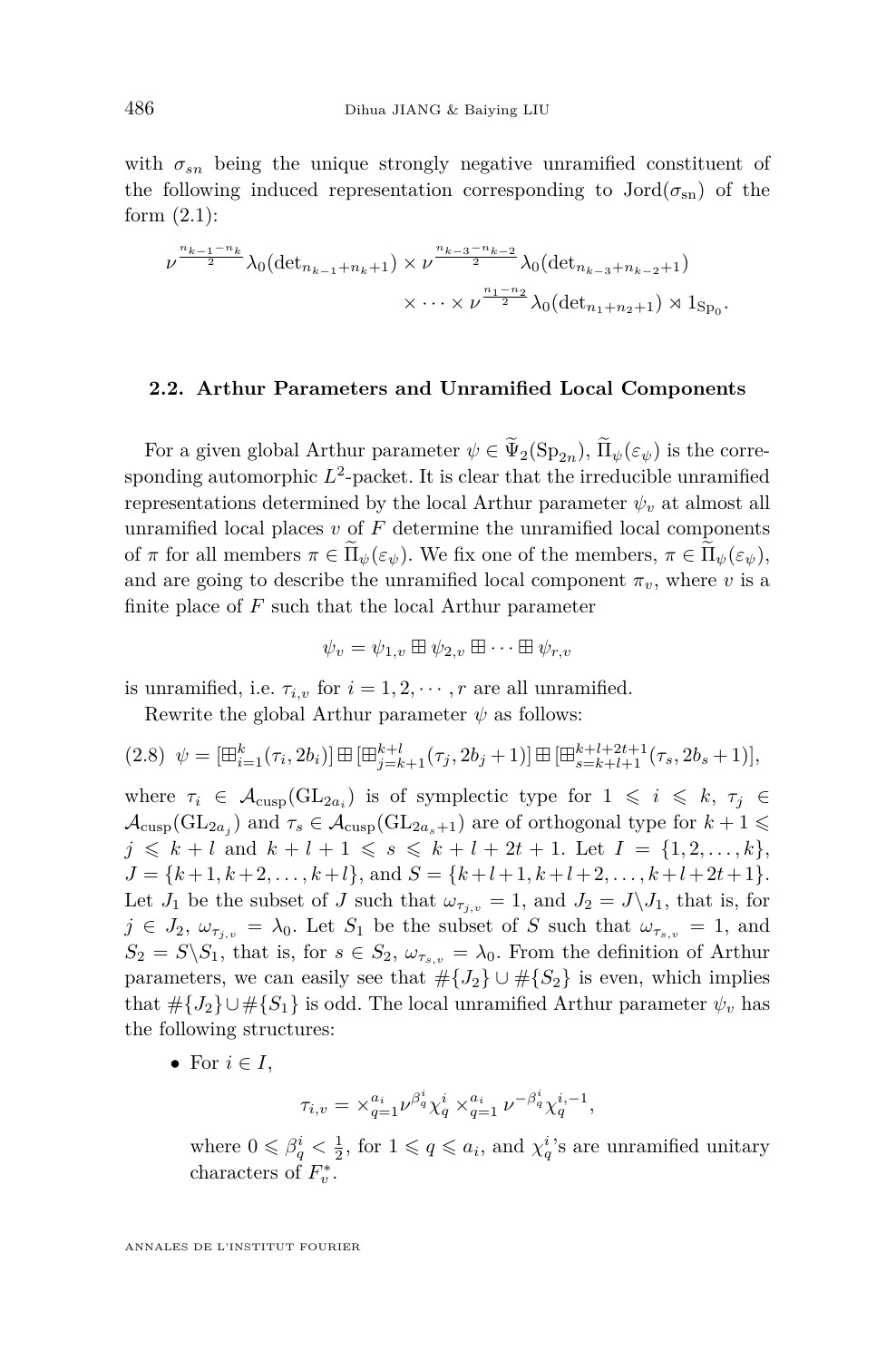• For  $j \in J_1$ ,

$$
\tau_{j,v} = \times_{q=1}^{a_j} \nu^{\beta_q^j} \chi_q^j \times_{q=1}^{a_j} \nu^{-\beta_q^j} \chi_q^{j,-1},
$$

where  $0 \le \beta_q^j < \frac{1}{2}$ , for  $1 \le q \le a_j$ , and  $\chi_q^j$ 's are unramified unitary characters of  $F_v^*$ .

• For  $j \in J_2$ ,

$$
\tau_{j,v} = \times_{q=1}^{a_j - 1} \nu^{\beta_q^j} \chi_q^j \times \lambda_0 \times 1_{GL_1} \times_{q=1}^{a_j - 1} \nu^{-\beta_q^j} \chi_q^{j,-1},
$$

where  $0 \le \beta_q^j < \frac{1}{2}$ , for  $1 \le q \le a_j$ , and  $\chi_q^j$ 's are unramified unitary characters of  $F_v^*$ .

• For  $s \in S_1$ ,

$$
\tau_{s,v} = \times_{q=1}^{\alpha_s} \nu^{\beta_s^s} \chi_q^s \times 1_{GL_1} \times_{q=1}^{\alpha_s} \nu^{-\beta_q^s} \chi_q^{s,-1},
$$

where  $0 \le \beta_q^s < \frac{1}{2}$ , for  $1 \le q \le a_s$ , and  $\chi_q^s$ 's are unramified unitary characters of  $F_v^*$ .

• For  $s \in S_2$ ,

$$
\tau_{s,v} = \times_{q=1}^{a_s} \nu^{\beta^s_q} \chi_q^s \times \lambda_0 \times_{q=1}^{a_s} \nu^{-\beta^s_q} \chi_q^{s,-1},
$$

where  $0 \le \beta_q^s < \frac{1}{2}$ , for  $1 \le q \le a_s$ , and  $\chi_q^s$ 's are unramified unitary characters of  $F_v^*$ .

We define

$$
Jord1 = \{ (\lambda0, 2bj + 1), j \in J2; (\lambda0, 2bs + 1), s \in S2; (1GL1, 2bj + 1), j \in J2; (1GL1, 2bs + 1), s \in S1 \}.
$$

Note that  $Jord<sub>1</sub>$  is a multi-set. Let  $Jord<sub>2</sub>$  be set consists of different Jordan blocks with odd multiplicities in Jord<sub>1</sub>. Then Jord<sub>2</sub> has the form of  $(2.1)$ , and by Theorem [2.1,](#page-7-0) there is a corresponding irreducible strongly negative unramified representation  $\sigma_{sn}$ .

Then we define the following Jordan blocks:

Jord<sub>I</sub> = { $(\chi_q^i, 2b_i), (\chi_q^{i,-1}, 2b_i), i \in I, 1 \leq q \leq a_i, \beta_q^i = 0$ },  $Jord_{J_1} = \{(\chi_q^j, 2b_j + 1), (\chi_q^{j,-1}, 2b_j + 1), j \in J_1, 1 \leq q \leq a_j, \beta_q^j = 0\},\$  $Jord_{J_2} = \{(\chi_q^j, 2b_j + 1), (\chi_q^{j,-1}, 2b_j + 1), j \in J_2, 1 \leq q \leq a_j - 1, \beta_q^j = 0\},\$  $Jord_{S_1} = \{(\chi_q^s, 2b_s + 1), (\chi_q^{s,-1}, 2b_s + 1), s \in S_1, 1 \leq q \leq a_s, \beta_q^s = 0\},\$  $Jord_{S_2} = \{(\chi_q^s, 2b_s + 1), (\chi_q^{s,-1}, 2b_s + 1), s \in S_2, 1 \leq q \leq a_s, \beta_q^s = 0\}.$ Finally, we define

 $\mathrm{Jord}_3 = (\mathrm{Jord}_1 \setminus \mathrm{Jord}_2) \cup \mathrm{Jord}_1 \cup \mathrm{Jord}_{J_1} \cup \mathrm{Jord}_{J_2} \cup \mathrm{Jord}_{S_1} \cup \mathrm{Jord}_{S_2}.$ 

By Theorem [2.2,](#page-7-1) corresponding to data Jord<sub>3</sub> and  $\sigma_{sn}$ , there is an irreducible negative unramified presentation *σneg*.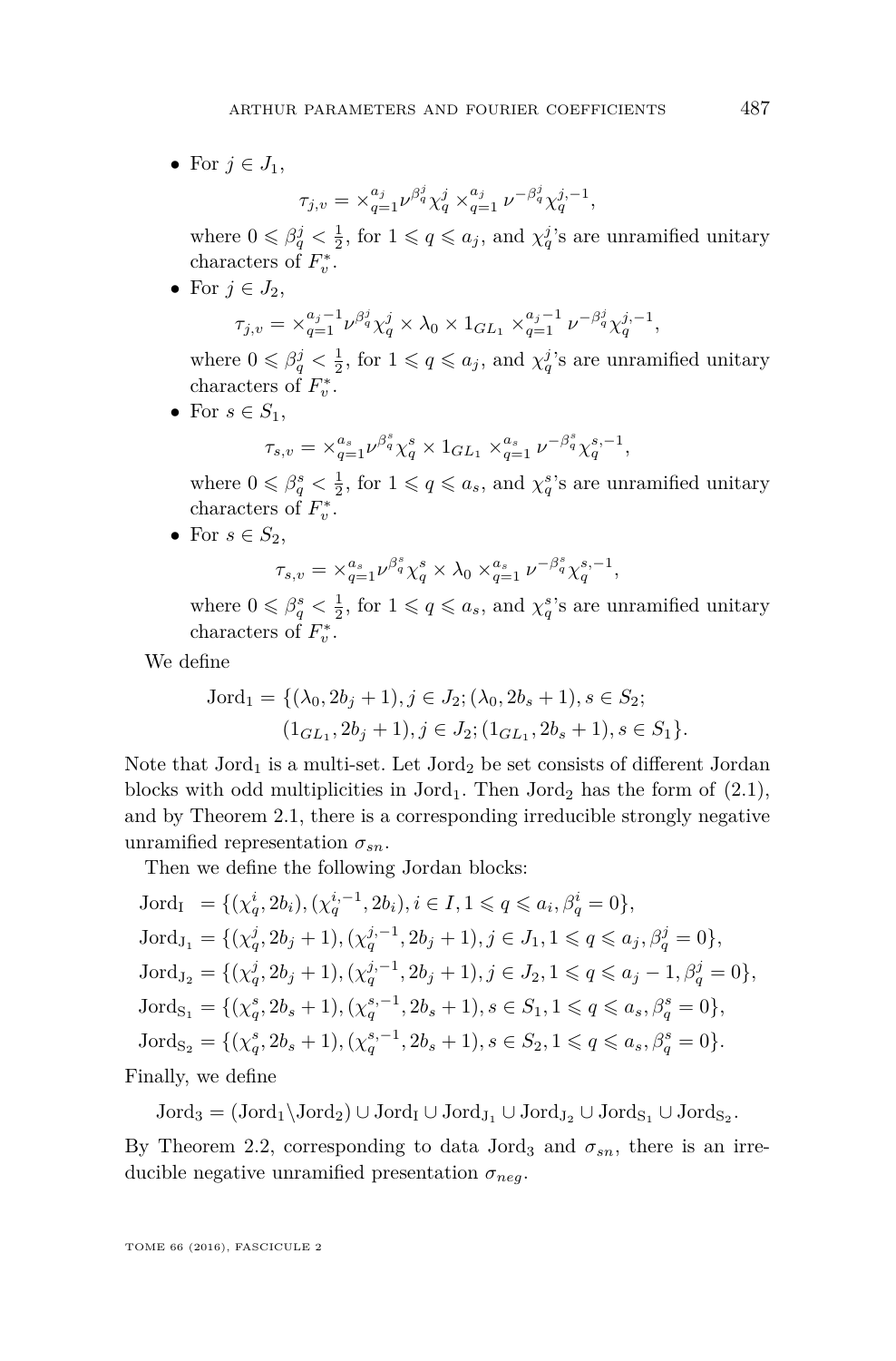Let

$$
\begin{aligned} \mathbf{e}_I &= \{ (\chi^i_q, 2b_i, \beta^i_q), i \in I, 1 \leq q \leq a_i, \beta^i_q > 0 \}, \\ \mathbf{e}_{J_1} &= \{ (\chi^j_q, 2b_j + 1, \beta^j_q), j \in J_1, 1 \leq q \leq a_j, \beta^j_q > 0 \}, \\ \mathbf{e}_{J_2} &= \{ (\chi^j_q, 2b_j + 1, \beta^j_q), j \in J_2, 1 \leq q \leq a_j - 1, \beta^j_q > 0 \}, \\ \mathbf{e}_{S_1} &= \{ (\chi^s_q, 2b_s + 1, \beta^s_q), s \in S_1, 1 \leq q \leq a_s, \beta^s_q > 0 \}, \\ \mathbf{e}_{S_2} &= \{ (\chi^s_q, 2b_s + 1, \beta^s_q), s \in S_2, 1 \leq q \leq a_s, \beta^s_q > 0 \}. \end{aligned}
$$

Then we define

$$
(2.9) \qquad \qquad \mathbf{e} = \mathbf{e}_I \cup \mathbf{e}_{J_1} \cup \mathbf{e}_{J_2} \cup \mathbf{e}_{S_1} \cup \mathbf{e}_{S_2}.
$$

Since the unramified component  $\pi_v$  is unitary, we must have that  $(\mathbf{e}, \sigma_{neq}) \in \mathcal{M}^{u,unr}(n)$ , and  $\pi_v$  is exactly the irreducible unramified unitary representation  $\sigma$  of  $Sp_{2n}(F_v)$  which corresponds to  $(e, \sigma_{neg})$  as in Theorem [2.5.](#page-8-0)

Remarks 2.6.

(1) If  $\sigma$  is an irreducible unramified unitary representation of  $Sp_{2n}(F_v)$ corresponding to the pair  $(e, \sigma_{neg}) \in \mathcal{M}^{u,unr}(n)$ , then the orbit  $\mathcal{O}$ corresponding to  $\sigma$  in [\[3\]](#page-42-13) is given by the following partition:

$$
[(\prod_{j=1}^{t} n_j^2)(\prod_{(\chi,m,\alpha)\in\mathbf{e}} m^2)(\prod_{i=1}^{k} (2n_i+1))(\prod_{i=1}^{l} (2m_i+1))].
$$

(2) In Section 6.2, we will show that given an Arthur parameter  $\psi$ , there are infinitely many finite local places  $v$  such that  $\psi_v$  are unramified and the central characters of  $\tau_{i,v}$  are trivial. It follows that for any  $\pi \in \tilde{\Pi}_{\psi}(\epsilon_{\psi})$ , there is such a finite local place *v*, such that  $\pi_{v}$  is an irreducible unramified unitary representation of Type III as in [2.6.](#page-9-0) This is a key step in the proof of Theorem [1.3.](#page-4-1)

For such  $\pi_v$  as in [2.6,](#page-9-0) the orbit  $\hat{\mathcal{O}}$  corresponding to  $\sigma$  in [\[3\]](#page-42-13) is given by the following partition:

$$
[(\prod_{j=1}^{t} n_j^2)(\prod_{(\chi,m,\alpha)\in\mathbf{e}} m^2)(\prod_{i=1}^{l} (2m_i+1))],
$$

which actually turns out to be  $p(\psi)$ . Then, we will show that  $\pi$  has no non-zero Fourier coefficients attached to any symplectic partition *p* which is bigger than the Barbasch-Vogan duality partition  $\eta_{\mathfrak{g}^\vee,\mathfrak{g}}(p(\psi))$ . This proves Theorem [1.3.](#page-4-1)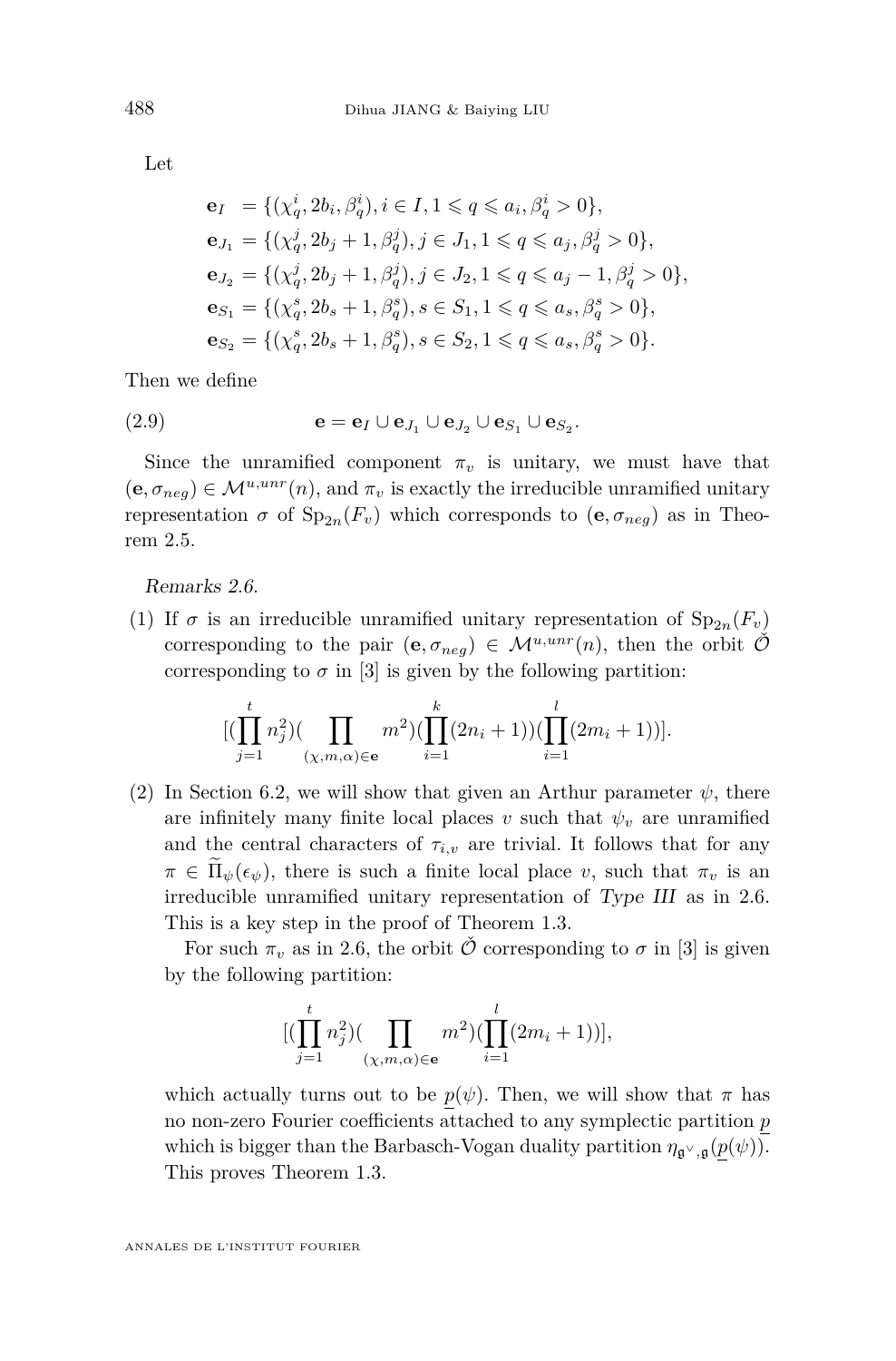#### **3. Vanishing of Certain Twisted Jacquet Modules**

For an irreducible automorphic representation  $\pi$  of  $Sp_{2n}(\mathbb{A})$ , we write  $\pi =$  $\otimes_{\nu} \pi_{\nu}$ , the restricted tensor product decomposition. The (global) Fourier coefficients on  $\pi$  induce the corresponding (local) twisted Jacquet modules of  $\pi_v$  for each local place *v* of *F*. It is clear that if  $\pi_v$  has no nonzero such twisted Jacquet modules at one local place  $v$ , then  $\pi$  has no nonzero corresponding (global) Fourier coefficients. We consider the local twisted Jacquet modules at an unramified local place of  $\pi$ , the structure of which implies the vanishing property of the corresponding Fourier coefficients.

To simplify notation, we denote, in this section, by  $\pi$  for an irreducible admissible representation of  $G_n(F_v)$ , where *v* is a finite place of *F*.

Recall from [\[16\]](#page-42-8) that given any symplectic partition *p* of 2*n* and a datum  $\underline{a}$ , there is a unipotent subgroup  $V_{p,2}$  and a character  $\psi_{p,\underline{a}}$ . Given any irreducible admissibe representation  $\pi$  of  $G_n(F_v)$ , let  $J_{V_{p,2},\psi_{p,a}}(\pi)$  be the twisted Jacquet module of  $\pi$  with respect to the unipotent subgroup  $V_{p,2}$ and the character  $\psi_{p,\underline{a}}$ .

In principle, we are mainly interested in irreducible unramified unitary representations which are described in Section 2.1. However, in this section, we consider the following more general induced representations of  $G_n(F_v)$ :

<span id="page-13-1"></span>(3.1) 
$$
\pi = \mathrm{Ind}_{P_{m_1,\ldots,m_k}(F_v)}^{G_n(F_v)} \mu_1(\mathrm{det}_{m_1}) \otimes \cdots \otimes \mu_k(\mathrm{det}_{m_k}) \otimes 1_{G_{m_0}},
$$

where  $m_0 = n - \sum_{i=1}^k m_i \geqslant 0$ ,  $P_{m_1,\dots,m_k}$  is a standard parabolic subgroup of  $G_n$  with Levi subgroup isomorphic to  $\mathrm{GL}_{m_1} \times \cdots \mathrm{GL}_{m_k} \times G_{m_0}$  and  $\mu_i$ 's are quasi-characters of  $F_v^*$ .

We prove the following vanishing properties of certain twisted Jacquet modules of  $\pi$ .

<span id="page-13-0"></span>LEMMA 3.1. — For  $\pi$  as in [\(3.1\)](#page-13-1), the following statements hold.

- $(1)$   $J_{\psi_{r-1}^{\alpha}}(\pi) := J_{V_{[(2r)1^{2n-2r}],2},\psi_{[(2r)1^{2n-2r}],\alpha}}(\pi) \equiv 0$ , for any square class  $\alpha \in F_v^*/(F_v^*)^2$  and any  $r \geq k+1$ .
- $(2)$   $J_{\psi_{(2r+1)^2}}(\pi) := J_{V_{[(2r+1)^2 1^{2n-4r-2}],2},\psi_{[(2r+1)^2 1^{2n-4r-2}]}}(\pi) \equiv 0,$ 
	- for any  $r \geq k$  if  $m_0 = 0$ , or, if  $m_0 > 0$  and  $m_i = 1$  for some  $1 \leq i \leq k$ , assuming that  $2(2k+1) \leq 2n$ ;
	- for any  $r \geq k+1$  if  $m_0 > 0$  and  $m_i > 1$  for any  $1 \leq i \leq k$ , assuming that  $2(2k+3) \leq 2n$ .

Proof.  $\Gamma$  The idea of the proof of Part (1) is similar to that of Key Lemma 3.3 of [\[11\]](#page-42-15).

By the adjoint relation between parabolic induction and the twisted Jacquet module, we consider  $P_{m_1,...,m_k} \backslash G_n / V_{[(2r)1^{2n-2r}],2}$ , the double coset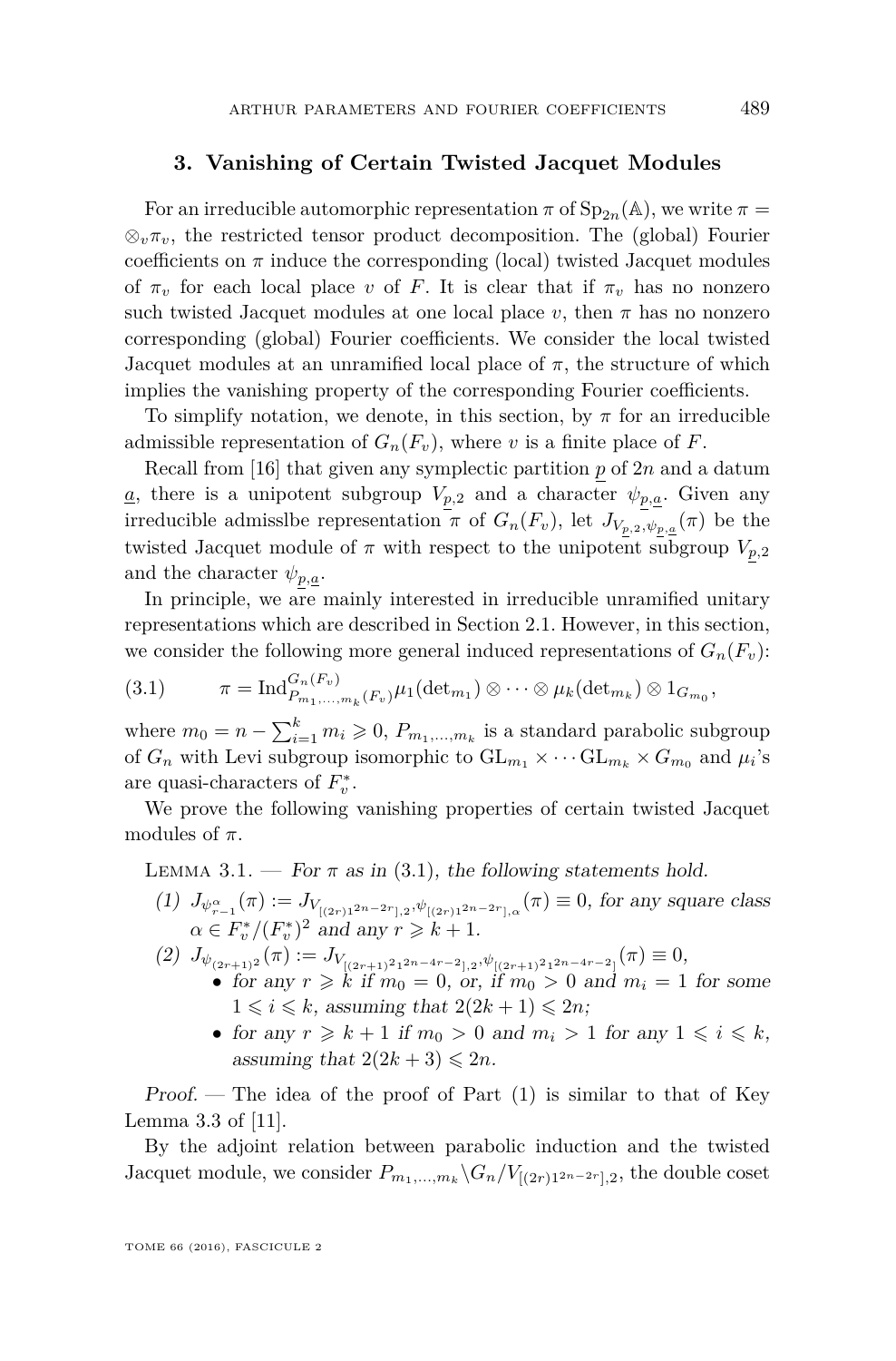decomposition of  $G_n$ . Using the generalized Bruhat decomposition, the representatives of these double cosets can be chosen to be elements of the following form:  $\gamma = \omega u_{\omega}$ , with  $\omega \in W(P_{m_1,...,m_k})\backslash W(G_n)$ , where  $W(G_n)$  is the Weyl group of  $G_n$  and  $W(P_{m_1,...,m_k})$  is the Weyl group of  $P_{m_1,\ldots,m_k}$ , and with  $u_\omega$  being in the standard maximal unipotent subgroup of  $Sp_{2n-2r+2}$ , which is embedded in  $G_n$  as  $I_{r-1} \times Sp_{2n-2r+2}$  in the Levi subgroup  $GL_{r-1} \times Sp_{2n-2r+2}$ . We identify  $u_\omega$  with its embedding image.

We show that there is no admissible double coset, i.e., for any representative  $\gamma = \omega u_{\omega}$ , there exists  $v \in V_{[(2r)1^{2n-2r}],2}$ , such that  $\gamma v \gamma^{-1} \in P_{m_1,...,m_k}$ , but  $\psi_{[(2r)1^{2n-2r}]$ *,α* $(v) \neq 1$ .

Let  $\alpha_i = e_i - e_{i+1}$ , for  $i = 1, 2, \ldots, r-1$ , and  $\alpha_r = e_r + e_r$  be some positive roots. By definition,  $\psi_{[(2r)1^{2n-2r}]$ *, a* is non-trivial on the corresponding onedimensional root subgroup  $X_{\alpha_i}$  for  $i = 1, 2, \ldots, r$ , but is trivial on the root subgroup corresponding to any other positive root. Hence it is enough to show that for any representative  $\gamma$ , there is at least one  $1 \leq i \leq r$ , such that  $\gamma X_{\alpha_i}(x)\gamma^{-1} \in P_{m_1,\ldots,m_k}$ .

Note that  $\omega u_{\omega} X_{\alpha_i}(x) (\omega u_{\omega})^{-1} = \omega (u_{\omega} X_{\alpha_i}(x) u_{\omega}^{-1}) \omega^{-1} = \omega X_{\alpha_i}(x) \omega^{-1}$ for any  $i \neq r - 1$ . For  $i = r - 1$ ,  $u = u_{\omega}^{-1} X_{\alpha_r}(x) u_{\omega} \in V_{[(2r)1^{2n-2r}],2}$ , and  $\omega u_{\omega} u(\omega u_{\omega})^{-1} = \omega (u_{\omega} u u_{\omega}^{-1}) \omega^{-1} = \omega X_{\alpha_r}(x) \omega^{-1}$ . Therefore, it remains to show that for any Weyl element  $\omega \in W(P_{m_1,...,m_k})\backslash W(G_n)$ , there is at least one  $1 \leq i \leq r$ , such that  $\omega X_{\alpha_i}(x) \omega^{-1} \in P_{m_1,...,m_k}$ .

Let  $N_{m_1,\dots,m_k}$  be the unipotent radical of  $P_{m_1,\dots,m_k}$ , and  $N_{m_1,\dots,m_k}$  be its opposite. Assume that there is an  $\omega \in W(P_{m_1,...,m_k})\backslash W(G_n)$ , such that for any  $1 \leqslant i \leqslant r$ ,  $\omega X_{\alpha_i}(x) \omega^{-1} \in \overline{N}_{m_1,\dots,m_k}$ . This will lead us to a contradiction.

We separate the numbers  $\{1, \ldots, \sum_{i=1}^{k} m_i\}$  into the following chunks of indices:  $I_j = \{ \sum_{i=1}^{j-1} m_i + 1, \sum_{i=1}^{j-1} m_i + 2, \ldots, \sum_{i=1}^{j} m_i \}$ , for 1 ≤ *j* ≤ *k*. By assumption,  $\omega X_{\alpha_i}(x) \omega^{-1} \in \overline{N}_{m_1,\dots,m_k}$  for any  $1 \leq i \leq r$ , where  $\alpha_i =$  $e_i - e_{i+1}$  if  $i = 1, 2, \ldots, r-1$ , and  $\alpha_r = e_r + e_r$ . There must exist a sequence of numbers  $1 \leq i_1 < i_2 < \cdots < i_{r-1} < i_r \leq n$ , such that  $\omega(e_s) = -e_{i_s}$ , for  $s = 1, 2, \ldots, r$ .

We assume that  $i_s \in I_{j_s}$  for  $s = 1, 2, \ldots, r$ . We claim that  $j_1 < j_2 <$  $\cdots$  *i*, Indeed, we have  $j_1 \leqslant j_2 \leqslant \cdots \leqslant j_r$ . If  $j_s = j_{s+1}$  for some  $s \in \{1, 2, \ldots, r-1\},\$ 

$$
\omega X_{\alpha_s} \omega^{-1} = \omega X_{e_s - e_{s+1}} \omega^{-1} = X_{e_{i_{s+1}} - e_{i_s}} \subset P_{m_1, ..., m_k},
$$

which is a contradiction. This justifies the claim. On the other hand, the condition that  $j_1 < j_2 < \cdots < j_r$  will lead to a contradiction, since we just have *k* different chunks of indices, and  $r \geq k+1$ .

This completes the proof of Part (1).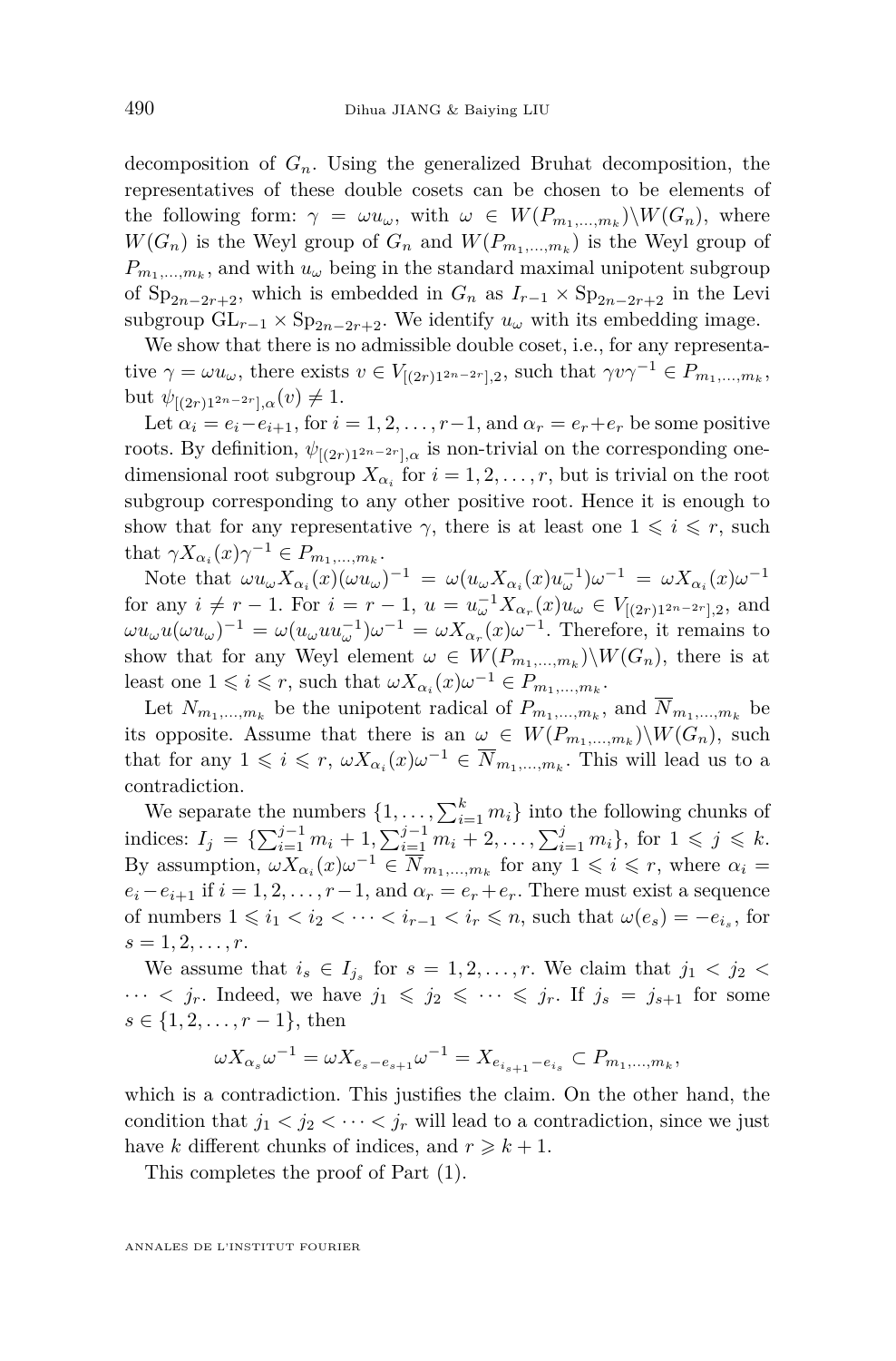Next, we prove Part (2). For the partition  $[(2r+1)^2]^{2n-4r-2}$ , the corresponding one-dimensional toric subgroup  $\mathcal{H}_{[(2r+1)^2]^{2n-4r-2}]}$  consists of elements as follows

$$
(3.2) \quad \text{diag}(t_1^{2r}, t_1^{2r-2}, \dots, t_1^{-2r}; I_{2n-4r-2}, t_2^{2r}, t_2^{2r-2}, \dots, t_2^{-2r}).
$$

Note that here actually  $t_1 = t_2 = t$ , we just label them to distinguish their positions.

Let  $\omega_1$  be a Weyl element sending the one-dimensional toric subgroup  $\mathcal{H}_{[(2r+1)^2 1^{2n-4r-2}]}$  to the following one-dimensional toric subgroup

(3.3) 
$$
\{\text{diag}(T; I_{n-2r-1}; t_1^0, t_2^0; I_{n-2r-1}, T^*)\},\
$$

where  $T = \text{diag}(t_1^{2r}, t_2^{2r}; t_1^{2r-2}, t_2^{2r-2}; \ldots, t_1^2, t_2^2)$ . Then it is easy to see that  $J_{\psi_{(2r+1)^2}}(\pi) \neq 0$  if and only if  $\pi$  has a non-zero twisted Jacquet module with respect to  $U := \omega_1 V_{[(2r+1)^2 1^{2n-4r-2}], 2} \omega_1$  and  $\psi_U$ , which is defined by

$$
\psi_U(u) := \psi_{[(2r+1)^2 1^{2n-4r-2}]}(\omega_1^{-1}u\omega_1).
$$

Hence we have to show that  $J_{U,\psi_U}(\pi) = 0$ . Note that *U* is actually the unipotent radical of the parabolic subgroup with Levi *M* isomorphic to  $GL_2 \times \cdots \times GL_2 \times G_{n-2r}$  (with *r*-copies of  $GL_2$ ).

As in the proof of Part (1), we consider the double coset decomposition  $P_{m_1,...,m_k} \backslash G_n/U$ . By Bruhat decomposition, the representatives of these double cosets can be chosen to be elements of the following form:  $\gamma = \omega u_{\omega}$ , with  $\omega \in W(P_{m_1,...,m_k})\backslash W(G_n)$  and  $u_{\omega}$  in the standard maximal unipotent subgroup of M. We will show that there is no admissible double coset, i.e., for any representative  $\gamma = \omega u_{\omega}$ , there exists  $u \in U$ , such that  $\gamma u \gamma^{-1} \in$  $P_{m_1,\dots,m_k}$ , but  $\psi_U(u) \neq 1$ .

Define for now that  $\alpha_i = \omega_1(e_i - e_{i+1})$  for  $1 \leq i \leq 2r$ . We show that for any representative  $\gamma$ , there is at least one  $1 \leqslant i \leqslant 2r$  such that  $\gamma X_{\alpha_i}(x) \gamma^{-1} \in P_{m_1,\ldots,m_k}$ .

Note that for any  $u_{\omega} \in M$  and any  $1 \leqslant i \leqslant 2r$ ,  $u = u_{\omega}^{-1} X_{\alpha_i}(x) u_{\omega} \in U$ since *M* normalizes *U*. Then  $\omega u_{\omega} u(\omega u_{\omega})^{-1} = \omega X_{\alpha_i}(x) \omega^{-1}$ . Hence we just have to show that for an  $\omega \in W(P_{m_1,...,m_k})\backslash W(G_n)$ , there is at least one  $1 \leq i \leq 2r$ , such that  $\omega X_{\alpha_i}(x) \omega^{-1} \in P_{m_1,...,m_k}$ . As in Part (1), we prove this by contradiction, assuming that there is an  $\omega \in W(P_{m_1,...,m_k})\backslash W(G_n)$ , such that for any  $1 \leqslant i \leqslant 2r$ ,  $\omega X_{\alpha_i}(x) \omega^{-1} \in \overline{N}_{m_1,\dots,m_k}$ .

If  $m_0 = 0$ , we separate the numbers  $\{1, ..., n, -n, -n+1, ..., -1\}$  into the following 2*k* chunks of indices:  $I_j = \{ \sum_{i=1}^{j-1} m_i + 1, \sum_{i=1}^{j-1} m_i + 2, \}$  $\ldots$ ,  $\sum_{i=1}^{j} m_i$ , if  $1 \leqslant j \leqslant k$ ; and  $I_j = \{-\sum_{i=1}^{2k-j+1} m_i, -\sum_{i=1}^{2k-j+1} m_i + 1,$  $\dots$ ,  $-\sum_{i=1}^{2k-j} m_i - 1$ , if  $k+1 \leq j \leq 2k$ .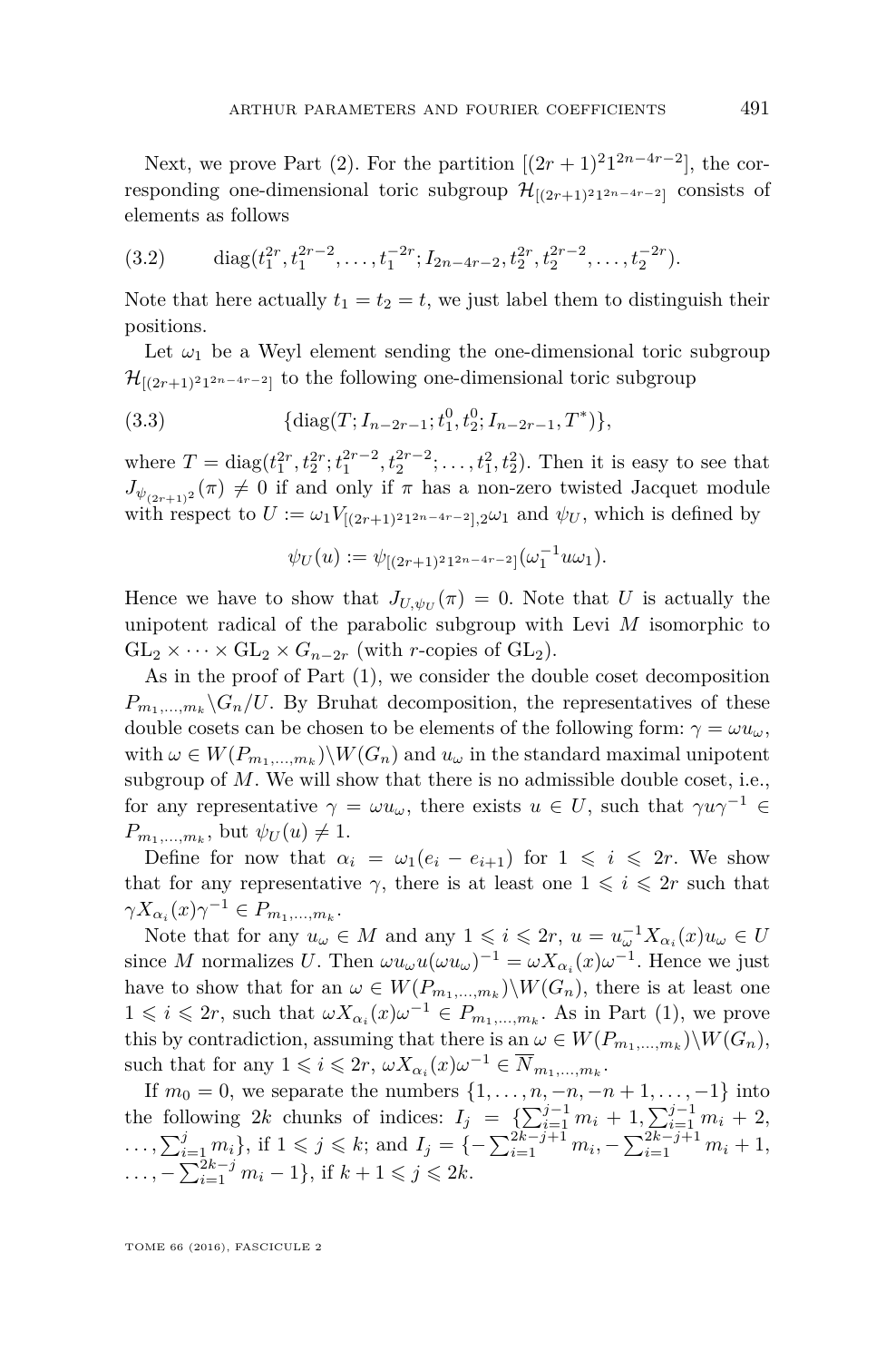If  $m_0 > 0$ , we separate the numbers  $\{1, \ldots, n, -n, -n+1, \ldots, -1\}$  into the following  $2k + 1$  chunks of indices:  $I_j = \{ \sum_{i=1}^{j-1} m_i + 1, \sum_{i=1}^{j-1} m_i + 2, \}$  $\ldots$ ,  $\sum_{i=1}^{j} m_i$ , if  $1 \leq j \leq k$ ;

$$
I_{k+1} = \{ \sum_{i=1}^{k} m_i + 1, \sum_{i=1}^{k} m_i + 2, \dots, n, -n, -n + 1, \dots, -\sum_{i=1}^{k} m_i - 1 \};
$$

and  $I_{j+1} = \{-\sum_{i=1}^{2k-j+1} m_i, -\sum_{i=1}^{2k-j+1} m_i + 1, \ldots, -\sum_{i=1}^{2k-j} m_i - 1\},\$ if  $k + 1 \leq i \leq 2k$ .

By assumption,  $\omega X_{\alpha_i}(x) \omega^{-1} \in \overline{N}_{m_1,\dots,m_k}$  for any  $1 \leq i \leq 2r$ , where  $\alpha_i = \omega_1(e_i - e_{i+1})$  with  $i = 1, 2, \ldots, 2r$ . There must exist a sequence of numbers  $\{i_1, i_2, \ldots, i_{2r+1}\}$  with  $i_s \in I_{j_s}$  and  $j_1 \leqslant j_2 \leqslant \cdots \leqslant j_{2r+1}$ , such that  $\omega(\omega_1(e_s)) = f_{i_{2r+2-s}}$  for  $s = 1, 2, ..., 2r + 1$ , where  $f_t := e_t$ , if  $t > 0$ , and  $f_t := -e_{-t}$ , if  $t < 0$ . Using similar augments as in the proof of Part (1), we have that  $j_1 < j_2 < \cdots < j_{2r+1}$ .

Assuming that  $2(2k+1) \leq 2n$ . If  $m_0 = 0$  and  $r \geq k$ , then the condition that  $j_1 < j_2 < \cdots < j_{2r+1}$  will lead to a contradiction, since we just have 2*k* different chunks of indices. If  $m_0 > 0$  and  $m_i = 1$  for some  $1 \leq i \leq k$ , and  $r \geq k+1$ , then the condition that  $j_1 < j_2 < \cdots < j_{2r+1}$  will also lead to a contradiction, since we just have  $2k + 1$  different chunks of indices. If  $m_0 > 0$  and  $m_i = 1$  for some  $1 \leq i \leq k$ , and  $r = k$ , then  $j_s = s$ , that is  $i_s \in I_s$ ,  $1 \leq s \leq 2k + 1$ . This easily implies that  $\#(I_s) \geq 2$  for any  $1 \le s \le 2k + 1$ , that is,  $m_s \ge 2$  for any  $1 \le s \le 2k + 1$ . This is a contradiction since  $m_i = 1$  for some  $1 \leq i \leq k$ .

Assuming that  $2(2k+3) \leq 2n$ . If  $m_0 > 0$  and  $m_i > 1$  for any  $1 \leq i \leq k$ , and  $r \geq k+1$ , then the condition that  $j_1 < j_2 < \cdots < j_{2r+1}$  will also lead to a contradiction, since we just have  $2k + 1$  different chunks of indices.

This completes the proof of Part  $(2)$  and hence the proof the lemma.  $\square$ 

Lemma [3.1](#page-13-0) is also true for the double cover of  $Sp_{2n}(F_v)$ , with exactly the same proof. We state the result as follows with proof omitted. Let

<span id="page-16-1"></span>
$$
(3.4) \quad \widetilde{\pi} = \mathrm{Ind}_{\widetilde{P}_{m_1,\ldots,m_k}(F_v)}^{\widetilde{\mathrm{Sp}}_{2n}(F_v)} \mu_{\psi} \mu_1(\mathrm{det}_{m_1}) \otimes \cdots \otimes \mu_k(\mathrm{det}_{m_k}) \otimes 1_{\widetilde{\mathrm{Sp}}_{2m_0}(F_v)},
$$

where  $m_0 = n - \sum_{i=1}^k m_i \geqslant 0$ ,  $\widetilde{P}_{m_1,\dots,m_k}(F_v)$  is the pre-image of the parabolic  $P_{m_1,...,m_k}(F_v)$  in  $\overline{\text{Sp}}_{2n}(F_v)$ ,  $\mu_i$ 's are quasi-characters of  $F_v^*$ , and  $\mu_{\psi}$  is defined as in  $(6.1)$  of  $[12]$ .

<span id="page-16-0"></span>LEMMA 3.2. — For  $\tilde{\pi}$  as in [\(3.4\)](#page-16-1), the followings hold.

 $(I)$  *J*<sub> $\psi_{r-1}^{\alpha}(\widetilde{\pi}) := J_{V_{[(2r)1^{2n-2r}],2},\psi_{[(2r)1^{2n-2r}],\alpha}}(\widetilde{\pi}) \equiv 0$ , for any square class</sub>  $\alpha \in F_v^*/(F_v^*)^2$  and any  $r \geq k+1$ .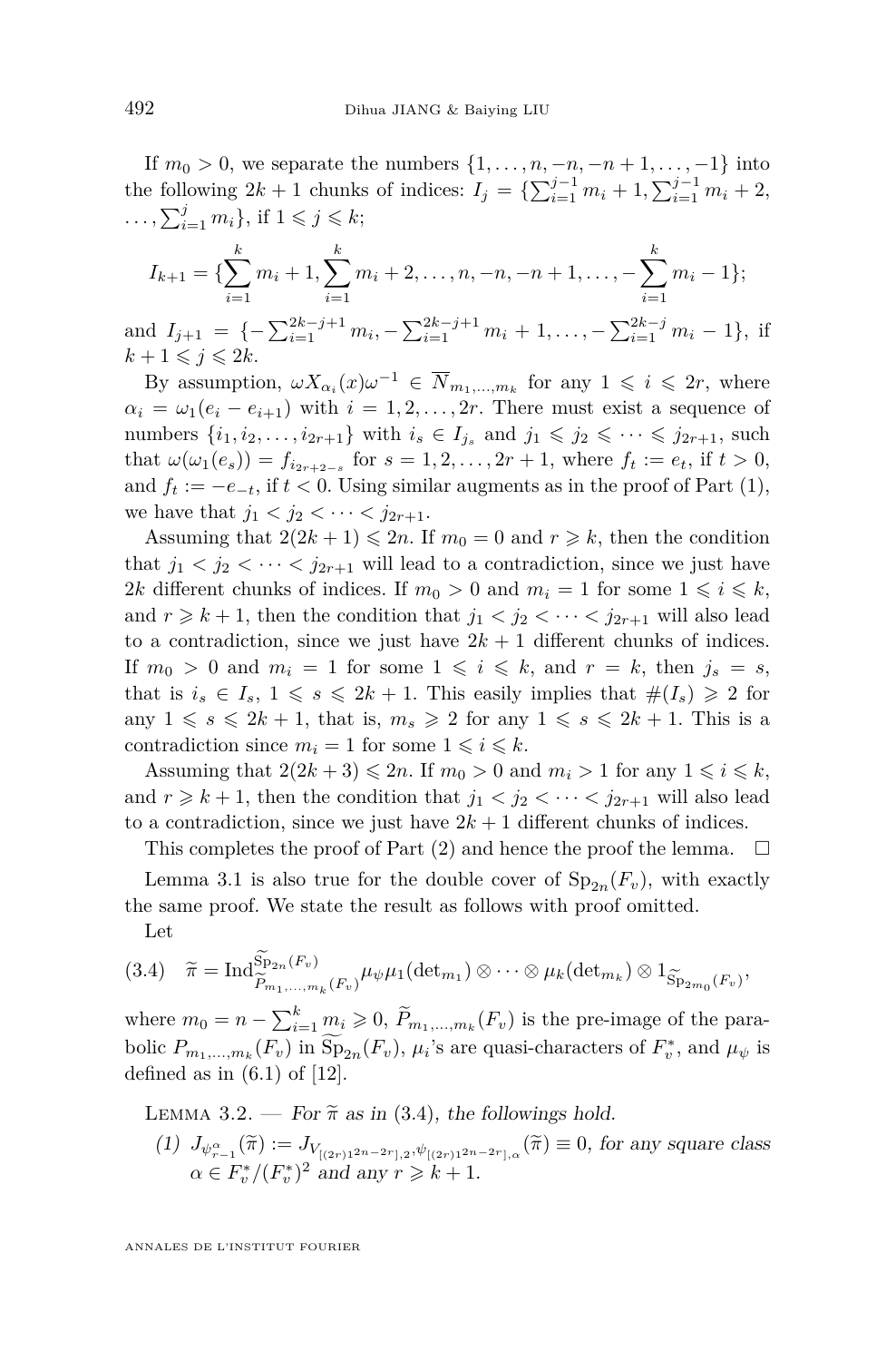(2) 
$$
J_{\psi_{(2r+1)^2}}(\tilde{\pi}) := J_{V_{[(2r+1)^2 1^{2n-4r-2}],2}, \psi_{[(2r+1)^2 1^{2n-4r-2}]}}(\tilde{\pi}) \equiv 0,
$$
  
\n• for any  $r \ge k$  if  $m_0 = 0$ , or, if  $m_0 > 0$  and  $m_i = 1$  for some  $1 \le i \le k$ , assuming that  $2(2k+1) \le 2n$ ;

• for any  $r \geq k+1$  if  $m_0 > 0$  and  $m_i > 1$  for any  $1 \leq i \leq k$ , assuming that  $2(2k+3) \leq 2n$ .

Remark 3.3. — When  $\alpha = 1$  and  $m_0 = 0$ , Part (1) of Lemmas [3.1](#page-13-0) and [3.2](#page-16-0) have already been proved in Theorem 6.3 of [\[12\]](#page-42-3).

#### **4. Vanishing of Certain Fourier Coefficients: Strongly Negative Case**

In this and next sections, we characterize the vanishing property of Fourier coefficients for certain irreducible automorphic representations  $\pi$ , based on the information of  $\pi_v$ , where *v* is any finite place of *F* such that  $\pi_v$  is unramified.

First, we recall some definitions and results from [\[5\]](#page-42-9). A symplectic partition is called special if it has an even number of even parts between any two consecutive odd ones and an even number of even parts greater than the largest odd part. By Theorem 2.1 of [\[10\]](#page-42-14) and Corollary 4.2 of [\[16\]](#page-42-8), for an irreducible automorphic representation  $\pi$  of  $\text{Sp}_{2n}(\mathbb{A}), \mathfrak{p}^m(\pi)$  consists of special symplectic partitions of 2*n*.

Given a partition  $p$  of  $2n$ , which is not necessarily symplectic, the unique largest symplectic partition which is smaller than *p* is called the *G*-collapse of  $\underline{p}$ , and is denoted by  $\underline{p}_G$  (note that  $G =$  Sp). In general,  $\underline{p}_G$  may not be special. Given a symplectic partition  $p$  of  $2n$ , which is not necessarily special, the smallest special symplectic partition which is greater than *p* is called the *G*-expansion of  $p$ , and is denoted by  $p^G$ .

Theorem 6.3.8 of  $[5]$  gives a recipe for passing from a partition  $p$  to its *G*-collapse. Explicitly, given a partition *p* of 2*n*, then is automatically has an even number of odd parts, but each odd part may not have an even multiplicity, that is, *p* may not be symplectic. Assume that its odd parts are  $p_1 \geqslant \cdots \geqslant p_{2r}$ , with multiplicities. Enumerate the indices *i* with  $p_{2i-1} > p_{2i}$ as  $i_1 < \cdots < i_t$ . Then, the *G*-collapse of *p* can be obtained by replacing each pair of parts  $(p_{2i_j-1}, p_{2i_j})$  by  $(p_{2i_j-1}-1, p_{2i_j}+1)$ , respectively, for  $1 \leqslant j \leqslant t$ , and leaving the other parts alone. For example, for the partition  $p = [5^34^23^221^3]$ , then its odd parts are  $5 \ge 5 \ge 5 > 3 \ge 3 > 1 \ge 1 \ge 1$ , and  $5 > 3$ ,  $3 > 1$  are two pairs in the series of its odd parts which are not equal. Then,  $p_G = [5^2 4^4 2^3 1^2]$ , which is exactly obtained by replacing the pair  $(5,3)$  by  $(4,4)$ ,  $(3,1)$  by  $(2,2)$ , and leaving the other parts alone.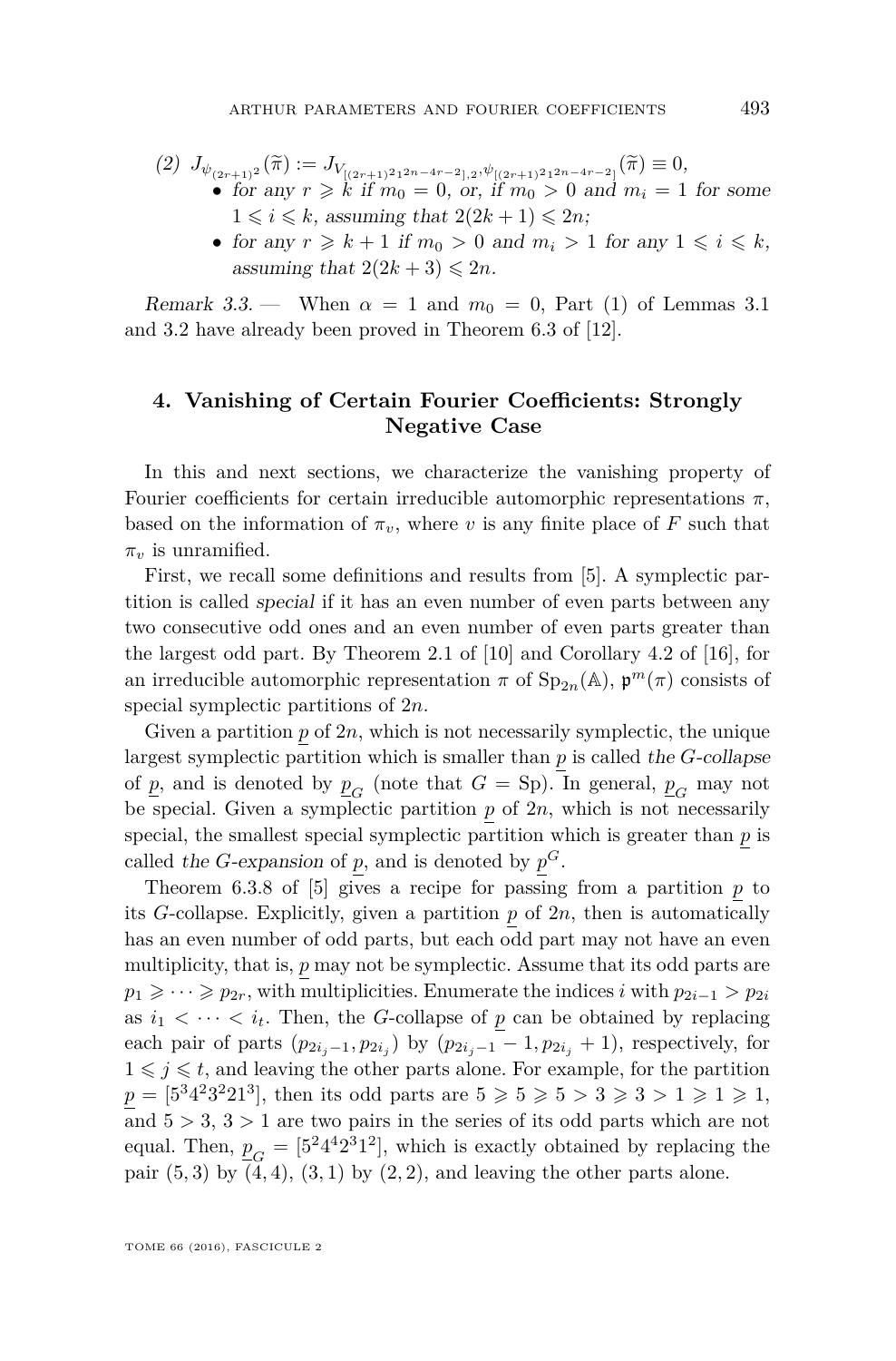Theorem 6.3.9 of [\[5\]](#page-42-9) gives a recipe for passing from a symplectic partition *p* to its *G*-expansion. Explicitly, given a symplectic partition *p* of 2*n*, then by definition, each of its odd parts occurs with even multiplicity. Assume that  $p = [p_1p_2 \cdots p_r]$ , with  $p_1 \geqslant p_2 \geqslant \cdots \geqslant p_r > 0$ . Enumerate the indices *i* such that  $p_{2i} = p_{2i+1}$  is odd and  $p_{2i-1} \neq p_{2i}$  as  $i_1 < \cdots < i_t$ . Then the *G*-expansion of *p* can be obtained by replacing each pair of parts  $(p_{2i_j}, p_{2i_j+1})$  by  $(p_{2i_j+1}, p_{2i_j-1})$ , respectively, and leaving the other parts alone. For example, for the symplectic partition  $p = [65^243^221^2]$ , which is not special, we have  $p_1 \neq p_2 = p_3 = 5$ , and  $p_7 \neq p_8 = p_9 = 1$ . Then  $p^G = [6^2 4^2 3^2 2^2]$ , which is exactly obtained by replacing the pair  $(5, 5)$  by  $(6, 4)$ ,  $(1, 1)$  by  $(2, 0)$ , and leaving the other parts alone.

Following from the definition of Fourier coefficients attached to composite partitions for the global case in Section 1 of [\[10\]](#page-42-14), and also the definition of Fourier-Jacobi module  $FJ$  in Section 3.8 of [\[12\]](#page-42-3), we can similarly define the Fourier-Jacobi modules with respect to the composite partitions like  $[(2n_1)1^{2n-2n_1}] \circ [(2n_2)1^{2n-2n_1-2n_2}]$ . Explicitly, given an irreducible admissible representation  $\pi$  of  $G_n(F_v)$ , we say that  $\pi$  has a nonzero Fourier-Jacobi module with respect to the composite partition  $[(2n_1)1^{2n-2n_1}] \circ [(2n_2)1^{2n-2n_1-2n_2}]$  if the following is nonzero: first taking the Fourier-Jacobi module  $FJ_{\psi_{n_1-1}^{\alpha}}(\pi)$  which is a representation of  $G_{n-n_1}(F_v)$ , denoted by  $\pi'$ , followed by taking twisted Jacquet module  $J_{\psi_{n_2-1}^{\beta}}(\pi')$ , with  $\alpha, \beta \in F_v^*/(F_v^*)^2$ .

The following proposition generalizes Theorem 6.3 of [\[12\]](#page-42-3).

<span id="page-18-0"></span>PROPOSITION 4.1. — The following hold.

(1) Let  $\chi_i$ ,  $1 \leq i \leq r$ , be characters of  $F_v^*$ , and  $a \in F_v^*$ . Then

$$
\begin{split} (4.1) \quad \overset{FJ_{\psi_{k-1}^a}(\text{Ind}_{P_{m_1,\ldots,m_k}}^{\text{Sp}_{2n}} \nu^{\alpha_1} \chi_1(\text{det}_{m_1}) \otimes \cdots \otimes \nu^{\alpha_k} \chi_k(\text{det}_{m_k})) \\ \cong \text{Ind}_{P_{m_1-1,\ldots,m_k-1}}^{\widetilde{\text{Sp}}_{2n-2k}} \mu_{\psi^{-a}} \nu^{\alpha_1} \chi_1(\text{det}_{m_1-1}) \otimes \cdots \otimes \nu^{\alpha_k} \chi_k(\text{det}_{m_k-1}). \end{split}
$$

(2) Let  $\chi_i$ ,  $1 \leq i \leq r$ , be characters of  $F_v^*$ , and  $a, b \in F_v^*$ . Then

$$
(4.2) \quad FJ_{\psi_{k-1}^b}(\text{Ind}_{P_{m_1,\ldots,m_k}}^{\widetilde{\text{Sp}}_{2n}}\mu_{\psi^a\nu^a}\chi_1(\text{det}_{m_1})\otimes\cdots\otimes\nu^{\alpha_k}\chi_k(\text{det}_{m_k}))
$$
  

$$
\cong \text{Ind}_{P_{m_1-1,\ldots,m_k-1}}^{\text{Sp}}\chi_{\frac{1}{a}}\chi_{\frac{1}{a}}\nu^{\alpha_1}\chi_1(\text{det}_{m_1-1})\otimes\cdots\otimes\nu^{\alpha_k}\chi_k(\text{det}_{m_k-1}),
$$

where  $\chi_{\frac{b}{a}}$  is a quadratic character of  $F_v^*$  defined by the Hilbert symbol:  $\chi_{\frac{b}{a}}(x) = (\frac{b}{a}, x)$ .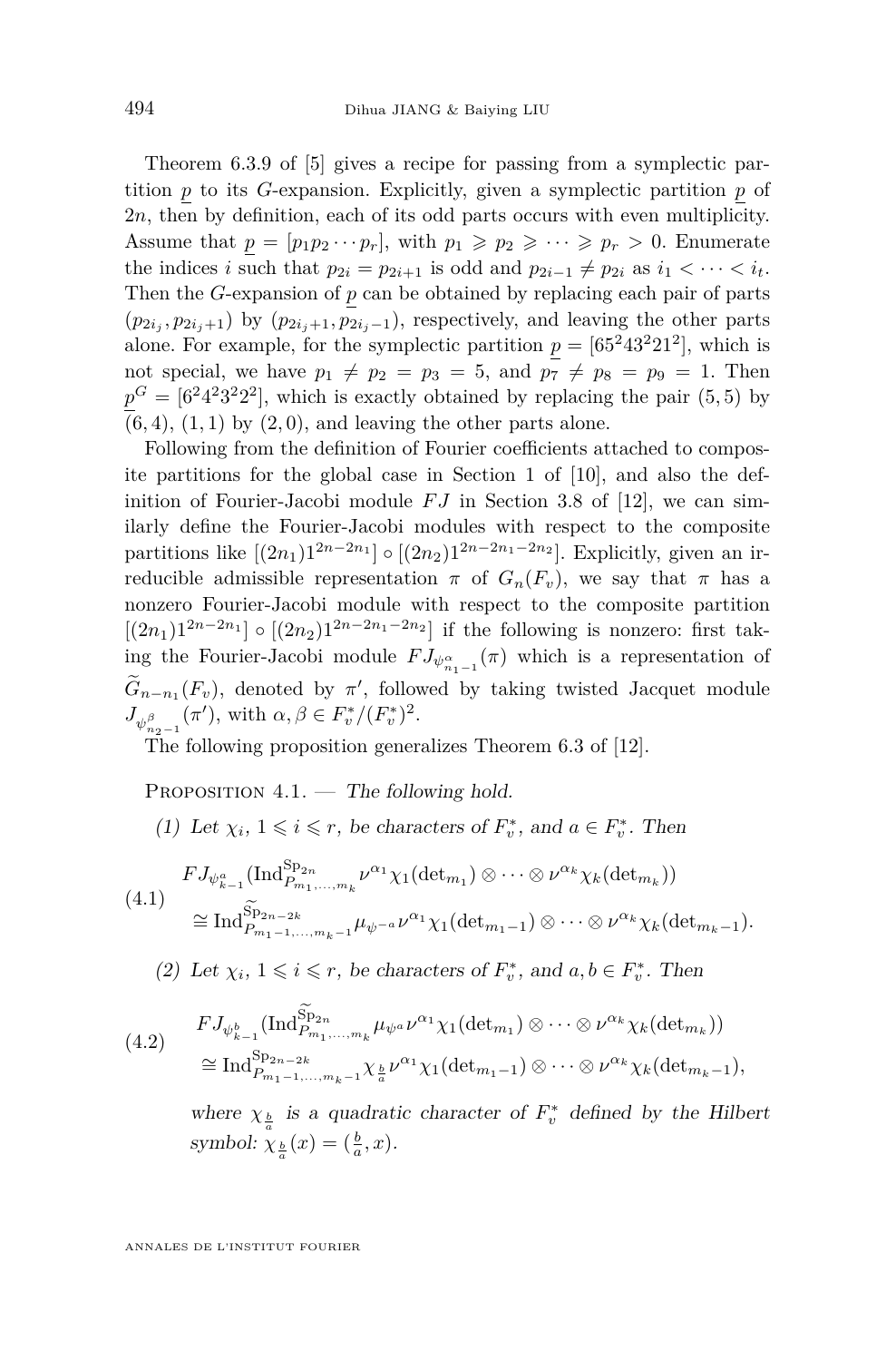Proof. — The proof is the same as Theorem 6.3 of [\[12\]](#page-42-3). The key calculation is reduced to that in Proposition 6.6 of [\[12\]](#page-42-3). Explicitly, by [\[19,](#page-43-8) page 17],

$$
\gamma_{\psi^a} \gamma_{\psi^{-b}} = \gamma_{\psi^a} \gamma_{\psi^{-a}} \chi_{\frac{b}{a}} = \chi_{\frac{b}{a}}.
$$

The following proposition can be easily read out from the Theorem 6.1, Proposition 6.7 and Theorem 6.3 of [\[12\]](#page-42-3).

<span id="page-19-2"></span>PROPOSITION  $4.2.$  — Let  $\chi_i, 1 \leq i \leq r$ , be characters of  $F_v^*$ , and  $a \in F_v^*$ . Then

$$
FJ_{\psi_{k-1}^a}(\text{Ind}_{P_{m_1,\ldots,m_k}}^{\text{Sp}_{2n}} \nu^{\alpha_1} \chi_1(\text{det}_{m_1}) \otimes \cdots \otimes \nu^{\alpha_k} \chi_k(\text{det}_{m_k}) \otimes 1_{\text{Sp}_{2m}})
$$
  
(4.3) 
$$
\cong \text{Ind}_{P_{m_1-1,\ldots,m_k-1}}^{\widetilde{\text{Sp}}_{2n-2k}} \mu_{\psi^{-a}} \nu^{\alpha_1} \chi_1(\text{det}_{m_1-1}) \otimes \cdots \otimes \nu^{\alpha_k} \chi_k(\text{det}_{m_k-1})
$$

$$
\otimes (1_{\text{Sp}_{2m}} \otimes \omega_{\psi^{-a}}),
$$

where the term  $\nu^{\alpha_i} \chi_i(\det_{m_i-1})$  will be omitted if  $m_i = 1$ , for  $1 \leq i \leq k$ .

Before we state the main result of this section, we need to recall the following definition.

<span id="page-19-1"></span>DEFINITION 4.3. — Given any patition  $q = [q_1q_2 \cdots q_r]$  for  $\mathfrak{so}_{2n+1}(\mathbb{C})$ with  $q_1 \geq q_2 \geq \cdots \geq q_r > 0$ , whose even parts occurring with even multiplicity. Let  $q^- = [q_1q_2 \cdots q_{r-1}(q_r-1)]$ . Then the Barbasch-Vogan duality  $\eta_{\mathfrak{so}_{2n+1}(\mathbb{C}),\mathfrak{sp}_{2n}(\mathbb{C})}$ , following [\[4,](#page-42-16) Definition A1] and [\[1,](#page-42-17) Section 3.5], is defined by

$$
\eta_{\mathfrak{so}_{2n+1}(\mathbb{C}), \mathfrak{sp}_{2n}(\mathbb{C})}(\underline{q}):=((\underline{q}^-)_{\operatorname{Sp}_{2n}})^t,
$$

where  $(\underline{q}^{-})_{\text{Sp}_{2n}}$  is the  $\text{Sp}_{2n}$ -collapse of  $\underline{q}^{-}$ .

In this section, we prove the following theorem.

<span id="page-19-0"></span>THEOREM 4.4. — Let  $\pi$  be an irreducible unitary automorphic representation of  $Sp_{2n}(\mathbb{A})$ , having, at one unramified local place *v*, a strongly negative unramified component  $\sigma_{sn,v}$  which is of Type I as in [2.4.](#page-9-1) Then, for any symplectic partition *p* of 2*n* with

$$
\underline{p} > \eta_{\mathfrak{so}_{2n+1}(\mathbb{C}), \mathfrak{sp}_{2n}(\mathbb{C})}([\prod_{i=1}^{l}(2m_i+1)]),
$$

*π* has no non-vanishing Fourier coefficients attached to *p*, in particular,  $p \notin \mathfrak{p}^m(\pi)$ .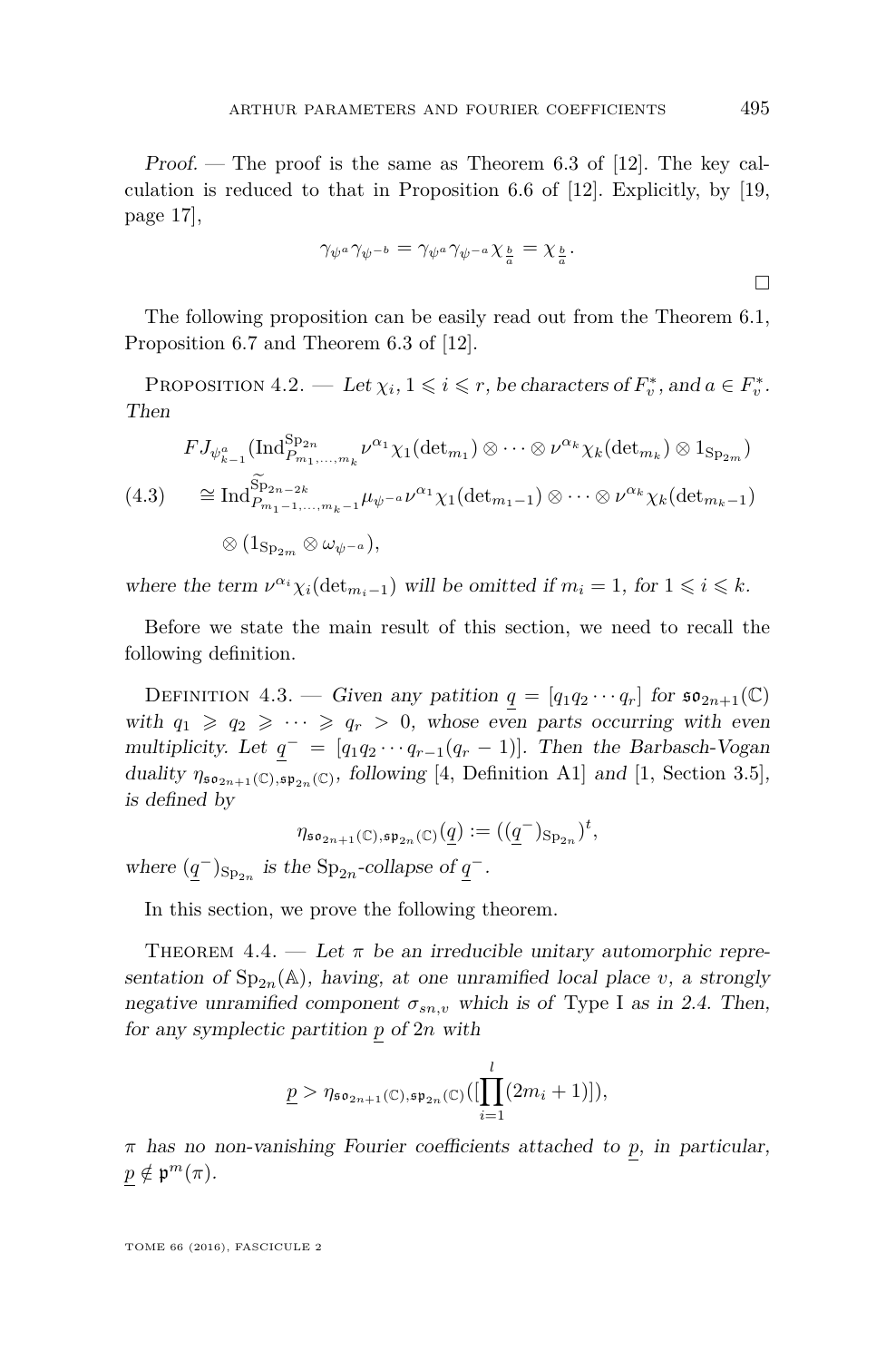Proof. — By Definition [4.3,](#page-19-1)

$$
\eta_{\mathfrak{so}_{2n+1}(\mathbb{C}),\mathfrak{sp}_{2n}(\mathbb{C})}([\prod_{i=1}^{l}(2m_i+1)]) = [(\prod_{i=2}^{l}(2m_i+1))_{\text{Sp}}(2m_1)]^t.
$$

We prove by induction on *l*. When  $l = 1$ , it is easy to see that  $\sigma_{sn,v}$  is the trivial representation, which implies that for any symplectic partition

$$
\underline{p} > \eta_{\mathfrak{so}_{2n+1}(\mathbb{C}), \mathfrak{sp}_{2n}(\mathbb{C})}([(2m_1+1)]) = [(2m_1)]^t = [1^{2m_1}],
$$

and a datum <u>a</u>, the twisted Jacquet module  $J_{V_{p,2},\psi_{p,\underline{a}}}(\sigma_{sn,v})$  vanishes identically. Therefore,  $\pi$  has no non-vanishing Fourier coefficients attached to such p. We assume that the theorem is true for any  $l' < l$ .

By assumption,  $\sigma_{sn,v}$  is the unique strongly negative unramified constituent of the following induced representation

<span id="page-20-1"></span>
$$
(4.4) \quad \rho := \nu^{\frac{m_{l-1} - m_l}{2}} 1_{\det_{m_{l-1} + m_l + 1}} \times \nu^{\frac{m_{l-3} - m_{l-2}}{2}} 1_{\det_{m_{l-3} + m_{l-2} + 1}}
$$
\n
$$
\times \cdots \times \nu^{\frac{m_2 - m_3}{2}} 1_{\det_{m_2 + m_3 + 1}} \rtimes 1_{\text{Sp}_{2m_1}}.
$$

And

$$
Jord(\sigma_{sn,v}) = \{ (1_{GL_1}, 2m_1 + 1), (1_{GL_1}, 2m_2 + 1), \dots, (1_{GL_1}, 2m_l + 1) \},\
$$

with  $2m_1 + 1 < 2m_2 + 1 < \cdots < 2m_l + 1$ . Since *l* is odd, write  $l = 2s + 1$ . By Proposition [4.2,](#page-19-2)

<span id="page-20-0"></span>
$$
\rho_1 := FJ_{\psi_{s-1}^1}(\rho)
$$
\n
$$
(4.5) \qquad = \mu_{\psi^{-1}} \nu^{\frac{m_{2s} - m_{2s+1}}{2}} 1_{\det_{m_{2s} + m_{2s+1}}} \times \nu^{\frac{m_{2s-2} - m_{2s-1}}{2}} 1_{\det_{m_{2s-2} + m_{2s-1}}} \times \cdots \times \nu^{\frac{m_2 - m_3}{2}} 1_{\det_{m_2 + m_3}} \rtimes (1_{\widetilde{\mathrm{Sp}}_{2m_1}} \otimes \omega_{\psi^{-1}}).
$$

Note that  $m_{2s} + m_{2s+1} + 1 > m_{2s-2} + m_{2s-1} + 1 > \cdots > m_2 + m_3 + 1 > 3$ . By Lemma [3.1,](#page-13-0)  $J_{\psi_{r-1}^{\alpha}}(\rho) \equiv 0$  for any  $r \geqslant s+1$  and any  $\alpha \in F^*/(F^*)^2$ ; and  $J_{\psi_{(2r+1)^2}}(\rho) \equiv 0$  for any  $r \geqslant s$  if  $m_1 = 0$ , and for any  $r \geqslant s+1$  if  $m_1 > 0$ . From Theorem 6.3 of [\[12\]](#page-42-3), we can see that  $J_{\psi_{r-1}^{\alpha}}(\rho) \equiv 0$  if and only if  $FJ_{\psi_{r-1}^{\alpha}}(\rho) \equiv 0$ . Therefore,  $[(2s)1^{2n-2s}]$  is the maximal partition of the type  $[(2r)1^{2n-2r}]$  with respect to which  $\rho$  can have a nonzero Fourier-Jacobi module, in this single step.

By [\[19,](#page-43-8) Example 5.4, page 52], the unique unramified component of  $\rho_1$ in [\(4.5\)](#page-20-0) is the same as the unique unramified component of the following induced representation:

$$
(4.6) \quad \rho_1' := \mu_{\psi^{-1}} \nu^{\frac{m_{2s} - m_{2s+1}}{2}} 1_{\det_{m_{2s} + m_{2s+1}}} \times \nu^{\frac{m_{2s-2} - m_{2s-1}}{2}} 1_{\det_{m_{2s-2} + m_{2s-1}}} \times \cdots \times \nu^{\frac{m_2 - m_3}{2}} 1_{\det_{m_2 + m_3}} \times \nu^{\frac{-m_1}{2}} 1_{\det_{m_1}} \rtimes 1_{\widetilde{Sp}_0}.
$$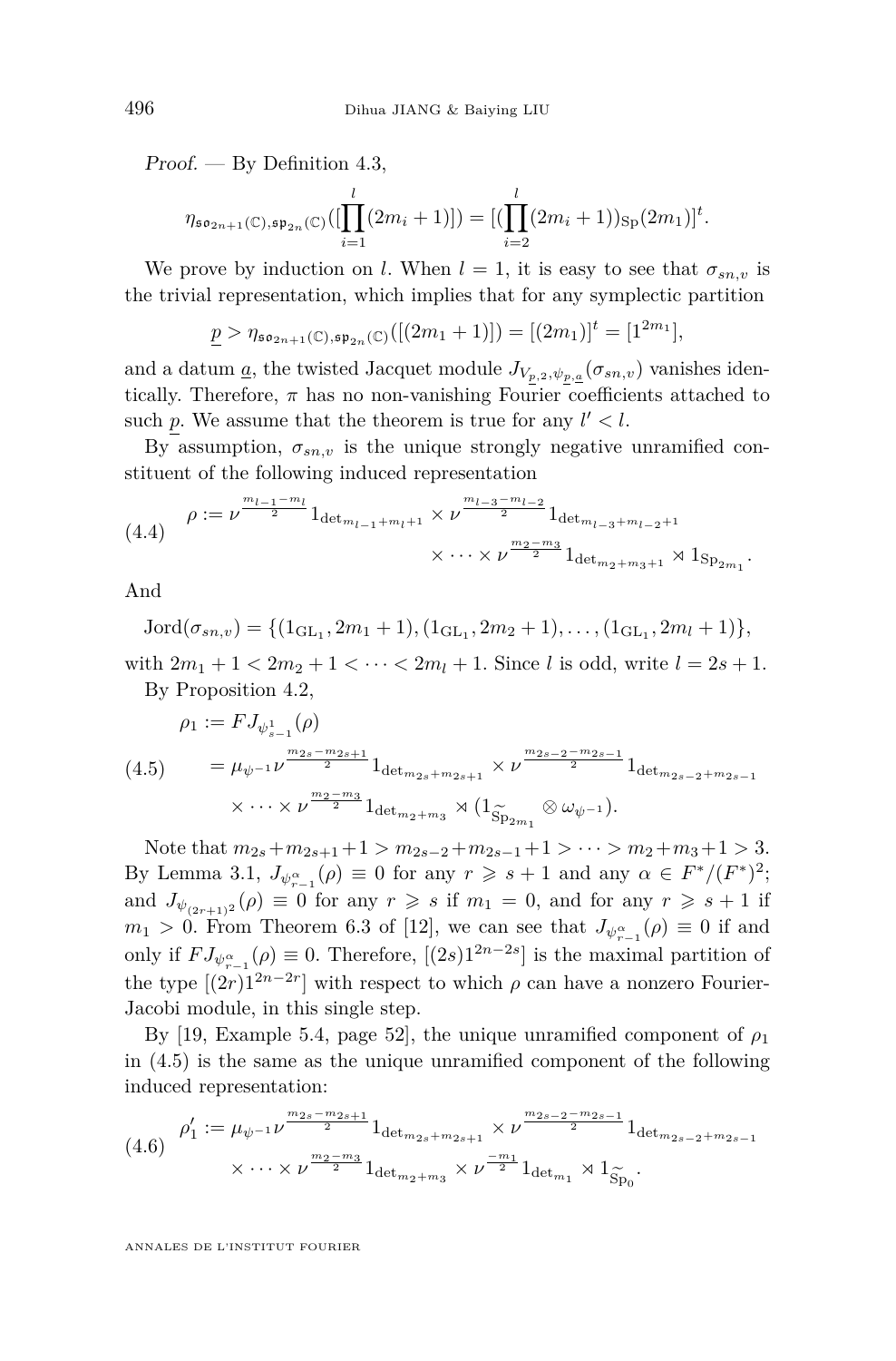By Part (2) of Proposition [4.1,](#page-18-0)

<span id="page-21-0"></span>
$$
\rho_2 := FJ_{\psi_s^{-1}}(\rho'_1)
$$
\n
$$
(4.7) \qquad = \nu^{\frac{m_{2s} - m_{2s+1}}{2}} 1_{\det_{m_{2s} + m_{2s+1}-1}} \times \nu^{\frac{m_{2s-2} - m_{2s-1}}{2}} 1_{\det_{m_{2s-2} + m_{2s-1}-1}}
$$
\n
$$
\times \cdots \times \nu^{\frac{m_2 - m_3}{2}} 1_{\det_{m_2 + m_3 - 1}} \times \nu^{\frac{-m_1}{2}} 1_{\det_{m_1 - 1}} \rtimes 1_{\text{Sp}_0},
$$

whose irreducible unramified constituent is the same as that of the following induced representation:

$$
(4.8) \quad \rho_2' := \nu^{\frac{m_{2s} - m_{2s+1}}{2}} 1_{\det_{m_{2s} + m_{2s+1}-1}} \times \nu^{\frac{m_{2s-2} - m_{2s-1}}{2}} 1_{\det_{m_{2s-2} + m_{2s-1}-1}}
$$

$$
\times \cdots \times \nu^{\frac{m_2 - m_3}{2}} 1_{\det_{m_2 + m_3 - 1}} \rtimes 1_{\text{Sp}_{2m_1 - 2}}.
$$

Note that  $m_{2s} + m_{2s+1} > m_{2s-2} + m_{2s-1} > \cdots > m_2 + m_3 > 2$ . Similarly as above, by Lemma [3.2,](#page-16-0)  $J_{\psi_{r-1}^{\alpha}}(\rho'_1) \equiv 0$  for any  $r \geqslant s+2$  and any  $\alpha \in$  $F^{*}/(F^{*})^{2}$ ; and  $J_{\psi_{(2r+1)^{2}}}(\rho'_{1}) \equiv 0$  for any  $r \geqslant s$  if  $m_{1} = 1$ , and for any *r* ≥ *s* + 1 if *m*<sub>1</sub> > 1. Therefore, [ $(2s + 2)1^{2n-2s-2s-2}$ ] is also the maximal partition of the type  $[(2r)1^{2n-2s-2r}]$  with respect to which  $\rho'_1$  can have a nonzero Fourier-Jacobi module, in this single step. We need to do this routine checking about the "maximality" using Lemma [3.1](#page-13-0) or Lemma [3.2,](#page-16-0) every time we apply Proposition [4.1](#page-18-0) or Proposition [4.2.](#page-19-2) We will omit this part in the following steps.

It is easy to see that we can repeat the above 2-step-procedure  $m_1 - 1$ more times, then we get the following induced representation:

$$
\begin{aligned}\n\varphi_{2m_1} &:= \mu_{\psi^{-1}} \nu^{\frac{m_{2s} - m_{2s+1}}{2}} 1_{\det_{m_{2s} + m_{2s+1} - 2m_1 + 1}} \\
&\times \nu^{\frac{m_{2s-2} - m_{2s-1}}{2}} 1_{\det_{m_{2s-2} + m_{2s-1} - 2m_1 + 1}} \\
&\times \cdots \times \nu^{\frac{m_2 - m_3}{2}} 1_{\det_{m_2 + m_3 - 2m_1 + 1}} \rtimes 1_{\text{Sp}_0}.\n\end{aligned}
$$

Then, we continue with  $\rho_{2m_1}$ . By Part (1) of Proposition [4.1,](#page-18-0)

$$
\rho_{2m_1+1} := FJ_{\psi_{s-1}^1}(\rho_{2m_1})
$$
  
=  $\mu_{\psi^{-1}} \nu^{\frac{m_{2s} - m_{2s+1}}{2}} 1_{\det_{m_{2s} + m_{2s+1} - 2m_1}}$   
 $\times \nu^{\frac{m_{2s-2} - m_{2s-1}}{2}} 1_{\det_{m_{2s-2} + m_{2s-1} - 2m_1}}$   
 $\times \cdots \times \nu^{\frac{m_2 - m_3}{2}} 1_{\det_{m_2 + m_3 - 2m_1}} \rtimes 1_{\widetilde{Sp}_0}.$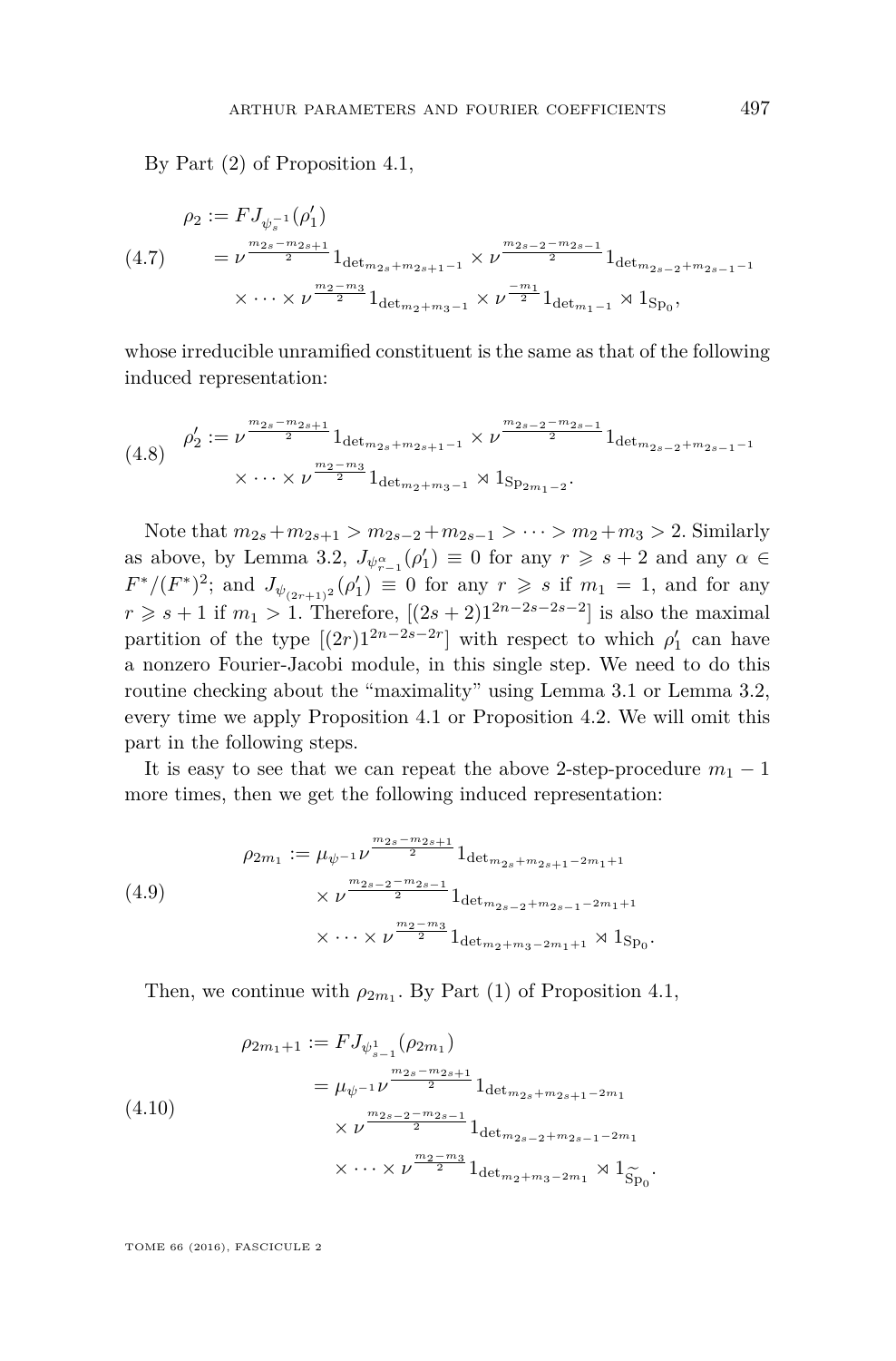By Part (2) of Proposition [4.1,](#page-18-0)

$$
\rho_{2m_1+2} := FJ_{\psi_{s-1}^{-1}}(\rho_{2m_1+1})
$$
  
=  $\nu^{\frac{m_{2s}-m_{2s+1}}{2}} 1_{\det_{m_{2s}+m_{2s+1}-2m_1-1}}$   
 $\times \nu^{\frac{m_{2s-2}-m_{2s-1}}{2}} 1_{\det_{m_{2s-2}+m_{2s-1}-2m_1-1}}$   
 $\times \cdots \times \nu^{\frac{m_2-m_3}{2}} 1_{\det_{m_2+m_3-2m_1-1}} \rtimes 1_{\text{Sp}_0}.$ 

It is easy to see that we can repeat the 2-step-procedure  $m_2 - m_1$  more times, then we get the following induced representation

$$
\rho_{2m_2+2} := \nu^{\frac{m_{2s} - m_{2s+1}}{2}} 1_{\det_{m_{2s} + m_{2s+1} - 1 - 2m_2}}
$$
\n
$$
\times \nu^{\frac{m_{2s-2} - m_{2s-1}}{2}} 1_{\det_{m_{2s-2} + m_{2s-1} - 1 - 2m_2}}
$$
\n
$$
\times \cdots \times \nu^{\frac{m_2 - m_3}{2}} 1_{\det_{m_3 - m_2 - 1}} \rtimes 1_{\text{Sp}_0},
$$

whose unramified component is the same as that of the following induced representation

$$
\rho' := \nu^{\frac{m_{2s} - m_{2s+1}}{2}} 1_{\det_{m_{2s} + m_{2s+1} - 1 - 2m_2}}
$$
\n
$$
\times \nu^{\frac{m_{2s-2} - m_{2s-1}}{2}} 1_{\det_{m_{2s-2} + m_{2s-1} - 1 - 2m_2}}
$$
\n
$$
\times \cdots \times \nu^{\frac{m_4 - m_5}{2}} 1_{\det_{m_4 + m_5 - 1 - 2m_2}} \rtimes 1_{\text{Sp}_{2m_3 - 2m_2 - 2}}.
$$

By Theorem [2.1,](#page-7-0)  $\rho'$  has a unique strongly negative unramified constituent  $\sigma'_{sn}$ , and

$$
Jord(\sigma'_{sn,v}) = \{ (1_{GL_1}, 2m_3 - 2m_2 - 1), (1_{GL_1}, 2m_4 - 2m_2 - 1),
$$
  
...,  $(1_{GL_1}, 2m_{2s+1} - 2m_2 - 1) \},$ 

with  $2s - 1$  Jordan blocks.

Note that in general, the unique unramified component of  $\rho_{2i}$ ,  $1 \leq i \leq$  $m_2$ , may not be strongly negative.

By induction assumption, for any irreducible unitary automorphic representation  $\pi'$  of  $Sp_{2m}(\mathbb{A})$  which has the unique strongly negative unramified constituent of  $\sigma'_{sn,v}$  as a local component, and for any symplectic partition *p* of 2*m* with

$$
\underline{p} > [(\prod_{i=4}^{2s+1} (2m_i - 2m_2 - 1))_{\text{Sp}} (2m_3 - 2m_2 - 2)]^t,
$$

 $π'$  has no non-vanishing Fourier coefficients attached to *p*.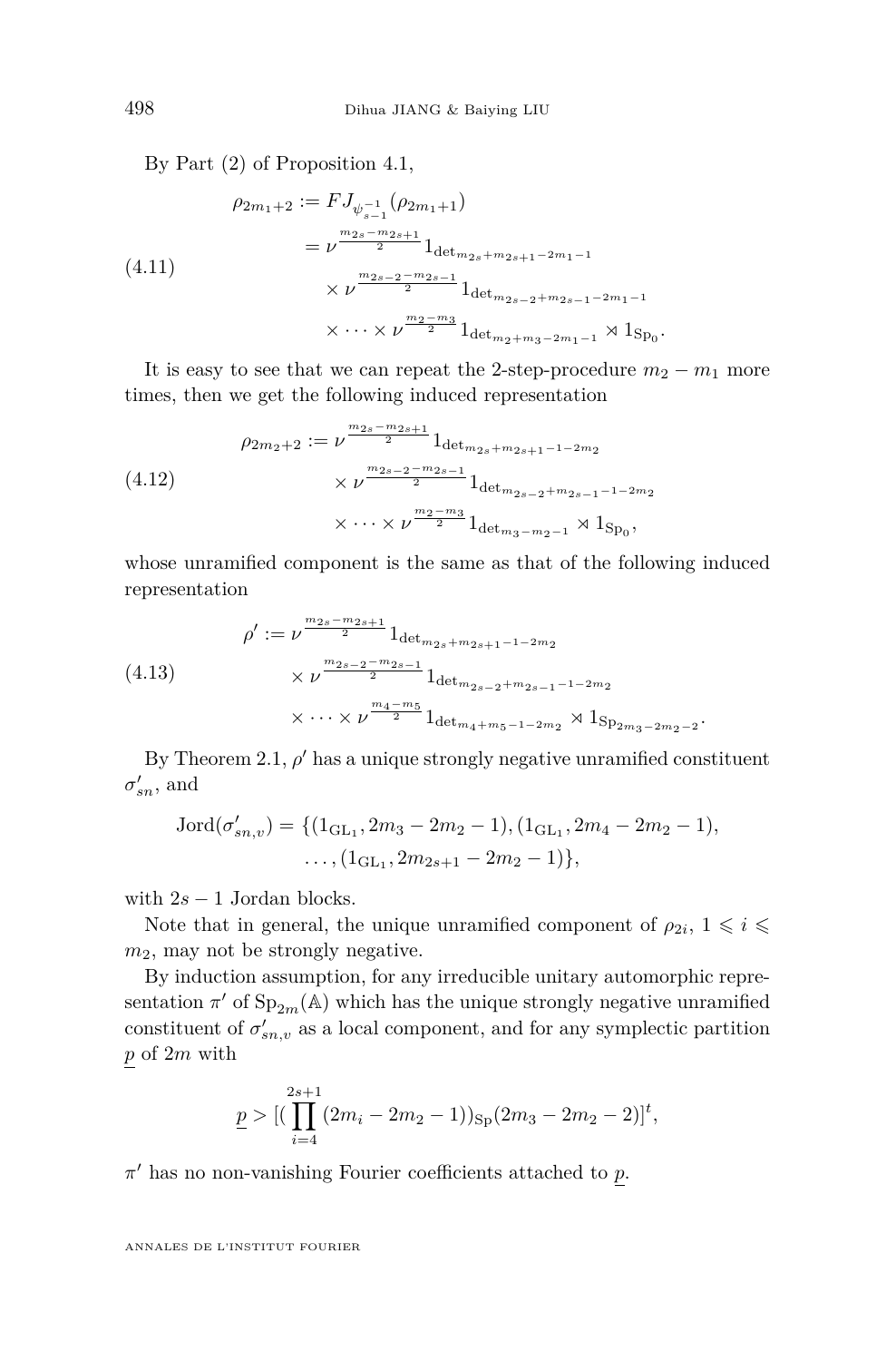From the above discussion, we have the following composite partition

<span id="page-23-0"></span>
$$
[(2s)1^{2n-2s}] \circ [(2s+2)1^{2n-2(2s+1)}] \circ \cdots
$$
  
\n
$$
\circ [(2s)1^{2n-2m_1(2s+1)+2s+2}] \circ [(2s+2)1^{2n-2m_1(2s+1)}]
$$
  
\n
$$
\circ [(2s)1^{2n-2m_1(2s+1)-2s}] \circ \cdots \circ [(2s)1^{2n-(2m_2+2)2s-2m_1}]
$$
  
\n
$$
\circ [(\prod_{i=4}^{2s+1} (2m_i-2m_2-1))_{Sp}(2m_3-2m_2-2)]^t,
$$

which may provide non-vanishing Fourier coefficients for  $\pi$ , where there are total  $m_1$  copies of the pair  $(2s, 2s + 2)$  in the first two rows, and there are  $2m_2 + 2 - 2m_1$  copies of  $(2s)$  in the third row.

By Proposition 3.2 of [\[16\]](#page-42-8), the composite partition in [\(4.14\)](#page-23-0) provides nonvanishing Fourier coefficients for  $\pi$  if and only if the following composite partition provides non-vanishing Fourier coefficients for *π*

<span id="page-23-1"></span>
$$
[(2s+1)^2 1^{2n-2(2s+1)}] \circ \cdots \circ [(2s+1)^2 1^{2n-2m_1(2s+1)}]
$$
  
\n
$$
\circ [(2s) 1^{2n-2m_1(2s+1)-2s}] \circ \cdots \circ [(2s) 1^{2n-(2m_2+2)2s-2m_1}]
$$
  
\n
$$
\circ [(\prod_{i=4}^{2s+1} (2m_i - 2m_2 - 1))_{Sp} (2m_3 - 2m_2 - 2)]^t.
$$

By the recipe in Theorem 6.3.8 of [\[5\]](#page-42-9) (see the beginning of the current section), it is easy to see that

<span id="page-23-3"></span>
$$
\begin{split}\n& \left[ \left( \prod_{i=4}^{2s+1} (2m_i - 2m_2 - 1) \right)_{Sp} (2m_3 - 2m_2 - 2) \right]^t \\
&= \left[ (2m_{2s+1} - 2m_2 - 2)(2m_{2s} - 2m_2) \cdots (2m_5 - 2m_2 - 2) \right. \\
&\left. \cdot (2m_4 - 2m_2)(2m_3 - 2m_2 - 2) \right]^t \\
&= 1^{2m_{2s+1} - 2m_2 - 2} + 1^{2m_{2s} - 2m_2} + \cdots + 1^{2m_5 - 2m_2 - 2} + 1^{2m_4 - 2m_2} \\
&+ 1^{2m_3 - 2m_2 - 2} \\
&= \left[ (2s - 1)^{2m_3 - 2m_2 - 2} (2s - 2)^{2m_4 + 2 - 2m_3} (2s - 3)^{2m_5 - 2m_4 - 2} \cdots \right. \\
&\left. (2)^{2m_{2s} + 2 - 2m_{2s-1}} 1^{2m_{2s+1} - 2m_{2s} - 2} \right].\n\end{split}
$$

Therefore, by [\[16,](#page-42-8) Lemma 3.1] or [\[10,](#page-42-14) Lemma 2.6], and [\[16,](#page-42-8) Proposition 3.3], if the composite partition in [\(4.15\)](#page-23-1) provides non-vanishing Fourier coefficients for  $\pi$ , then so is the following partition (4.17)

<span id="page-23-2"></span>
$$
[(2s+1)^{2m_1}(2s)^{2m_2+2-2m_1}((\prod_{i=4}^{2s+1}(2m_i-2m_2-1))_{Sp}(2m_3-2m_2-2))^t].
$$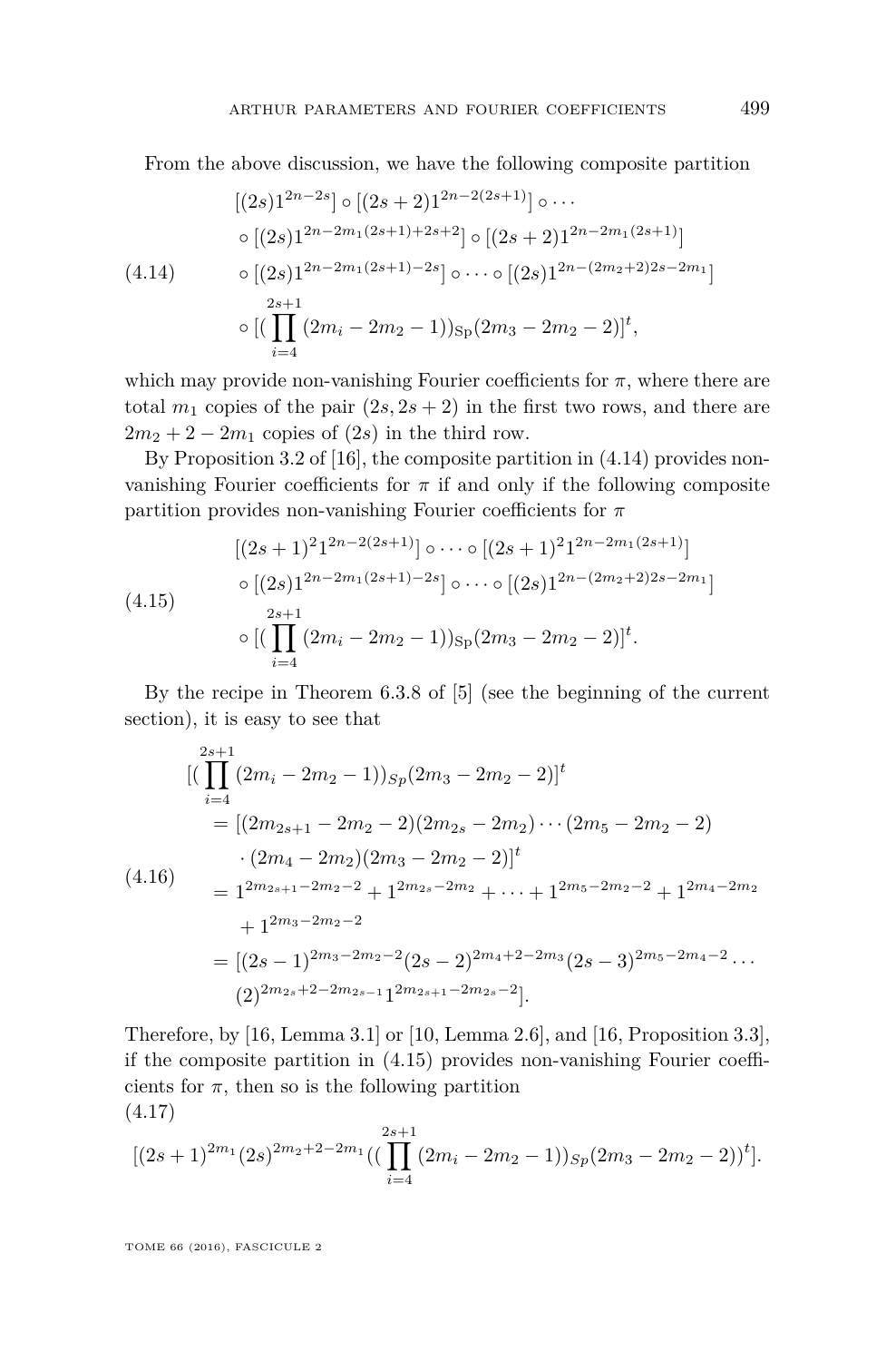Given a symplectic partition  $\underline{p} = [p_1^{e_1} p_2^{e_2} \cdots p_r^{e_r}]$  of 2*n*, that is,  $e_i = 1$  if  $p_i$  is even,  $e_i = 2$  if  $p_i$  is odd. Assume that  $p$  is bigger than the partition in [\(4.17\)](#page-23-2). Write the symplectic partition in (4.17) as  $q = [q_1^{e_1} q_2^{e_2} \cdots q_t^{e_t}].$ Assume that  $1 \leq i_0 \leq r$  is the unique index such that  $p_i = q_i$  for  $1 \leq i \leq i_0$ , and  $p_{i_0} > q_{i_0}$ . If  $i_0 = 1$ , then by Lemma [3.1,](#page-13-0)  $\rho$  in [\(4.4\)](#page-20-1) has no nonzero twisted Jacquet module attached to the partition  $[p_1^{e_1} 1^{2n-p_1e_1}]$ . Therefore, *π* has no nonzero Fourier coefficients attached to the partition  $[p_1^{e_1}1^{2n-p_1e_1}]$ . By Lemma 3.1 of [\[16\]](#page-42-8) or Lemma 2.6 of [\[10\]](#page-42-14), and Proposition 3.3 of [\[16\]](#page-42-8), *π* has no nonzero Fourier coefficients attached to the partition *p*.

Next, we may assume that  $i_0 > 1$ . For  $p_1 = q_1 = 2s$ , which means that  $m_1 = 0$ , then we take the Fourier-Jacobi module  $FJ_{\psi_{s-1}^1}$  as in [\(4.5\)](#page-20-0) for *ρ* in [\(4.4\)](#page-20-1). If  $p_1 = q_1 = 2s + 1$ , which implies that  $m_1 > 0$ , then by Proposition 3.2 of [\[16\]](#page-42-8), to consider the Fourier coefficients attached to the partition  $[(2s+1)^2]^{2n-2(2s+1)}$ , it suffices to consider the composite partition  $[(2s)1^{2n-2s}] \circ [(2s+2)1^{2n-2(2s+1)}]$ . Take the Fourier-Jacobi modules  $FJ_{\psi_{s-1}^1}$  and  $FJ_{\psi_s^{-1}}$  consequently as in [\(4.5\)](#page-20-0) and [\(4.7\)](#page-21-0) for  $\rho$  in [\(4.4\)](#page-20-1). After repeating the above procedure for  $p_i = q_i, 2 \leq i \leq i_0$ , we come to a similar situation as in the case of  $i_0 = 1$ . Using a similar argument as in the case of  $i_0 = 1$ , applying first Lemma [3.1](#page-13-0) if having taken even times of Fourier-Jacobi modules or Lemma [3.2](#page-16-0) otherwise, then Lemma 3.1 of [\[16\]](#page-42-8) or Lemma 2.6 of [\[10\]](#page-42-14), and Proposition 3.3 of [\[16\]](#page-42-8) we can conclude that  $\pi$ also has no nonzero Fourier coefficients attached to the partition *p*.

Hence, for any symplectic partition  $p$  which is bigger than the partition in [\(4.17\)](#page-23-2),  $\pi$  has no nonzero Fourier coefficients attached to the partition  $p$ . Therefore, it remains to show that the partition in [\(4.17\)](#page-23-2) is exactly equal to  $\eta_{\mathfrak{so}_{2n+1}(\mathbb{C}),\mathfrak{sp}_{2n}(\mathbb{C})}([\prod_{i=1}^{l}(2m_i+1)]).$ 

By a similar calculation as in [\(4.16\)](#page-23-3),  $[(\prod_{i=2}^{l}(2m_i+1))_{Sp}(2m_1)]^t$  equals

$$
[(2s+1)^{2m_1}(2s)^{2m_2+2-2m_1}(2s-1)^{2m_3-2m_2-2}(2s-2)^{2m_4+2-2m_3}
$$
  

$$
(2s-3)^{2m_5-2m_4-2}\cdots(2)^{2m_{2s}+2-2m_{2s-1}}1^{2m_{2s+1}-2m_{2s}-2}].
$$

Therefore, the partition

$$
[(2s+1)^{2m_1}(2s)^{2m_2+2-2m_1}((\prod_{i=4}^{2s+1}(2m_i-2m_2-1))_{Sp}(2m_3-2m_2-2))^t]
$$

is equal to

$$
[(\prod_{i=2}^{l} (2m_i+1))_{Sp} (2m_1)]^t = \eta_{\mathfrak{so}_{2n+1}(\mathbb{C}), \mathfrak{sp}_{2n}(\mathbb{C})}([\prod_{i=1}^{l} (2m_i+1)]).
$$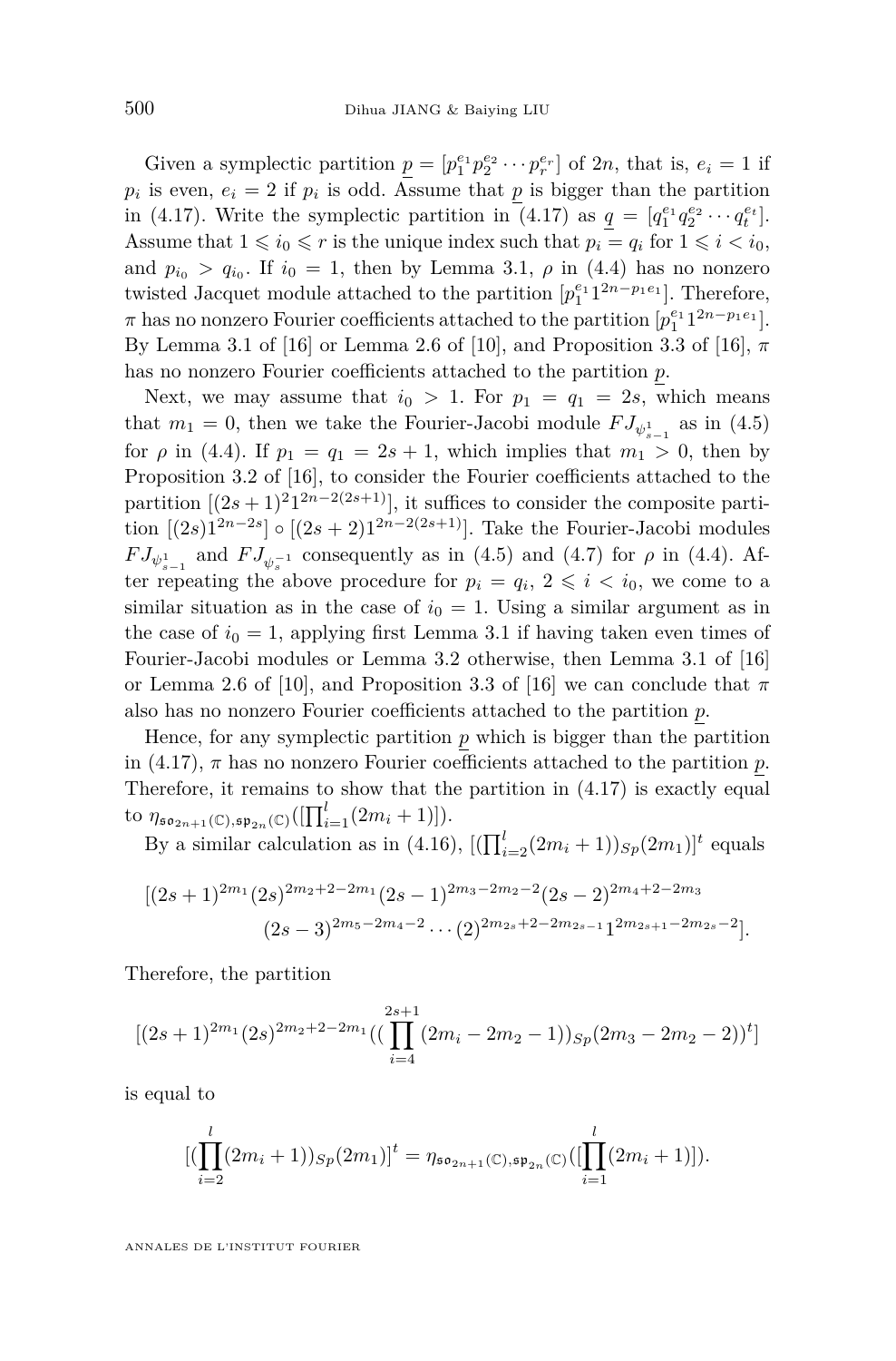Hence, for any symplectic partition *p* of 2*n* with

$$
\underline{p} > \eta_{\mathfrak{so}_{2n+1}(\mathbb{C}), \mathfrak{sp}_{2n}(\mathbb{C})}([\prod_{i=1}^{l}(2m_i+1)]),
$$

*π* has no non-vanishing Fourier coefficients attached to *p*, in particular,  $p \notin \mathfrak{p}^m(\pi)$ . This completes the proof of the theorem.

Applying Theorem [4.4,](#page-19-0) we can easily obtain the following analogue result.

<span id="page-25-0"></span>THEOREM  $4.5.$  — Let  $\pi$  be an irreducible unitary automorphic representation of  $Sp_{2n}(\mathbb{A})$ , having, at one unramified local place *v*, a strongly negative unramified component  $\sigma_{sn,v}$  which is of Type II as in [2.5.](#page-9-2) Then, for any symplectic partition *p* of 2*n* with

$$
\underline{p} > \eta_{\mathfrak{so}_{2n+1}(\mathbb{C}),\mathfrak{sp}_{2n}(\mathbb{C})}([\prod_{i=1}^k (2n_i+1)(1)]),
$$

*π* has no non-vanishing Fourier coefficients attached to *p*, in particular,  $p \notin \mathfrak{p}^m(\pi)$ .

Proof. — By assumption,  $\sigma_{sn,v}$  is the unique strongly negative unramified constituent of the following induced representation

$$
(4.18) \quad \rho := \nu^{\frac{n_{k-1}-n_k}{2}} \lambda_0 (\det_{n_{k-1}+n_k+1}) \times \nu^{\frac{n_{k-3}-n_{k-2}}{2}} \lambda_0 (\det_{n_{k-3}+n_{k-2}+1})
$$

$$
\times \cdots \times \nu^{\frac{n_{1}-n_{2}}{2}} \lambda_0 (\det_{n_{1}+n_{2}+1}) \rtimes 1_{\text{Sp}_0}.
$$

And

$$
Jord(\sigma_{sn,v}) = \{(\lambda_0, 2n_1+1), (\lambda_0, 2n_2+1), \ldots, (\lambda_0, 2n_k+1), (1_{GL_1}, 1)\},\
$$

with  $2n_1 + 1 < 2n_2 + 1 < \cdots < 2n_k + 1$  and *k* being even.

It is easy to see that  $\rho$  can be written as  $\lambda_0 \rho'$ , where:

$$
(4.19) \quad \rho' := \nu^{\frac{n_{k-1} - n_k}{2}} 1_{\det_{n_{k-1} + n_k + 1}} \times \nu^{\frac{n_{k-3} - n_{k-2}}{2}} 1_{\det_{n_{k-3} + n_{k-2} + 1}}
$$

$$
\times \cdots \times \nu^{\frac{n_1 - n_2}{2}} 1_{\det_{n_1 + n_2 + 1}} \times 1_{\mathrm{Sp}_0}.
$$

By Theorem [2.1,](#page-7-0)  $\rho'$  also has a unique strongly negative unramified component  $\sigma'_{sn,v}$  with

$$
Jord(\sigma'_{sn,v}) = \{(1, 2n_1+1), (1, 2n_2+1), \dots, (1, 2n_k+1), (1_{GL_1}, 1)\}.
$$

Applying the argument in the proof of Theorem [4.4](#page-19-0) to  $\rho'$ , we can easily see that for any symplectic partition *p* of 2*n* with

$$
\underline{p} > \eta_{\mathfrak{so}_{2n+1}(\mathbb{C}),\mathfrak{sp}_{2n}(\mathbb{C})}([\prod_{i=1}^k (2n_i+1)(1)]),
$$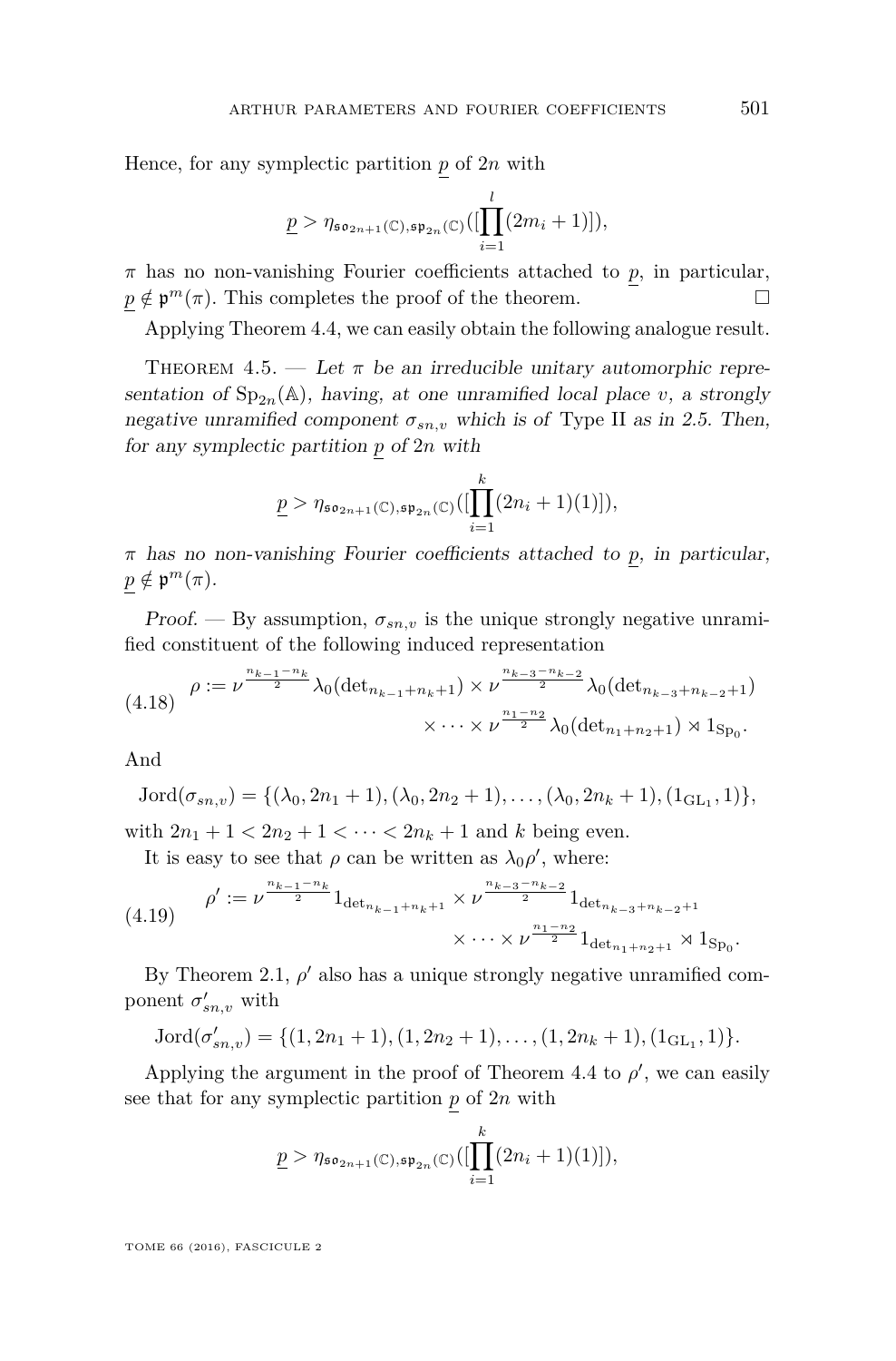*π* has no non-vanishing Fourier coefficients attached to *p*, in particular,  $p \notin \mathfrak{p}^m(\pi)$ . This proves the theorem.

Remark 4.6. — If an irreducible unitary automorphic representation  $\pi$  of  $Sp_{2n}(\mathbb{A})$  has as a unramified local component a strongly negative unramified component  $\sigma_{sn}$  that is neither of Type I nor Type II, that is, two characters  $\lambda_0$  and  $1_{\text{GL}_1}$  are mixed, then the above computation will get more complicated. We omit the detail here.

#### **5. Vanishing of Certain Fourier Coefficients: General Case**

In this section, we continue to characterize the vanishing property of Fourier coefficients for certain irreducible automorphic representations, based on local unramified information. We prove the following theorem, which is a generalization of Theorem [4.4.](#page-19-0)

<span id="page-26-0"></span>THEOREM  $5.1.$  — Let  $\pi$  be an irreducible unitary automorphic representation of  $\text{Sp}_{2n}(\mathbb{A})$  which has, at one unramified local place *v* an unramified component  $\sigma_v$  of Type III as in [2.6.](#page-9-0) Then the following hold.

(1) For any symplectic partition *p* of 2*n* with

$$
\underline{p} > \underline{p}_1 := ([(\prod_{j=1}^t n_j^2) (\prod_{(\chi,m,\alpha) \in \mathbf{e}} m^2) (\prod_{i=2}^l (2m_i + 1))_{\text{Sp}}(2m_1)]^t)_{\text{Sp}},
$$

*π* has no non-vanishing Fourier coefficients attached to *p*, in partic $ular, p \notin \mathfrak{p}^m(\pi).$ 

(2) The partition  $\underline{p}_1$  has the property that

$$
\underline{p}_1 = \eta_{\mathfrak{so}_{2n+1}(\mathbb{C}), \mathfrak{sp}_{2n}(\mathbb{C})}([\big(\prod_{j=1}^t n_j^2)\big(\prod_{(\chi,m,\alpha) \in e} m^2\big)\big(\prod_{i=1}^l (2m_i+1)\big)]).
$$

Proof of Part  $(1)$ . — We prove by induction on *n*. When  $n = 1$ , then  $k = 0$ , and either  $m_1 = 0$  or  $m_1 = 1$ . If  $m_1 = 0$ , then by Part (1) of Proposition [4.1,](#page-18-0)  $p_1 = [1^2]^t = [2]$ . If  $m_0 = 1$ , then  $p_1 = [2]^t = [1^2]$ . Therefore, Part (1) is true for  $n = 1$ . We assume that the result is true for any  $n' < n$ .

Since *l* is odd, we assume that  $l = 2s + 1$ . By the assumption of the theorem,  $\sigma_v$  is the unique unramified constituent of the following induced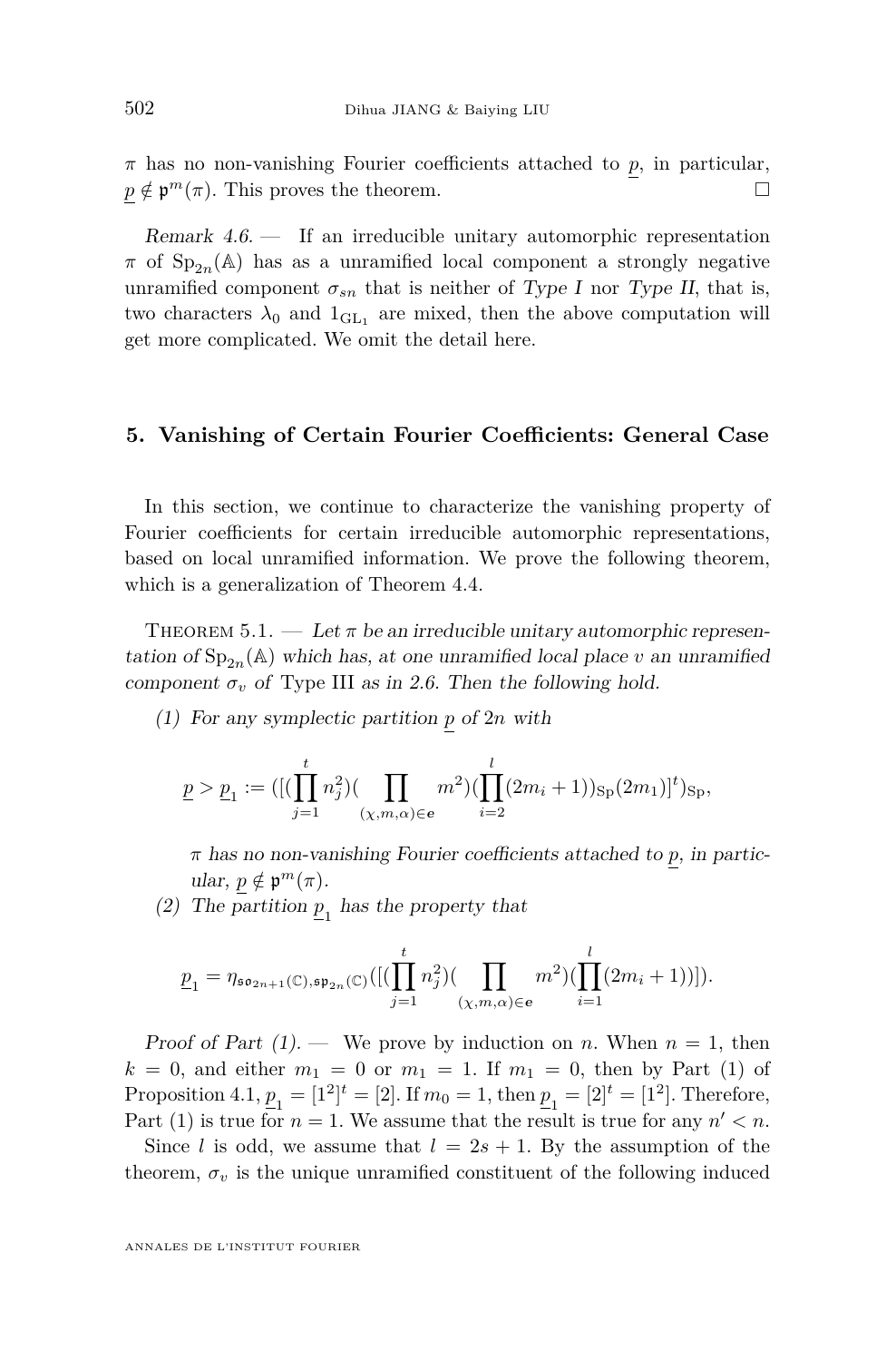representation:

$$
\rho := \times_{(\chi,m,\alpha) \in \mathbf{e}} v^{\alpha} \chi(\det_m) \times \times_{j=1}^t \chi_j(\det_{n_j})
$$
  
 
$$
\times \nu^{\frac{m_{2s} - m_{2s+1}}{2}} 1_{\det_{m_{2s} + m_{2s+1} + 1}} \times \nu^{\frac{m_{2s-2} - m_{2s-1}}{2}} 1_{\det_{m_{2s-2} + m_{2s-1} + 1}}
$$
  
 
$$
\times \cdots \times \nu^{\frac{m_2 - m_3}{2}} 1_{\det_{m_2 + m_3 + 1}} \rtimes 1_{\text{Sp}_{2m_1}}.
$$

We assume that

$$
[(\prod_{j=1}^t n_j^2)(\prod_{(\chi,m,\alpha)\in\mathbf{e}} m^2)]^t = [(2q_1)(2q_2)\cdots (2q_r)],
$$

where  $2q_1 \geq 2q_2 \geq \cdots \geq 2q_r$ . If  $r < 2m_2 + 2$ , then we let  $q_{r+1} =$  $\cdots q_{2m_2+2} = 0$ . By Proposition [4.2,](#page-19-2)

$$
\rho_1 := FJ_{\psi_{q_1+s-1}^1}(\rho)
$$
  
=  $\mu_{\psi^{-1}} \times_{(\chi,m,\alpha) \in \mathbf{e}} v^{\alpha} \chi(\det_{m-1}) \times \chi_{j=1}^t \chi_j(\det_{n_j-1})$   
 $\times \nu^{\frac{m_{2s}-m_{2s+1}}{2}} 1_{\det_{m_{2s}+m_{2s+1}}} \times \nu^{\frac{m_{2s-2}-m_{2s-1}}{2}} 1_{\det_{m_{2s-2}+m_{2s-1}}} \times \cdots \times \nu^{\frac{m_2-m_3}{2}} 1_{\det_{m_2+m_3}} \rtimes (1_{\text{Sp}_{2m_1}} \otimes \omega_{\psi^{-1}}),$ 

where we make a convention that a term  $v^a \chi(\det_{b-1})$  will be omitted from the induced representation if  $b - 1 \leq 0$ . From now on, we will follow this convention.

Similarly as in the proof of Theorem [4.4,](#page-19-0) by Lemma [3.2,](#page-16-0)  $J_{\psi_{n-1}^{\alpha}}(\rho) \equiv 0$ , for any  $r \ge q_1 + s + 1$  and any  $\alpha \in F^*/(F^*)^2$ , and  $J_{\psi_{(2r+1)}2}(\rho) \equiv 0$ , for any  $r \geq q_1 + s$  if  $m_1 = 0$ , or, if  $m_1 > 0$  and some *m* or  $n_j$  is 1; for any  $r \geqslant q_1+s+1$  if  $m_1 > 0$  and all  $m, n_j$ 's are bigger than 1. Note that all  $m, n_j$ 's are bigger than 1 if and only if  $2q_1 = 2q_2$ . Therefore,  $J_{\psi_{(2r+1)^2}}(\rho) \equiv 0$ , for any  $r \geq q_1 + s$  if  $m_1 = 0$ , or, if  $2q_1 \geq 2q_2 + 2$ ; for any  $r \geq q_1 + s + 1$  if  $m_1 > 0$  and  $2q_1 = 2q_2$ .

Therefore,  $[(2q_1 + 2s)1^{2n-2q_1-2s}]$  is the maximal partition of the type  $[(2r)1^{2n-2r}]$  with respect to which  $\rho$  can have a nonzero Fourier-Jacobi module, in this single step. We need to do this routine by checking about the "maximality" using Lemma [3.1](#page-13-0) or Lemma [3.2,](#page-16-0) every time we apply Proposition [4.1](#page-18-0) or Proposition [4.2.](#page-19-2) We will omit this part in the following steps.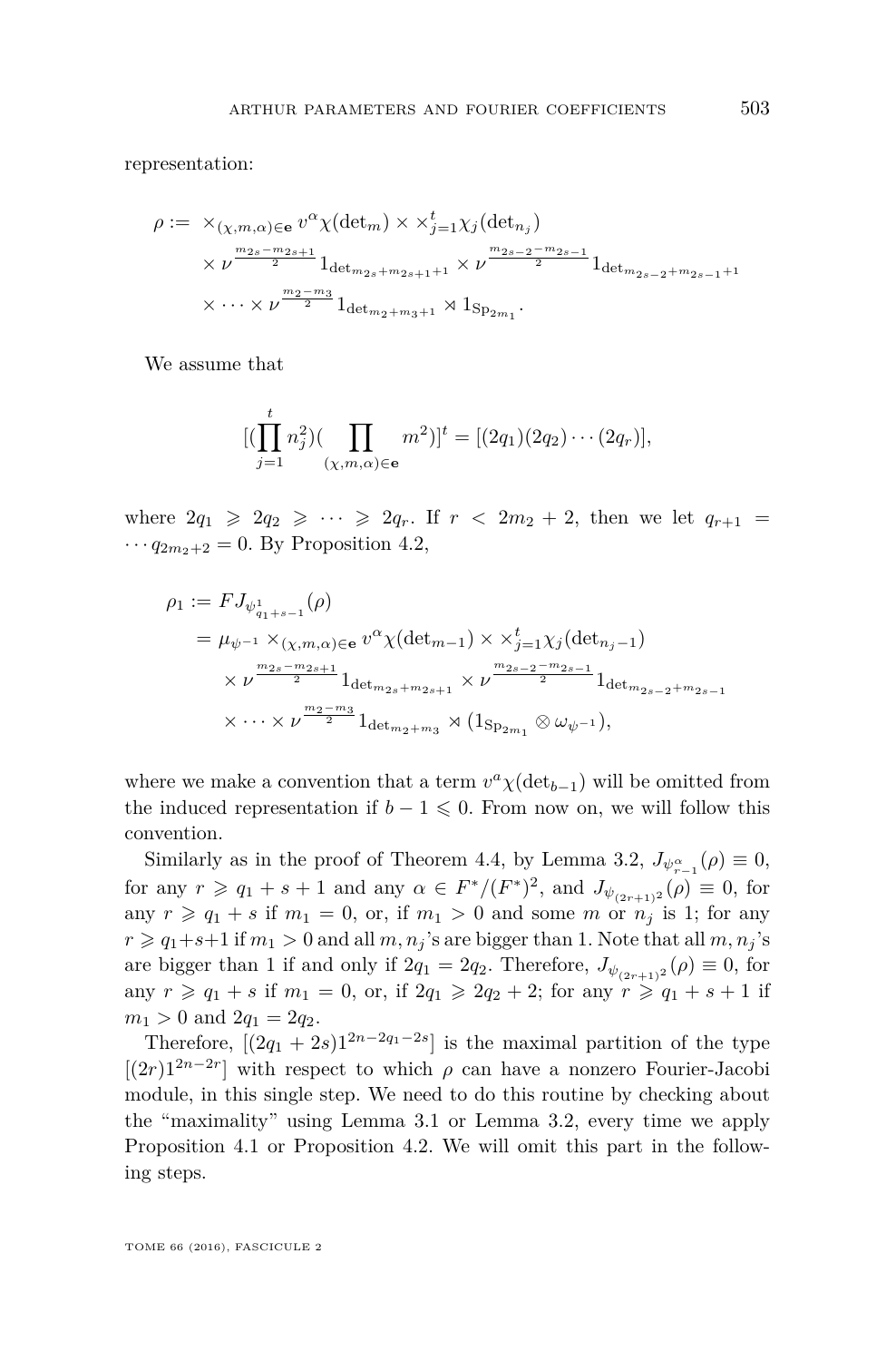By [\[19\]](#page-43-8), the unique unramified component of  $\rho_1$  is the same as the unique unramified component of the following induced representation:

$$
\rho'_1 := \mu_{\psi^{-1}} \times_{(\chi,m,\alpha) \in \mathbf{e}} v^{\alpha} \chi(\det_{m-1}) \times \times_{j=1}^t \chi_j(\det_{n_j-1})
$$
  
 
$$
\times \nu^{\frac{m_{2s}-m_{2s+1}}{2}} 1_{\det_{m_{2s}+m_{2s+1}}} \times \nu^{\frac{m_{2s-2}-m_{2s-1}}{2}} 1_{\det_{m_{2s-2}+m_{2s-1}}} \times \cdots \times \nu^{\frac{m_2-m_3}{2}} 1_{\det_{m_2+m_3}} \times \nu^{\frac{-m_1}{2}} 1_{\det_{m_1}} \rtimes 1_{\widetilde{\text{Sp}}_0}.
$$

By Part (2) of Proposition [4.2,](#page-19-2)

$$
\rho_2 := FJ_{\psi_{q_2+s}^{-1}}(\rho'_1)
$$
\n
$$
= \chi_{(\chi,m,\alpha)\in\mathbf{e}} v^{\alpha} \chi(\det_{m-2}) \times \chi_{j=1}^t \chi_j(\det_{n_j-2})
$$
\n
$$
\times \nu^{\frac{m_{2s}-m_{2s+1}}{2}} 1_{\det_{m_{2s}+m_{2s+1}-1}} \times \nu^{\frac{m_{2s-2}-m_{2s-1}}{2}} 1_{\det_{m_{2s-2}+m_{2s-1}-1}}
$$
\n
$$
\times \cdots \times \nu^{\frac{m_2-m_3}{2}} 1_{\det_{m_2+m_3-1}} \times \nu^{\frac{-m_1}{2}} 1_{\det_{m_1-1}} \rtimes 1_{\text{Sp}_0}.
$$

It is easy to see that we can repeat the above 2-step-procedure  $m_1 - 1$  more times, then we get the following induced representation:

$$
\rho_{2m_1} := FJ_{\psi_{q_{2m_1}+s}^{-1}}(\rho'_{2m_1-1})
$$
\n
$$
= \times_{(\chi,m,\alpha)\in\mathbf{e}} v^{\alpha} \chi(\det_{m-2m_1}) \times \times_{j=1}^t \chi_j(\det_{n_j-2m_1})
$$
\n
$$
\times v^{\frac{m_{2s}-m_{2s+1}}{2}} 1_{\det_{m_{2s}+m_{2s+1}-2m_1+1}}
$$
\n
$$
\times v^{\frac{m_{2s-2}-m_{2s-1}}{2}} 1_{\det_{m_{2s-2}+m_{2s-1}-2m_1+1}}
$$
\n
$$
\times \cdots \times v^{\frac{m_2-m_3}{2}} 1_{\det_{m_2+m_3-2m_1+1}} \times 1_{\text{Sp}_0}.
$$

Then, we continue with  $\rho_{2m_1}$ . By Part (1) of Proposition [4.1,](#page-18-0)

$$
\rho_{2m_1+1} := FJ_{\psi_{q_{2m_1+1+s-1}}^1}(\rho_{2m_1})
$$
\n
$$
= \mu_{\psi^{-1}} \times_{(\chi,m,\alpha) \in \mathbf{e}} v^{\alpha} \chi(\det_{m-2m_1-1}) \times \times_{j=1}^t \chi_j(\det_{n_j-2m_1-1})
$$
\n
$$
\times \nu^{\frac{m_{2s}-m_{2s+1}}{2}} 1_{\det_{m_{2s}+m_{2s+1}-2m_1}}
$$
\n
$$
\times \nu^{\frac{m_{2s-2}-m_{2s-1}}{2}} 1_{\det_{m_{2s-2}+m_{2s-1}-2m_1}}
$$
\n
$$
\times \cdots \times \nu^{\frac{m_2-m_3}{2}} 1_{\det_{m_2+m_3-2m_1}} \rtimes 1_{\widetilde{\text{Sp}}_0}.
$$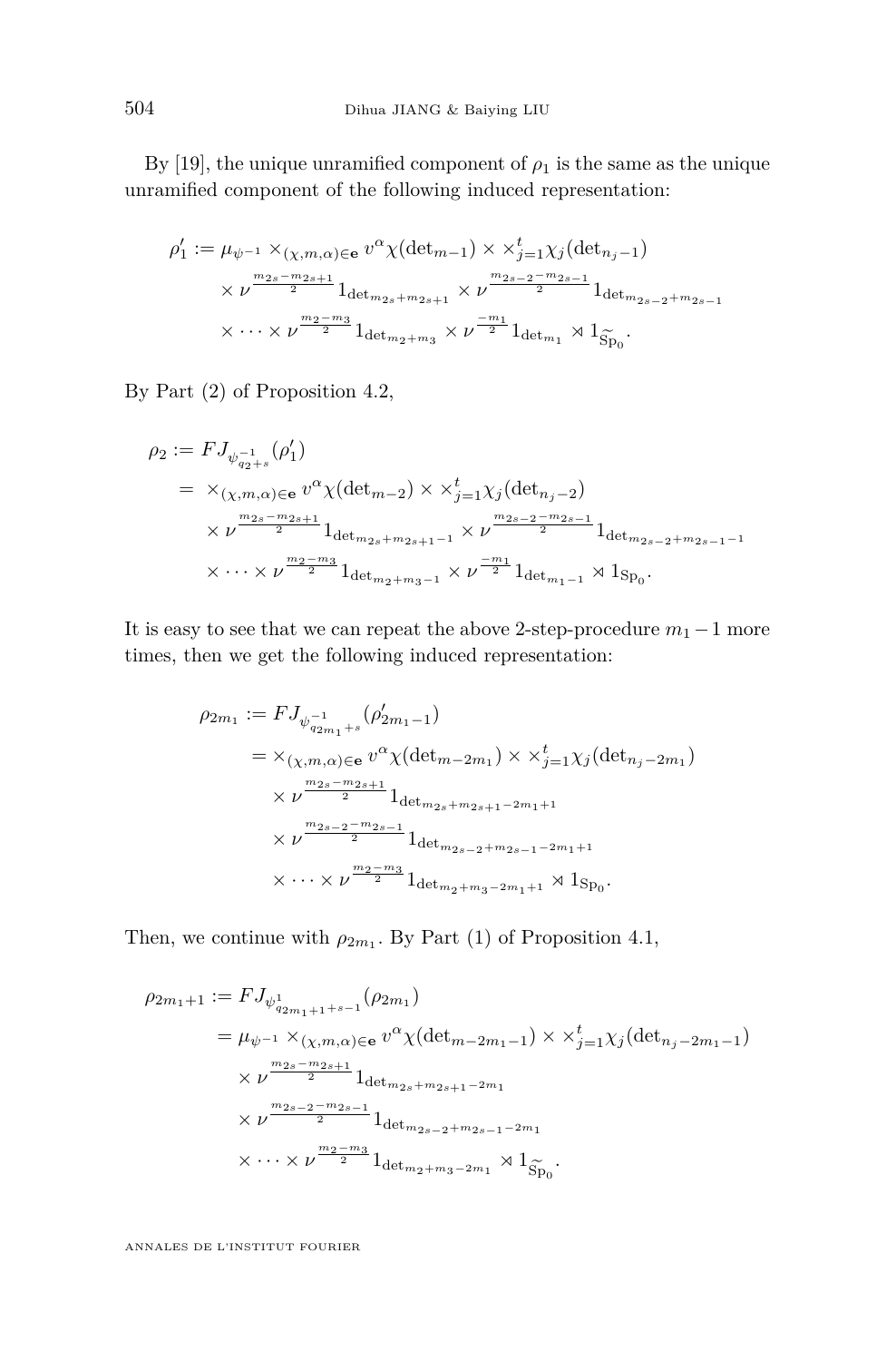By Part (2) of Proposition [4.1,](#page-18-0)

$$
\rho_{2m_1+2} := FJ_{\psi_{q_{2m_1+2}+s-1}}(\rho_{2m_1+1})
$$
\n
$$
= \times_{(\chi,m,\alpha)\in\mathbf{e}} v^{\alpha} \chi(\det_{m-2m_1-2}) \times \times_{j=1}^t \chi_j(\det_{n_j-2m_1-2})
$$
\n
$$
\times v^{\frac{m_{2s}-m_{2s+1}}{2}} 1_{\det_{m_{2s}+m_{2s+1}-2m_1-1}}
$$
\n
$$
\times v^{\frac{m_{2s-2}-m_{2s-1}}{2}} 1_{\det_{m_{2s-2}+m_{2s-1}-2m_1-1}} \times \cdots \times v^{\frac{m_{2}-m_{3}}{2}} 1_{\det_{m_{2}+m_{3}-2m_{1}-1}} \rtimes 1_{\text{Sp}_0}.
$$

It is easy to see that after repeating the above 2-step-procedure  $m_2$  −  $m_1 + 1$  more times, we get the following induced representation:

$$
\rho_{2m_2+2} := FJ_{\psi_{q_{2m_2+2+s-1}}^{-1}}(\rho_{2m_2+1})
$$
\n
$$
= \times_{(\chi,m,\alpha)\in\mathbf{e}} v^{\alpha} \chi(\det_{m-2m_2-2}) \times \times_{j=1}^t \chi_j(\det_{n_j-2m_2-2})
$$
\n
$$
\times v^{\frac{m_{2s}-m_{2s+1}}{2}} 1_{\det_{m_{2s}+m_{2s+1}-2m_2-1}}
$$
\n
$$
\times v^{\frac{m_{2s-2}-m_{2s-1}}{2}} 1_{\det_{m_{2s-2}+m_{2s-1}-2m_2-1}} \times \cdots \times v^{\frac{m_{2}-m_{3}}{2}} 1_{\det_{m_{2}+m_{3}-2m_{2}-1}} \rtimes 1_{\text{Sp}_0},
$$

whose unramified component is the same as that of the following induced representation

$$
\rho' := \times_{(\chi,m,\alpha) \in \mathbf{e}} v^{\alpha} \chi(\det_{m-2m_2-2}) \times \times_{j=1}^{t} \chi_j(\det_{n_j-2m_2-2})
$$
  
 
$$
\times \nu^{\frac{m_{2s}-m_{2s+1}}{2}} 1_{\det_{m_{2s}+m_{2s+1}-2m_2-1}}
$$
  
 
$$
\times \nu^{\frac{m_{2s-2}-m_{2s-1}}{2}} 1_{\det_{m_{2s-2}+m_{2s-1}-2m_2-1}}
$$
  
 
$$
\times \cdots \times \nu^{\frac{m_4-m_5}{2}} 1_{\det_{m_4+m_5-1-2m_2}} \rtimes 1_{\text{Sp}_{2m_3-2m_2-2}}.
$$

By Theorem [2.5,](#page-8-0)  $\rho'$  has a unique unitary unramified representation  $\sigma'$  which corresponds to the following set of data:

$$
\{( \chi, m - 2m_2 - 2, \alpha) : (\chi, m, \alpha) \in \mathbf{e} \}\cup \{ (\chi_j, n_j - 2m_2 - 2) : 1 \leq j \leq t \}\cup \{ (1_{\mathrm{GL}_1}, 2m_3 - 2m_2 - 1), (1_{\mathrm{GL}_1}, 2m_4 - 2m_2 - 1),\dots, (1_{\mathrm{GL}_1}, 2m_{2s+1} - 2m_2 - 1) \},\
$$

where terms  $(\chi, m - 2m_2 - 2, \alpha)$  or  $(\chi_j, n_j - 2m_2 - 2)$  will be omitted if *m* − 2*m*<sub>2</sub> − 2 ≤ 0 or  $n_j$  − 2*m*<sub>2</sub> − 2 ≤ 0.

Note that in general, it is not easy to figure out the exact corresponding data for the unique unramified component of  $\rho_{2i}, 1 \leq i \leq m_2$ .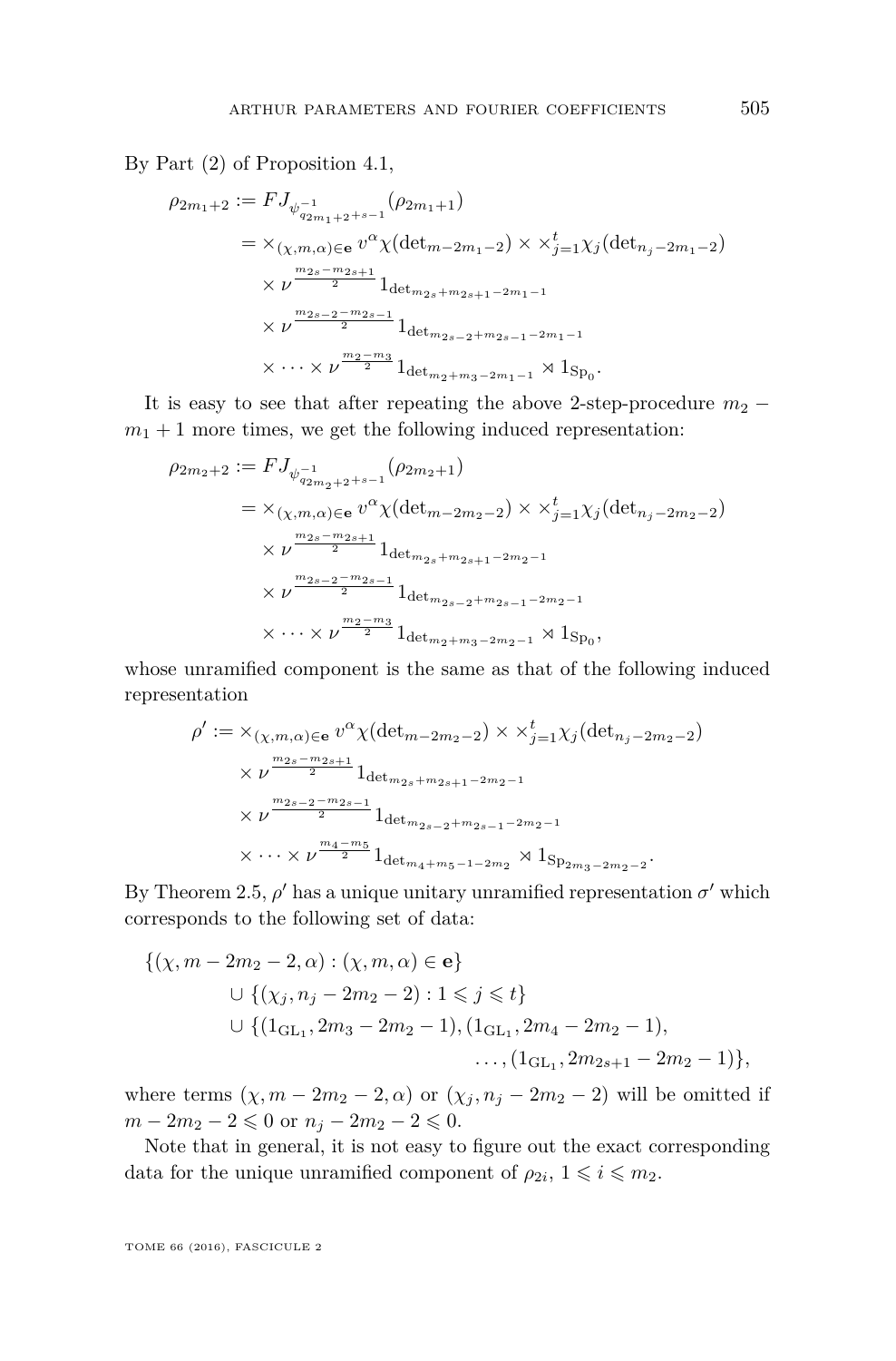By induction assumption, for any irreducible unitary automorphic representation  $\pi'$  of  $Sp_{2m}(\mathbb{A})$  which has the unique strongly negative unramified constituent of  $\sigma'_v$  as a local component, and for any symplectic partition  $\underline{p}$ of 2*m* with

$$
\underline{p} > ([(\prod_{j=1}^{t} (n_j - 2m_2 - 2)^2)(\prod_{(\chi,m,\alpha) \in \mathbf{e}} (m - 2m_2 - 2)^2)
$$

$$
\cdot (\prod_{i=4}^{l} (2m_i - 2m_2 - 1))_{Sp} (2m_3 - 2m_2 - 2)]^t)_{Sp},
$$

 $π'$  has no non-vanishing Fourier coefficients attached to *p*.

From the above discussion, we have the following composite partition

<span id="page-30-0"></span>
$$
[(2q_{1}+2s)1^{2n-2q_{1}-2s}] \circ [(2q_{2}+2s+2)1^{2n-\sum_{i=1}^{2}2q_{i}-2(2s+1)}] \circ \cdots
$$
  
\n
$$
\circ [(2q_{2m_{1}-1}+2s)1^{2n-\sum_{i=1}^{2m_{1}-1}2q_{i}-2m_{1}(2s+1)+2s+2}]
$$
  
\n
$$
\circ [(2q_{2m_{1}}+2s+2)1^{2n-\sum_{i=1}^{2m_{1}}2q_{i}-2m_{1}(2s+1)}]
$$
  
\n
$$
\circ [(2q_{2m_{1}+1}+2s)1^{2n-\sum_{i=1}^{2m_{1}+1}2q_{i}-2m_{1}(2s+1)-2s}] \circ \cdots
$$
  
\n(5.1)  
\n
$$
\circ [(2q_{2m_{2}+2}+2s)1^{2n-\sum_{i=1}^{2m_{2}+1}2q_{i}-(2m_{2}+2)2s-2m_{1}]
$$
  
\n
$$
\circ ([(\prod_{j=1}^{t}(n_{j}-2m_{2}-2)^{2})(\prod_{(x,m,\alpha)\in e}(m-2m_{2}-2)^{2})
$$
  
\n
$$
\cdot (\prod_{i=4}^{l}(2m_{i}-2m_{2}-1))_{Sp}(2m_{3}-2m_{2}-2)]^{t})_{Sp},
$$

which may provide non-vanishing Fourier coefficients for *π*.

For the partition

$$
\underline{p}_1 := ([(\prod_{j=1}^t n_j^2)(\prod_{(\chi,m,\alpha)\in\mathbf{e}} m^2)(\prod_{i=2}^l (2m_i+1))_{{\mathrm{Sp}}}(2m_1)]^t)_{{\mathrm{Sp}}},
$$

since  $2m_1 + 1 < 2m_2 + 1 < \cdots < 2m_{2s+1} + 1$ ,

$$
\begin{aligned} (\prod_{i=2}^{l} (2m_i + 1))_{\text{Sp}} \\ &= [(2m_{2s+1})(2m_{2s} + 2) \cdots (2m_5)(2m_4 + 2)(2m_3)(2m_2 + 2)]. \end{aligned}
$$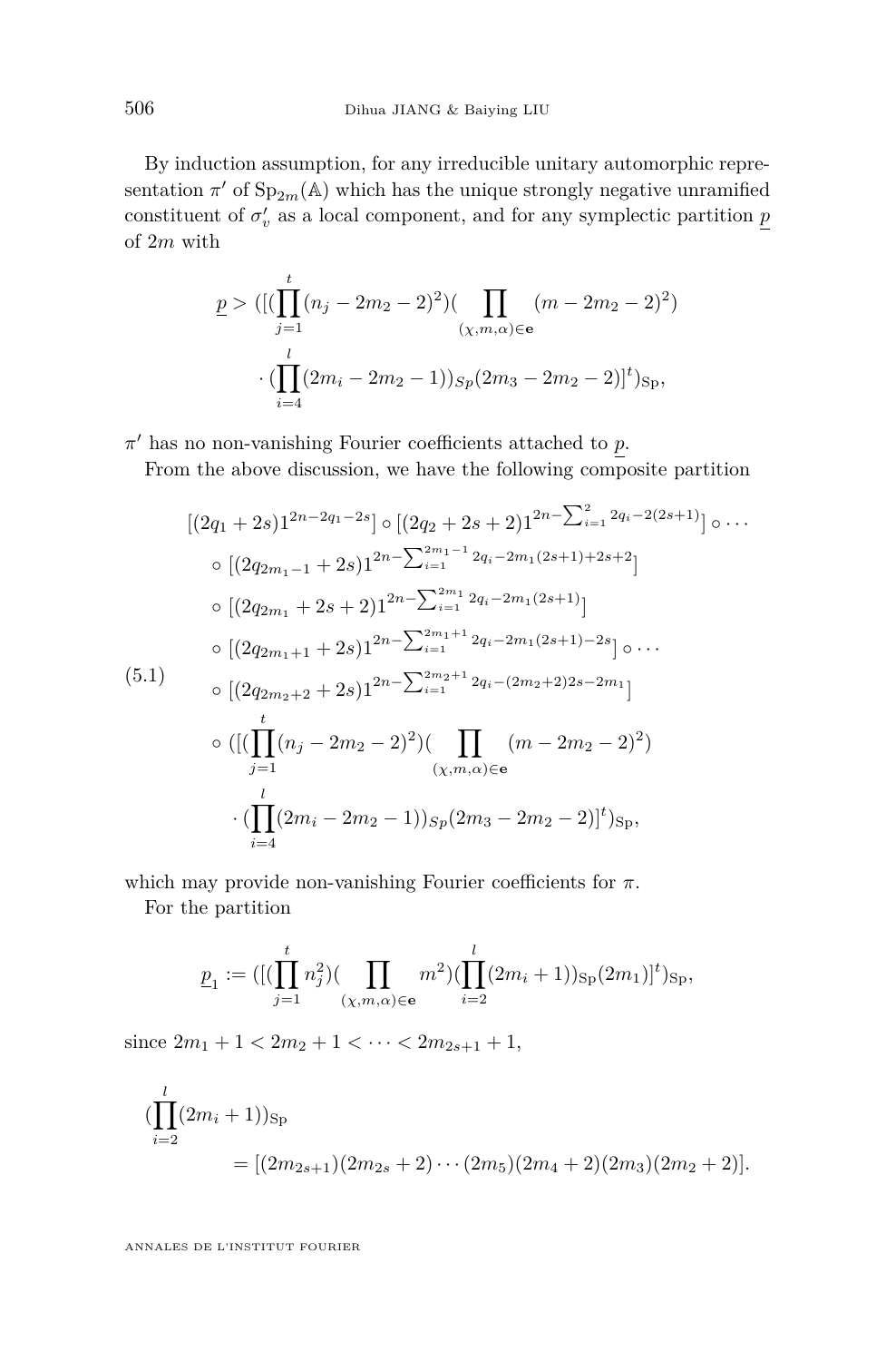Therefore

$$
p_2 := [(\prod_{j=1}^t n_j^2)(\prod_{(\chi,m,\alpha)\in\mathbf{e}} m^2)(\prod_{i=2}^l (2m_i+1))s_p(2m_1)]^t
$$
  
= 
$$
[(\prod_{j=1}^t n_j^2)(\prod_{(\chi,m,\alpha)\in\mathbf{e}} m^2)]^t
$$
  
+ 
$$
[(2m_{2s+1})(2m_{2s}+2)\cdots(2m_5)(2m_4+2)(2m_3)(2m_2+2)(2m_1)]^t.
$$

By calculating the transpose and the addition, we obtain

$$
\underline{p}_2 = [(2q_1)(2q_2)\cdots(2q_r)] + [1^{2m_{2s+1}}] + [1^{2m_{2s}+2}] \n+ \cdots + [1^{2m_5}] + [1^{2m_4+2}] + [1^{2m_3}] + [1^{2m_2+2}][1^{2m_1}] \n= [(2q_1 + 2s + 1)\cdots(2q_{2m_1} + 2s + 1) \n\cdot(2q_{2m_1+1} + 2s)\cdots(2q_{2m_2+2} + 2s)(\underline{p}_3)],
$$

where

$$
\underline{p}_3 = [(2q_{2m_2+3})(2q_{2m_2+4})\cdots(2q_r)] + [1^{2m_{2s+1}-2m_2-2}] + [1^{2m_{2s}-2m_2}] \n+ \cdots + [1^{2m_5-2m_2-2}] + [1^{2m_4-2m_2}] + [1^{2m_3-2m_2-2}] \n= [(\prod_{j=1}^t (n_j - 2m_2 - 2)^2) (\prod_{(\chi,m,\alpha)\in\mathbf{e}} (m - 2m_2 - 2)^2) \n\cdot (\prod_{i=4}^l (2m_i - 2m_2 - 1))_{\text{Sp}}(2m_3 - 2m_2 - 2)]^t.
$$

By the recipe for symplectic collapse (see Theorem 6.3.8 of [\[5\]](#page-42-9), also the beginning of Section 4)

<span id="page-31-0"></span>
$$
p_1 = (p_2)_{\text{Sp}} = [(2q_1 + 2s + 1) \cdots (2q_{2m_1} + 2s + 1) \cdot (2q_{2m_1+1} + 2s) \cdots (2q_{2m_2+2} + 2s)(p_3)]_{\text{Sp}}
$$
  
\n
$$
= [((2q_1 + 2s + 1) \cdots (2q_{2m_1} + 2s + 1) \cdot (2q_{2m_1+1} + 2s) \cdots (2q_{2m_2+2} + 2s))_{\text{Sp}}(p_3)_{\text{Sp}}]
$$
  
\n
$$
= [((2q_1 + 2s + 1) \cdots (2q_{2m_1} + 2s + 1))_{\text{Sp}} \cdot (2q_{2m_1+1} + 2s) \cdots (2q_{2m_2+2} + 2s)(p_3)_{\text{Sp}}].
$$

Now, let us come back to the composition partition in [\(5.1\)](#page-30-0). By Lemma 3.1 of  $[16]$  or Lemma 2.6 of  $[10]$ , if the composite partition in  $(5.1)$ provides non-vanishing Fourier coefficients for  $\pi$ , then so is the following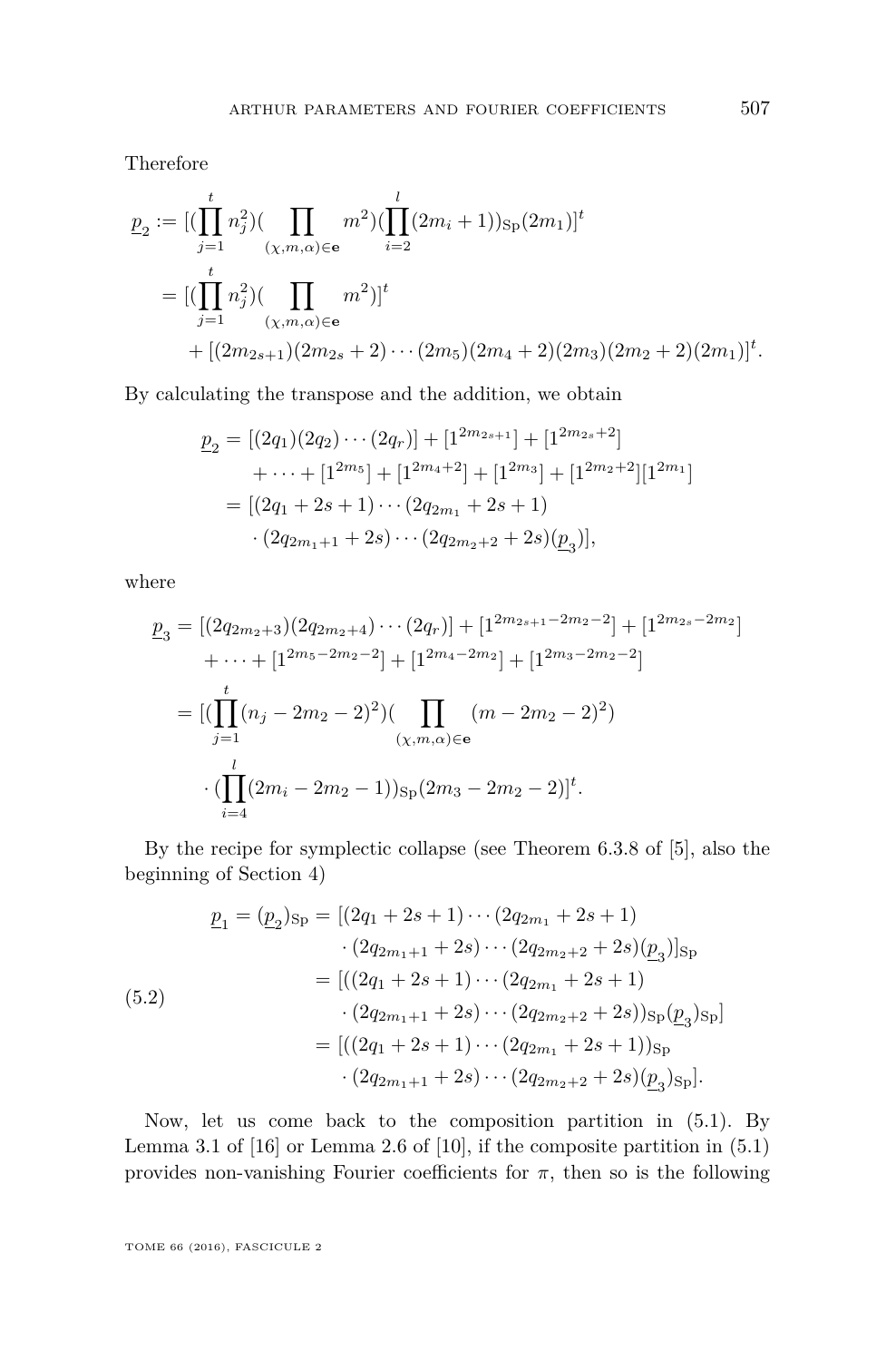composite partition

<span id="page-32-0"></span>
$$
[(2q_{1}+2s)1^{2n-2q_{1}-2s}] \circ [(2q_{2}+2s+2)1^{2n-\sum_{i=1}^{2}2q_{i}-2(2s+1)}] \circ \cdots
$$
  
\n
$$
\circ [(2q_{2m_{1}-1}+2s)1^{2n-\sum_{i=1}^{2m_{1}-1}2q_{i}-2m_{1}(2s+1)+2s+2}]
$$
  
\n
$$
\circ [(2q_{2m_{1}}+2s+2)1^{2n-\sum_{i=1}^{2m_{1}}2q_{i}-2m_{1}(2s+1)}]
$$
  
\n(5.3) 
$$
\circ [(2q_{2m_{1}+1}+2s)\cdots (2q_{2m_{2}+2}+2s)
$$
  
\n
$$
\cdot (((\prod_{j=1}^{t}(n_{j}-2m_{2}-2)^{2})(\prod_{(\chi,m,\alpha)\in\mathbf{e}}(m-2m_{2}-2)^{2})
$$
  
\n
$$
\cdot (\prod_{i=4}^{l}(2m_{i}-2m_{2}-1))_{Sp}(2m_{3}-2m_{2}-2))^{t})_{Sp}],
$$

which can be expressed as the following partition

$$
[(2q_{1}+2s)1^{2n-2q_{1}-2s}] \circ [(2q_{2}+2s+2)1^{2n-\sum_{i=1}^{2}2q_{i}-2(2s+1)}] \circ \cdots
$$
  
\n
$$
(5.4) \qquad \begin{array}{c} \circ [(2q_{2m_{1}-1}+2s)1^{2n-\sum_{i=1}^{2m_{1}-1}2q_{i}-2m_{1}(2s+1)+2s+2}] \\ \circ [(2q_{2m_{1}}+2s+2)1^{2n-\sum_{i=1}^{2m_{1}}2q_{i}-2m_{1}(2s+1)}] \\ \circ [(2q_{2m_{1}+1}+2s)\cdots (2q_{2m_{2}+2}+2s)(\underline{p}_{3})_{\text{Sp}})]. \end{array}
$$

Comparing the partitions in [\(5.2\)](#page-31-0) and [\(5.3\)](#page-32-0), and applying Lemma 3.1 and Proposition 3.3 of [\[16\]](#page-42-8) repeatedly, we want to show that if the following composite partition

$$
[(2q1+2s)12n-2q1-2s] \circ [(2q2+2s+2)12n-\sum_{i=1}^{2}2q_i-2(2s+1)] \circ \cdots
$$
  
\circ [(2q<sub>2m<sub>1</sub>-1</sub>+2s)1<sup>2n-\sum\_{i=1}^{2m<sub>1</sub>-1</sup>2q<sub>i</sub>-2m<sub>1</sub>(2s+1)+2s+2]  
\circ [(2q<sub>2m<sub>1</sub></sub>+2s+2)1<sup>2n-\sum\_{i=1}^{2m<sub>1</sub>}2q\_i-2m<sub>1</sub>(2s+1)]</sup>

provides non-vanishing Fourier coefficients for  $\pi$ , then so is the partition  $[(2q_1 + 2s + 1) \cdots (2q_{2m_1} + 2s + 1)1^{2n - \sum_{i=1}^{2m_1} 2q_i - 2m_1(2s+1)}]$ Sp.

We consider each pair  $(2q_{2i-1} + 2s, 2q_{2i} + 2s + 2)$ , for  $1 \leq i \leq m_1$ . When  $2q_{2i-1} = 2q_{2i}$ , by Proposition 3.2 of [\[16\]](#page-42-8), the composite partition  $[(2q_{2i} + 2s)1^{2d_i-2q_{2i}-2s}] \circ [(2q_{2i} + 2s + 2)1^{2d_i-2q_{2i}-2(2s+1)}]$  provides nonvanishing Fourier coefficients for an irreducible automorphic representation *τ*<sub>*i*</sub> of Sp<sub>2*di*</sub>( $\mathbb{A}$ ), where  $2d_i = 2n - \sum_{j=1}^{2i-2} 2q_j - (2i-2)(2s+1)$ , if and only if the partition  $[(2q_{2i} + 2s + 1)^2 1^{2d_i-2(2q_{2i}+2s+1)}]$  provides non-vanishing Fourier coefficients for  $\tau_i$ . When  $2q_{2i-1} \geq 2q_{2i} + 2$ , by Lemma 3.1 of [\[16\]](#page-42-8), if

$$
[(2q_{2i-1}+2s)1^{2d_i-2q_{2i-1}-2s}] \circ [(2q_{2i}+2s+2)1^{2d_i-q_{2i-1}-q_{2i}-2(2s+1)}]
$$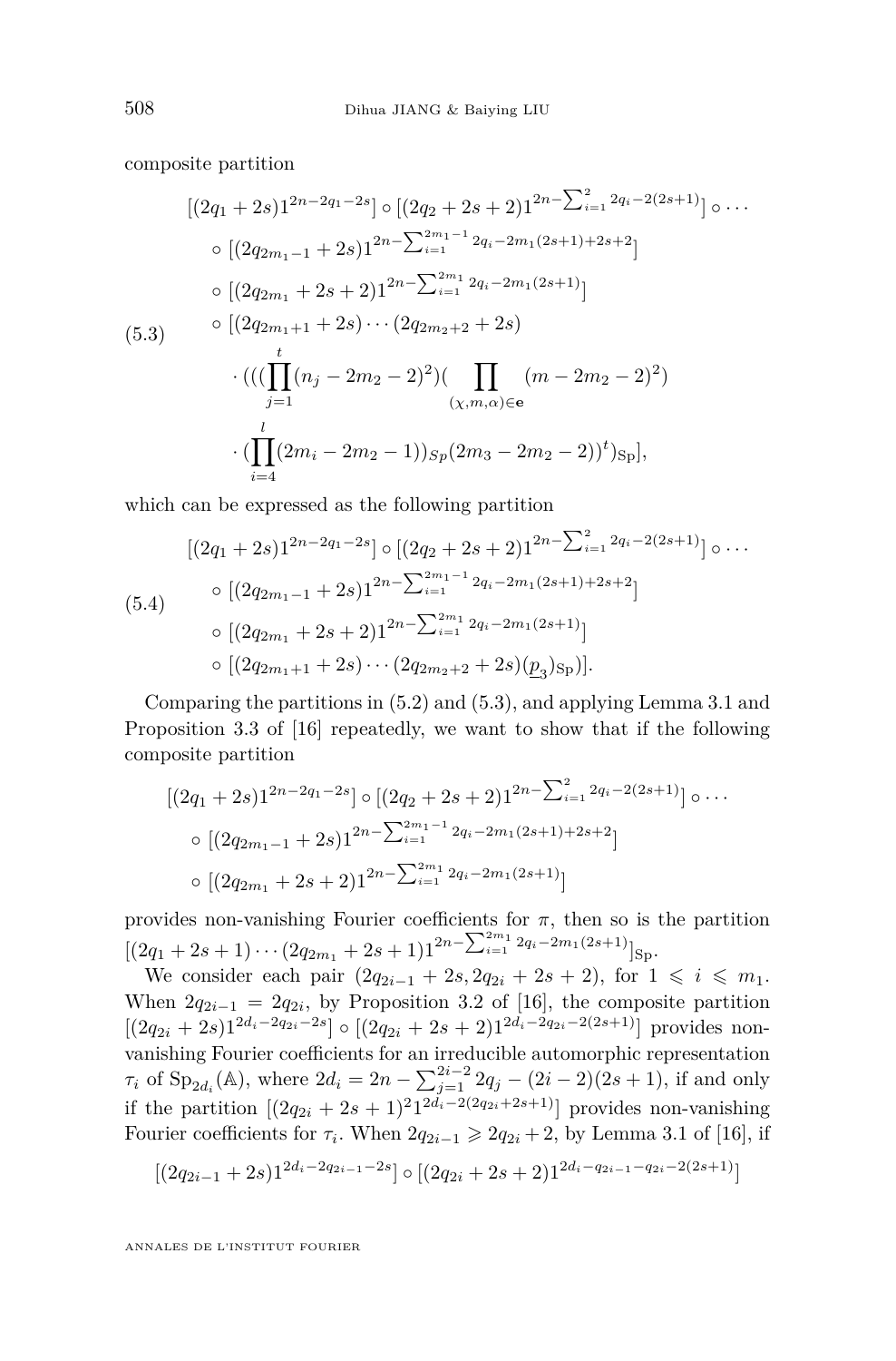provides non-vanishing Fourier coefficients for  $\tau_i$ , then so is

$$
[(2q_{2i-1}+2s)(2q_{2i}+2s+2)1^{2d_i-q_{2i-1}-q_{2i}-2(2s+1)}].
$$

By the recipe for symplectic collapse (see Theorem 6.3.8 of [\[5\]](#page-42-9), also the beginning of Section 4), after considering all the pairs  $(2q_{2i-1} + 2s, 2q_{2i} +$  $2s + 2$ ,  $1 \le i \le m_1$ , replacing  $[(2q_{2i-1} + 2s)1^{2d_i-2q_{2i-1}-2s}] \circ [(2q_{2i} + 2s +$  $(2)1^{2d_i-q_{2i-1}-q_{2i}-2(2s+1)}$  by  $[(2q_{2i}+2s+1)^21^{2d_i-2(2q_{2i}+2s+1)}]$  if  $2q_{2i-1} =$  $2q_{2i}$ , by  $[(2q_{2i-1}+2s)(2q_{2i}+2s+2)1^{2d_i-q_{2i-1}-q_{2i}-2(2s+1)}]$  if  $2q_{2i-1} \geq 2q_{2i}+2$ , and applying Lemma 3.1 and Proposition 3.3 of [\[16\]](#page-42-8) repeatedly, we will get a partition which is exactly

$$
[(2q_1+2s+1)\cdots(2q_{2m_1}+2s+1)1^{2n-\sum_{i=1}^{2m_1}2q_i-2m_1(2s+1)}]_{\text{Sp}},
$$

providing non-vanishing Fourier coefficients for *π*. Therefore, from the par-tition in [\(5.3\)](#page-32-0), we get exactly the partition  $\underline{p}_1$ .

Using a similar argument as in the proof of Theorem [4.4,](#page-19-0) we can conclude that for any symplectic partition  $\underline{p} > \underline{p}_1$ ,  $\pi$  has no nonzero Fourier coefficients attached to the partition *p*, in particular,  $p \notin \mathfrak{p}^m(\pi)$ .

Proof of Part  $(2)$ . — By Definition [4.3,](#page-19-1)

<span id="page-33-0"></span>
$$
\eta_{\mathfrak{so}_{2n+1}(\mathbb{C}), \mathfrak{sp}_{2n}(\mathbb{C})}([\left(\prod_{j=1}^{t} n_j^2\right) (\prod_{(\chi, m, \alpha) \in \mathbf{e}} m^2) (\prod_{i=1}^{l} (2m_i + 1))])
$$
\n
$$
= (([(\prod_{j=1}^{t} n_j^2) (\prod_{(\chi, m, \alpha) \in \mathbf{e}} m^2) (\prod_{i=1}^{l} (2m_i + 1))]^-)_{\mathbf{Sp}})^t.
$$

On the other hand, from the proof of Theorem 6.3.11 of [\[5\]](#page-42-9), it is easy to see that

<span id="page-33-1"></span>(5.6)  

$$
([(\prod_{j=1}^{t} n_j^2)(\prod_{(\chi,m,\alpha)\in\mathbf{e}} m^2)(\prod_{i=2}^{l} (2m_i+1))_{\text{Sp}}(2m_1)]^t)_{\text{Sp}}
$$

$$
=([(\prod_{j=1}^{t} n_j^2)(\prod_{(\chi,m,\alpha)\in\mathbf{e}} m^2)(\prod_{i=2}^{l} (2m_i+1))_{\text{Sp}}(2m_1)]^{\text{Sp}})^t.
$$

Comparing the right hand sides of  $(5.5)$  and  $(5.6)$ , we only need to show that

(5.7) 
$$
([(\prod_{j=1}^{t} n_j^2) (\prod_{(\chi,m,\alpha) \in \mathbf{e}} m^2) (\prod_{i=1}^{l} (2m_i + 1))]^{-})_{\text{Sp}}
$$

$$
= [(\prod_{j=1}^{t} n_j^2) (\prod_{(\chi,m,\alpha) \in \mathbf{e}} m^2) (\prod_{i=2}^{l} (2m_i + 1))_{\text{Sp}} (2m_1)]^{\text{Sp}}.
$$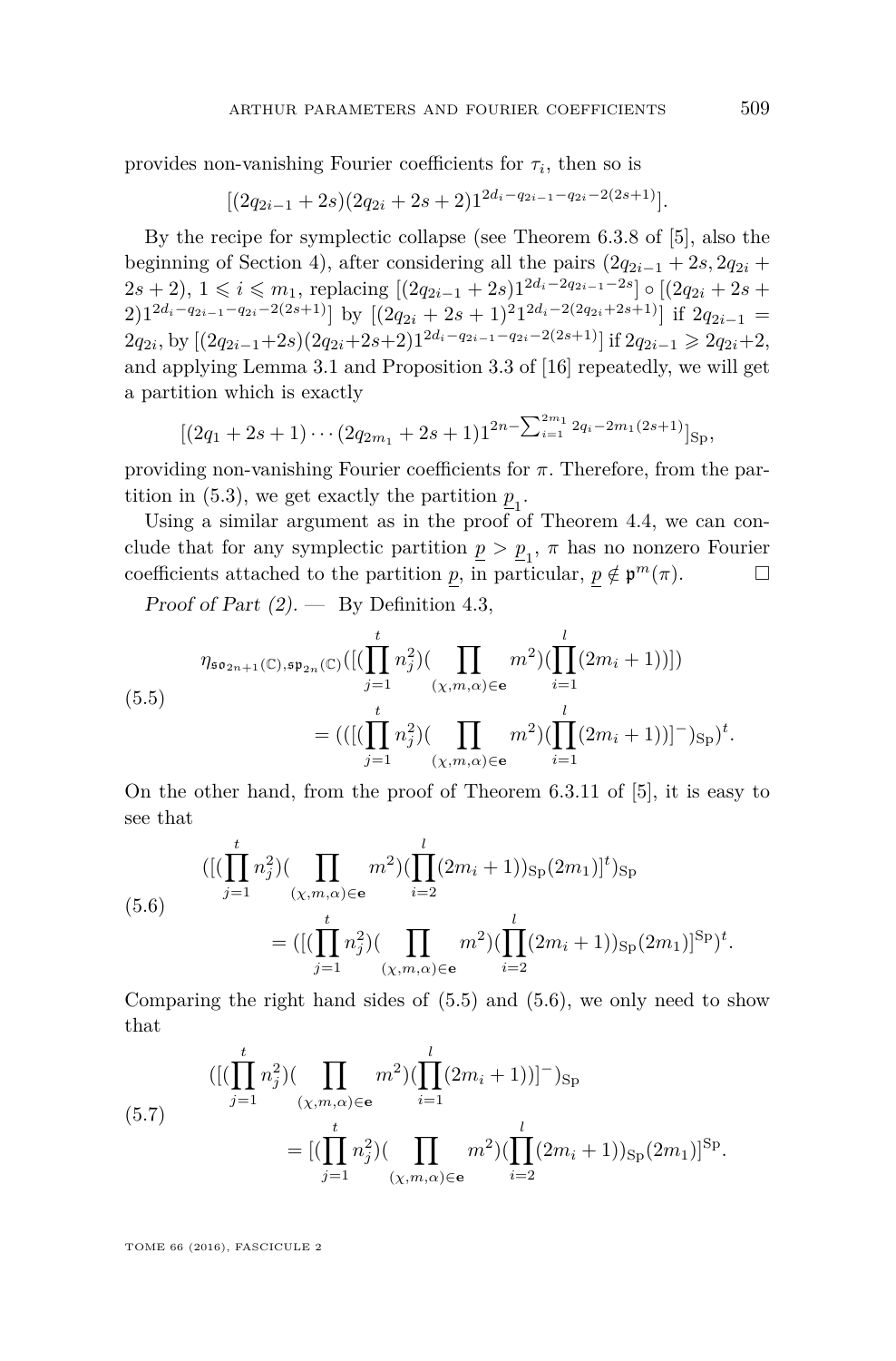Let  $J = \{1, 2, \ldots, t\}$ . We rewrite the partition

$$
[(\prod_{j=1}^{t} n_j^2)(\prod_{(\chi,m,\alpha)\in\mathbf{e}} m^2)(\prod_{i=1}^{l} (2m_i+1))]
$$

as follows:

$$
[(\prod_{j\in J_0} n_j^2)(\prod_{(\chi,m,\alpha)\in\mathbf{e}_0} m^2)(\prod_{i=1}^l (2m_i+1)^{f_i}(\prod_{j\in J_i} n_j^2)(\prod_{(\chi,m,\alpha)\in\mathbf{e}_i} m^2))],
$$

such that  $n_j, m \ge 2m_l + 1$ , for  $j \in J_0$ ,  $(\chi, m, \alpha) \in \mathbf{e}_0$ ; and  $2m_{i-1} < n_j, m <$  $2m_i + 1$ , for  $j \in J_i$ ,  $(\chi, m, \alpha) \in \mathbf{e}_i$ , where we let  $m_0 = -1$ ; and  $f_i \geq 1$  odd, for  $1 \leqslant i \leqslant l$ .

As in the proof of Part (1), we still let  $l = 2s + 1$ . Since  $2m_1 + 1 <$  $2m_2 + 1 < \cdots < 2m_{2s+1} + 1$ , by the recipe for symplectic collapse (see Theorem 6.3.8 of [\[5\]](#page-42-9), also the beginning of Section 4),

$$
\begin{aligned} (\prod_{i=2}^l (2m_i+1))_{\text{Sp}}\\ &= [(2m_{2s+1})(2m_{2s}+2)\cdots(2m_5)(2m_4+2)(2m_3)(2m_2+2)].\end{aligned}
$$

Then

$$
\begin{split}\n&\left[ (\prod_{j=1}^{t} n_j^2) (\prod_{(\chi,m,\alpha) \in \mathbf{e}} m^2) (\prod_{i=2}^{l} (2m_i + 1))_{\text{Sp}} (2m_1) \right]^{\text{Sp}} \\
&= \left[ (\prod_{j \in J_0} n_j^2) (\prod_{(\chi,m,\alpha) \in \mathbf{e}_0} m^2) \right. \\
&\left. (\prod_{i=1}^{s} ((2m_{2i+1} + 1)^{f_{2i+1}-1} (2m_{2i+1}) (\prod_{j \in J_{2i+1}} n_j^2) (\prod_{(\chi,m,\alpha) \in \mathbf{e}_{2i+1}} m^2) \right. \\
&\left. \cdot (2m_{2i} + 2)(2m_{2i} + 1)^{f_{2i}-1} (\prod_{j \in J_{2i}} n_j^2) (\prod_{(\chi,m,\alpha) \in \mathbf{e}_{2i}} m^2) \right)) \\
&\cdot (2m_1 + 1)^{f_1 - 1} (2m_1) (\prod_{j \in J_i} n_j^2) (\prod_{(\chi,m,\alpha) \in \mathbf{e}_i} m^2) ]^{\text{Sp}}.\n\end{split}
$$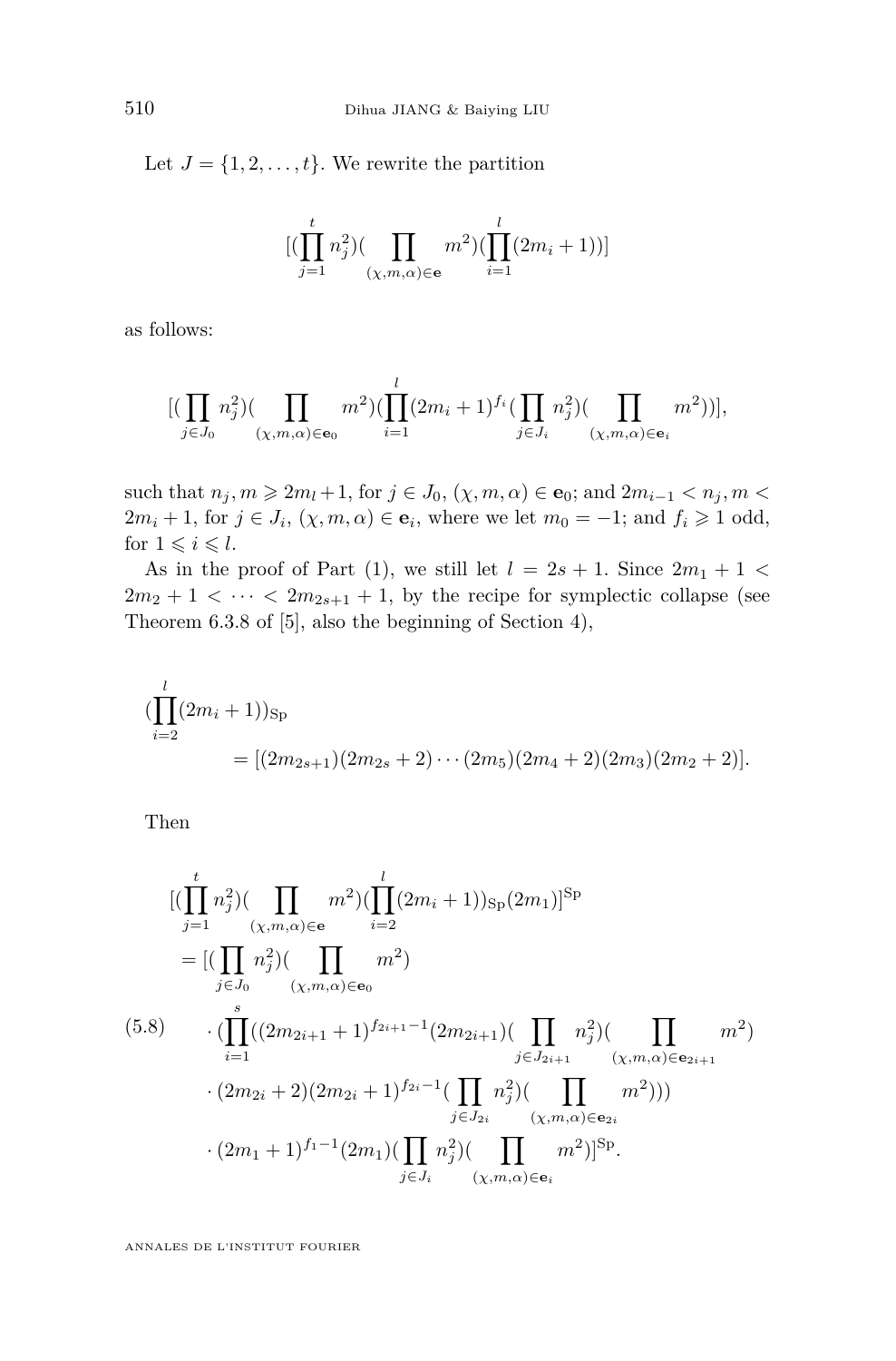It is easy to see that during the operations of [ ]−, Sp-collapse and Spexpansion, the part of  $[(\prod_{j\in J_0} n_j^2)(\prod_{(\chi,m,\alpha)\in {\bf e}_0} m^2)]$  will not change. Therefore, we only need to show that

<span id="page-35-1"></span>
$$
\begin{split}\n&\left( [\prod_{i=1}^{2s+1} (2m_i+1)^{f_i} (\prod_{j\in J_i} n_j^2) (\prod_{(\chi,m,\alpha)\in\mathbf{e}_i} m^2) ]^-\right)_{\text{Sp}} \\
&= [(\prod_{i=1}^s ((2m_{2i+1}+1)^{f_{2i+1}-1} (2m_{2i+1}) (\prod_{j\in J_{2i+1}} n_j^2) (\prod_{(\chi,m,\alpha)\in\mathbf{e}_{2i+1}} m^2) \\
&\quad \cdot (2m_{2i}+2)(2m_{2i}+1)^{f_{2i}-1} (\prod_{j\in J_{2i}} n_j^2) (\prod_{(\chi,m,\alpha)\in\mathbf{e}_{2i}} m^2) )\n\end{split}
$$
\n
$$
\cdot (2m_1+1)^{f_1-1} (2m_1) (\prod_{j\in J_i} n_j^2) (\prod_{(\chi,m,\alpha)\in\mathbf{e}_i} m^2) ]^{\text{Sp}}.
$$

For  $1 \leq i \leq 2s + 1$ , write the partition

$$
[(2m_i+1)^{f_i}(\prod_{j\in J_i}n_j^2)(\prod_{(\chi,m,\alpha)\in\mathbf{e}_i}m^2)]
$$

as  $[(2m_i+1)^{f_i}p_{i,1}^{2g_{i,1}}\cdots p_{i,r_i}^{2g_{i,r_i}}]$ , with  $2m_i+1>2m_i\geqslant p_{i,1}>\cdots>p_{i,r_i}$ . We need to consider two cases: Case (1),  $p_{1,r_1} = 2q_{1,r_1} + 1$ , odd; and

Case  $(2)$ ,  $p_{1,r_1} = 2q_{1,r_1}$ , even. For Case (1).

<span id="page-35-0"></span>
$$
(5.10)
$$
\n
$$
\begin{aligned}\n&\left( \left[ \prod_{i=1}^{2s+1} (2m_i+1)^{f_i} \left( \prod_{j \in J_i} n_j^2 \right) \left( \prod_{(\chi,m,\alpha) \in \mathbf{e}_i} m^2 \right) \right]^{-} \right)_{\text{Sp}} \\
&= \left[ \prod_{i=2}^{2s+1} (2m_i+1)^{f_i} p_{i,1}^{2g_{i,1}} \cdots p_{i,r_i}^{2g_{i,r_i}} \right. \\
&\left. \cdot (2m_1+1)^{f_1} p_{1,1}^{2g_{1,1}} \cdots p_{1,r_1-1}^{2g_{1,r_1-1}} (2q_{1,r_1}+1)^{2g_{1,r_1-1}} (2q_{1,r_1}) \right]_{\text{Sp}}.\n\end{aligned}
$$

For  $2 \leq i \leq 2s + 1$ , assume that all the odd parts in  $\{p_{i,1}, \ldots, p_{i,r_i}\}$  are  $\{(2q_{i,1}+1), \ldots, (2q_{i,t_i}+1)\},\$  with  $2q_{i,1}+1 > \cdots > 2q_{i,t_i}+1$ . And assume that all the odd parts in  $\{p_{1,1}, \ldots, p_{1,r_1-1}\}$  are  $\{(2q_{1,1}+1), \ldots, (2q_{1,t_1}+1)\}$ , with  $2q_{1,1} + 1 > \cdots > 2q_{1,t_1} + 1$ . For  $1 \leq i \leq 2s + 1$ , and  $1 \leq j \leq t_i$ , we assume that the exponent of  $2q_{i,j} + 1$  is  $h_{i,j}$ . Then by the recipe in Theorem 6.3.8 of [\[5\]](#page-42-9) (see the beginning of Section 4), to get the Sp-collapse in the right hand side of [\(5.10\)](#page-35-0), we just have to do the following:

• for  $0 \leq i \leq s$ , replace  $(2m_{2i+1}+1)^{f_{2i+1}}(2m_{2i}+1)^{f_{2i}}$  by  $(2m_{2i+1}+1)^{f_{2i+2}}$ 1)<sup>*f*2*i*+1</sub>-1</sup>(2*m*<sub>2*i*+1</sub>)(2*m*<sub>2*i*</sub> + 2)(2*m*<sub>2*i*</sub> + 1)<sup>*f*<sub>2*i*</sub>-1</sup>, and for 1 ≤ *j* ≤ *t*<sub>2*i*+1</sub>,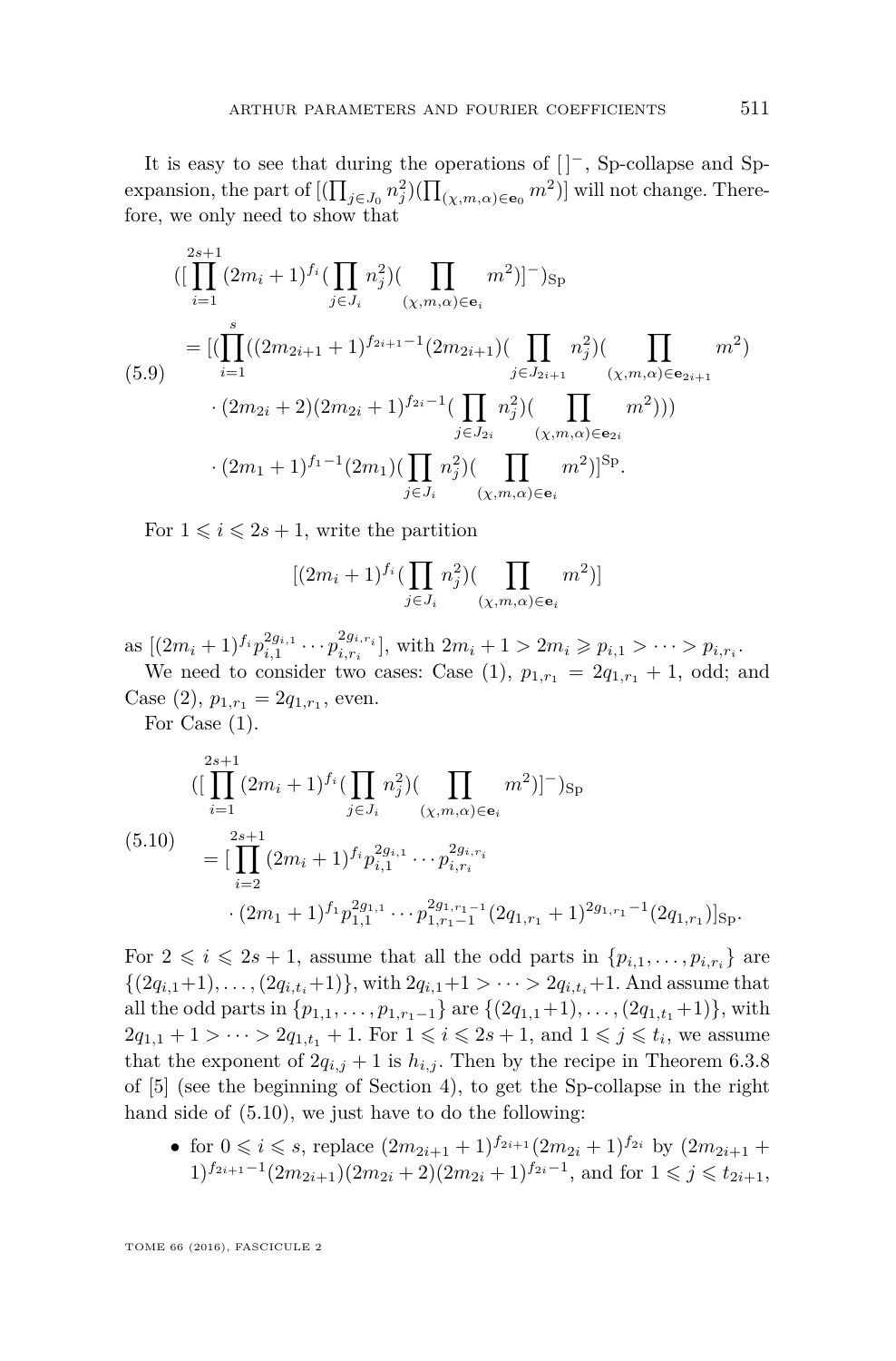replace  $(2q_{2i+1,j} + 1)^{h_{2i+1,j}}$  by

$$
(2q_{2i+1,j}+2))(2q_{2i+1,j}+1)^{h_{2i+1,j}-2}(2q_{2i+1,j});
$$

• replace  $(2m_1 + 1)^{f_1}$  by  $(2m_1 + 1)^{f_1-1}(2m_1)$ , and replace  $(2q_{1,r_1} +$  $1)^{2g_{1,r_1}-1}$  by  $(2q_{1,r_1}+2)(2q_{1,r_1}+1)^{2g_{1,r_1}-2}$ .

On the other hand, by the recipe in Theorem 6.3.9 of [\[5\]](#page-42-9) (see the beginning of Section 4), to get the Sp-expansion in the right hand side of [\(5.9\)](#page-35-1), we just have to do the following:

• for  $0 \le i \le s$ ,  $1 \le j \le t_{2i+1}$ , replace  $(2q_{2i+1,j}+1)^{h_{2i+1,j}}$  by  $(2q_{2i+1,j} + 2))(2q_{2i+1,j} + 1)^{h_{2i+1,j}-2}(2q_{2i+1,j});$ 

• replace  $(2q_{1,r_1} + 1)^{2g_{1,r_1}}$  by  $(2q_{1,r_1} + 2)(2q_{1,r_1} + 1)^{2g_{1,r_1}-2}(2q_{1,r_1}).$ 

Therefore, we have proved the equality in [\(5.9\)](#page-35-1) for Case (1).

For Case (2).

<span id="page-36-0"></span>
$$
(5.11)
$$
\n
$$
\begin{aligned}\n&\left( \left[ \prod_{i=1}^{2s+1} (2m_i+1)^{f_i} \left( \prod_{j \in J_i} n_j^2 \right) \left( \prod_{(\chi,m,\alpha) \in \mathbf{e}_i} m^2 \right) \right]^{-} \right)_{\text{Sp}} \\
&= \left[ \prod_{i=2}^{2s+1} (2m_i+1)^{f_i} p_{i,1}^{2g_{i,1}} \cdots p_{i,r_i}^{2g_{i,r_i}} \right. \\
&\left. \cdot (2m_1+1)^{f_1} p_{1,1}^{2g_{1,1}} \cdots p_{1,r_1-1}^{2g_{1,r_1-1}} (2q_{1,r_1})^{2g_{1,r_1-1}} (2q_{1,r_1}-1) \right]_{\text{Sp}}.\n\end{aligned}
$$

As in Case (1), for  $2 \leq i \leq 2s + 1$ , assume that all the odd parts in  $\{p_{i,1}, \ldots, p_{i,r_i}\}\$  are  $\{(2q_{i,1}+1), \ldots, (2q_{i,t_i}+1)\}\$ , with  $2q_{i,1}+1 > \cdots >$  $2q_{i,t_i} + 1$ . And assume that all the odd parts in  $\{p_{1,1}, \ldots, p_{1,r_1-1}\}$  are  $\{(2q_{1,1}+1), \ldots, (2q_{1,t_1}+1)\},\$  with  $2q_{1,1}+1 > \cdots > 2q_{1,t_1}+1$ . For  $1 \leq i \leq t_1$  $2s + 1$ , and  $1 \leq j \leq t_i$ , we assume that the exponent of  $2q_{i,j} + 1$  is  $h_{i,j}$ . Then by the recipe in Theorem 6.3.8 of [\[5\]](#page-42-9) (see the beginning of Section 4), to get the Sp-collapse in the right hand side of [\(5.11\)](#page-36-0), we just have to do the following:

• for  $0 \leq i \leq s$ , replace  $(2m_{2i+1} + 1)^{f_{2i+1}} (2m_{2i} + 1)^{f_{2i}}$  by  $(2m_{2i+1} + 1)^{f_{2i+1}}$ 1)<sup>*f*2*i*+1</sub>-1</sup>(2*m*<sub>2*i*+1</sub>)(2*m*<sub>2*i*</sub> + 2)(2*m*<sub>2*i*</sub> + 1)<sup>*f*<sub>2*i*</sub>-1</sup>, and for 1 ≤ *j* ≤ *t*<sub>2*i*+1</sub>, replace  $(2q_{2i+1,j} + 1)^{h_{2i+1,j}}$  by

$$
(2q_{2i+1,j}+2)(2q_{2i+1,j}+1)^{h_{2i+1,j}-2}(2q_{2i+1,j});
$$

• replace  $(2m_1+1)^{f_1}$  by  $(2m_1+1)^{f_1-1}(2m_1)$ , and replace  $(2q_{1,r_1}-1)$ by  $(2q_{1,r_1})$ .

On the other hand, by the recipe in Theorem 6.3.9 of [\[5\]](#page-42-9) (also see the beginning of Section 4), to get the Sp-expansion in the right hand side of [\(5.9\)](#page-35-1), we just have to do the following: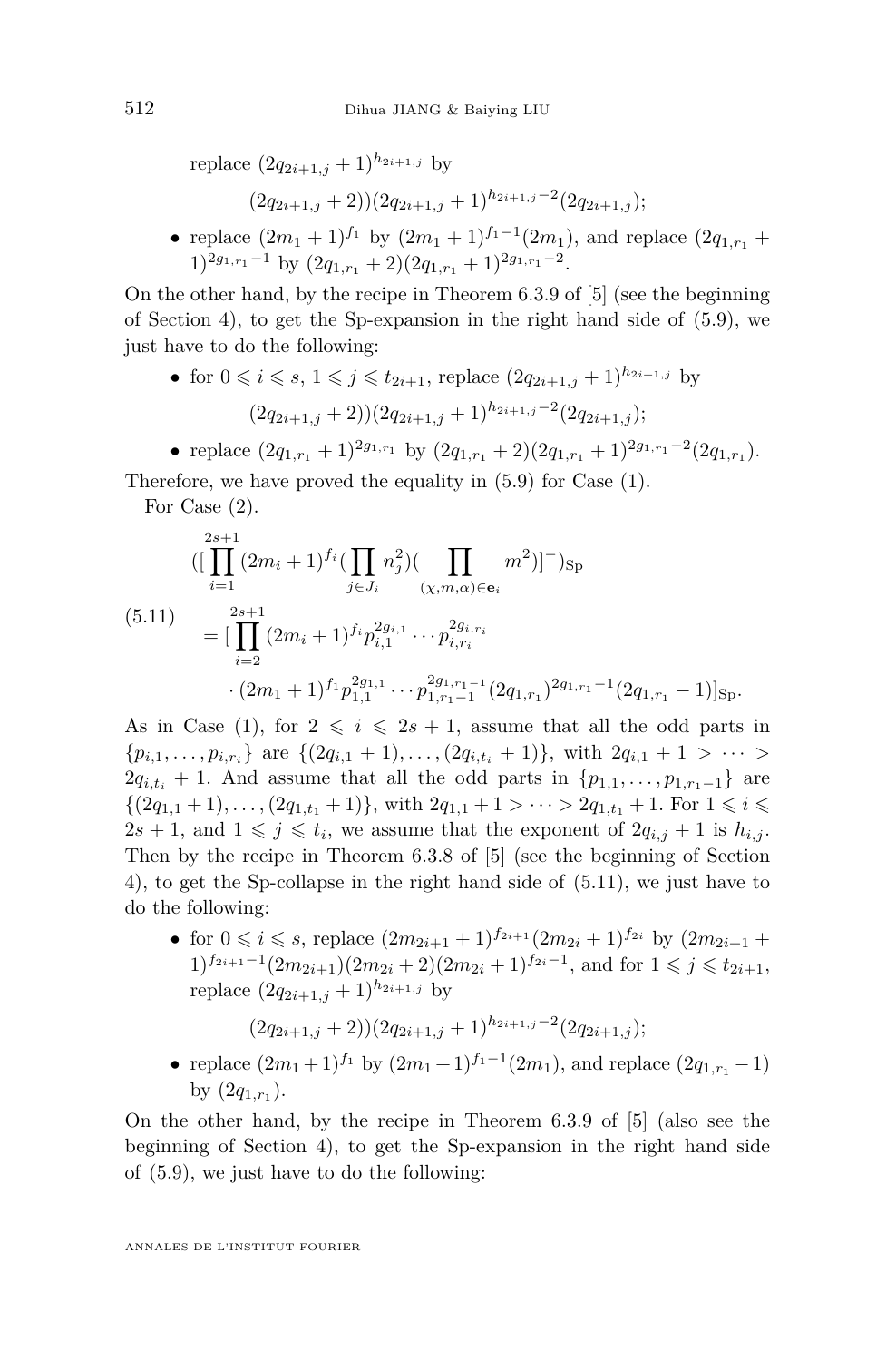• for  $0 \le i \le s$ , and  $1 \le j \le t_{2i+1}$ , replace  $(2q_{2i+1,j} + 1)^{h_{2i+1,j}}$  by  $(2q_{2i+1,j} + 2))(2q_{2i+1,j} + 1)^{h_{2i+1,j}-2}(2q_{2i+1,j}).$ 

Therefore, we also have proved the equality in [\(5.9\)](#page-35-1) for Case (2). Hence, we have proved that

$$
\underline{p}_1=\eta_{\mathfrak{so}_{2n+1}(\mathbb{C}),\mathfrak{sp}_{2n}(\mathbb{C})}([(\prod_{j=1}^t n_j^2)(\prod_{(\chi,m,\alpha)\in\mathbf{e}} m^2)(\prod_{i=1}^l (2m_i+1))]).
$$

This finishes the proof of Part (2), and completes the proof of the theorem.  $\Box$ 

The proof of Theorem [5.1](#page-26-0) easily implies the following corollary.

<span id="page-37-1"></span>COROLLARY 5.2. — Let  $\pi$  be an irreducible unitary automorphic representation of  $Sp_{2n}(\mathbb{A})$  which has an unramified component  $\sigma$  of Type III as in [2.6.](#page-9-0) Then, for any symplectic partition *p* of 2*n* which is bigger than the partition  $p_1$  in Theorem [5.1](#page-26-0) under the lexicographical ordering,  $\pi$  has no non-vanishing Fourier coefficients attached to *p*, in particular,  $p \notin \mathfrak{p}^m(\pi)$ .

Remark 5.3. — Theorems [4.4,](#page-19-0) [4.5](#page-25-0) and [5.4](#page-37-0) also have similar corollaries, if we replace the dominance ordering of partitions by the lexicographical ordering.

Applying Theorem [5.1,](#page-26-0) we have the following analogue result, which is a generalization of Theorem [4.5.](#page-25-0)

<span id="page-37-0"></span>THEOREM 5.4. — Let  $\pi$  be an irreducible unitary automorphic representation of  $\text{Sp}_{2n}(\mathbb{A})$  which has, at one unramified local place *v* an unramified component  $\sigma_v$  of Type IV as in [2.7.](#page-9-3) Then the following hold.

(1) For any symplectic partition *p* of 2*n* with

$$
\underline{p} > \underline{p}_1 := ([(\prod_{j=1}^t n_j^2)(\prod_{(\chi,m,\alpha)\in e} m^2)(\prod_{i=1}^k (2n_i+1))_{\text{Sp}}]^t)_{\text{Sp}},
$$

*π* has no non-vanishing Fourier coefficients attached to *p*, in partic $ular, p \notin \mathfrak{p}^m(\pi).$ 

(2) The partition  $\underline{p}_1$  has the property that

$$
\underline{p}_1 = \eta_{\mathfrak{so}_{2n+1}(\mathbb{C}), \mathfrak{sp}_{2n}(\mathbb{C})}([\left(\prod_{j=1}^t n_j^2\right) (\prod_{(\chi,m,\alpha) \in e} m^2) (\prod_{i=1}^k (2n_i+1))(1)]).
$$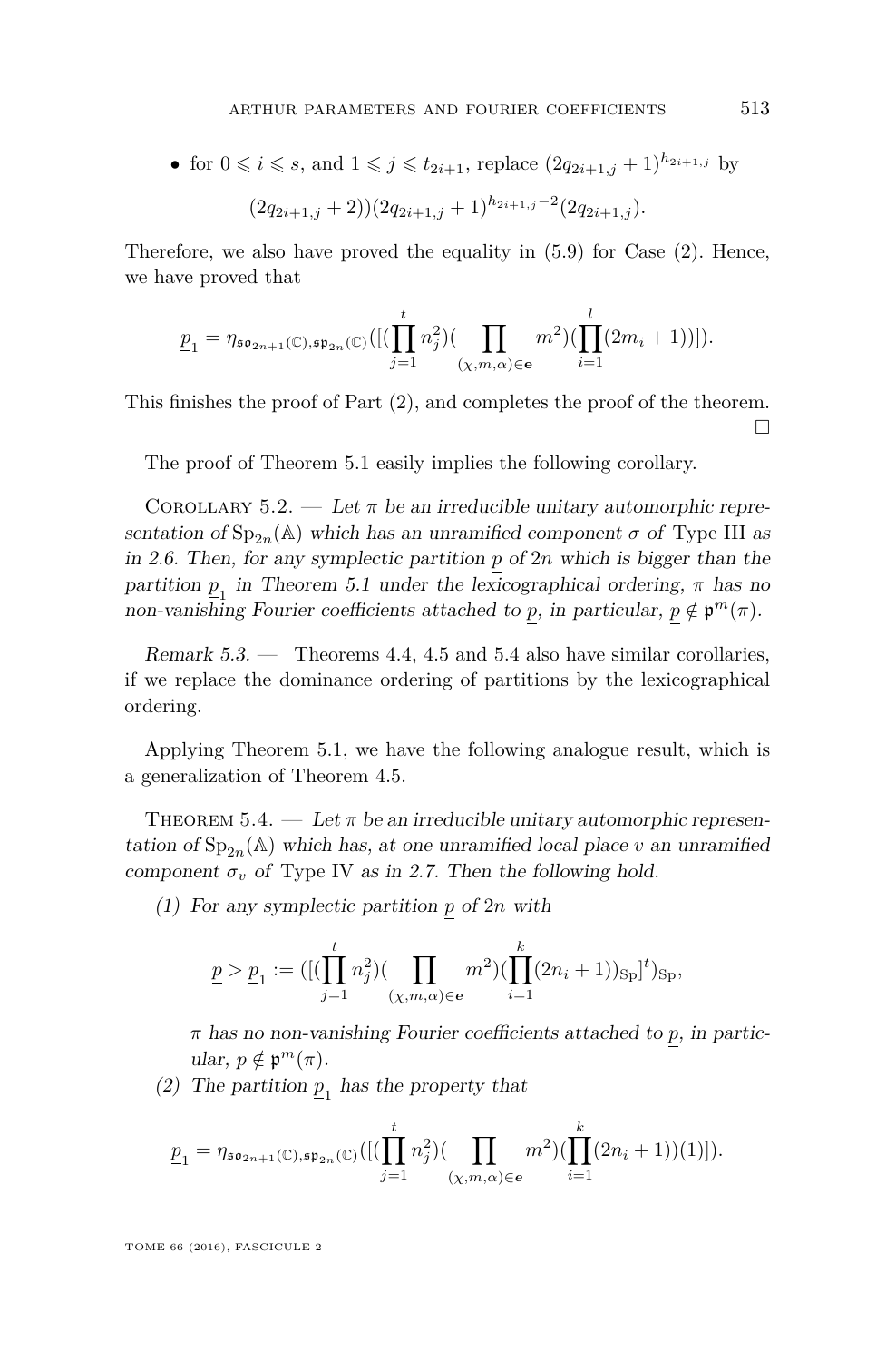Proof. — By assumption,  $\sigma_v$  corresponds to the following set of data:

$$
\{(\chi, m, \alpha) : (\chi, m, \alpha) \in \mathbf{e}\} \cup \{(\chi, n_i) : 1 \leq i \leq t\}
$$
  

$$
\cup \{(\lambda_0, 2n_1 + 1), \dots, (\lambda_0, 2n_k + 1), (1_{\text{GL}_1}, 1)\}.
$$

Rewrite  $\sigma_v$  as  $\lambda_0 \sigma'_v$ , then it is easy to see that  $\sigma'_v$  is an irreducible unramified unitary representation corresponds to the following set of data:

$$
\{(\lambda_0 \chi, m, \alpha) : (\chi, m, \alpha) \in \mathbf{e}\} \cup \{(\lambda_0 \chi, n_i) : 1 \leq i \leq t\}
$$
  

$$
\cup \{(\mathbf{1}_{\mathrm{GL}_1}, 2n_1 + 1), \dots, (\mathbf{1}_{\mathrm{GL}_1}, 2n_k + 1), (\mathbf{1}_{\mathrm{GL}_1}, 1)\}.
$$

Applying a similar argument in the proof of Theorem [5.1](#page-26-0) to  $\sigma'_v$ , we can see that for any symplectic partition *p* of 2*n* with

$$
\underline{p} > \underline{p}_1 := ([(\prod_{j=1}^t n_j^2)(\prod_{(\chi,m,\alpha)\in\mathbf{e}} m^2)(\prod_{i=1}^k (2n_i+1))_{\text{Sp}}]^t)_{\text{Sp}},
$$

*π* has no non-vanishing Fourier coefficients attached to *p*, in particular,  $p \notin \mathfrak{p}^m(\pi)$ , and

$$
\underline{p}_1=\eta_{\mathfrak{so}_{2n+1}(\mathbb{C}),\mathfrak{sp}_{2n}(\mathbb{C})}([(\prod_{j=1}^t n_j^2) (\prod_{(\chi,m,\alpha)\in\mathbf{e}} m^2) (\prod_{i=1}^k (2n_i+1))(1)]).
$$

This completes the proof of the theorem.

#### **6. Proofs of the main results**

In this section, we first establish in Section 6.1 a refined structure about the irreducible unramified representation corresponding to the unramified local Arthur parameter  $\psi_v$  for infinitely many local places where  $\psi_v$  are unramified. This result is crucial in the proof of the main result of the paper (Theorem 1.3) given in Section 6.2. In Section 6.3, we prove a result which is in fact related to Part (2) of Conjecture 1.2.

#### **6.1. On square classes**

<span id="page-38-0"></span>PROPOSITION 6.1. — For any finitely many non-square elements  $\alpha_i \notin$  $F^*/(F^*)^2$ ,  $1 \leq i \leq t$ , there are infinitely many finite places *v* such that  $\alpha_i \in (F_v^*)^2$ , for any  $1 \leq i \leq t$ .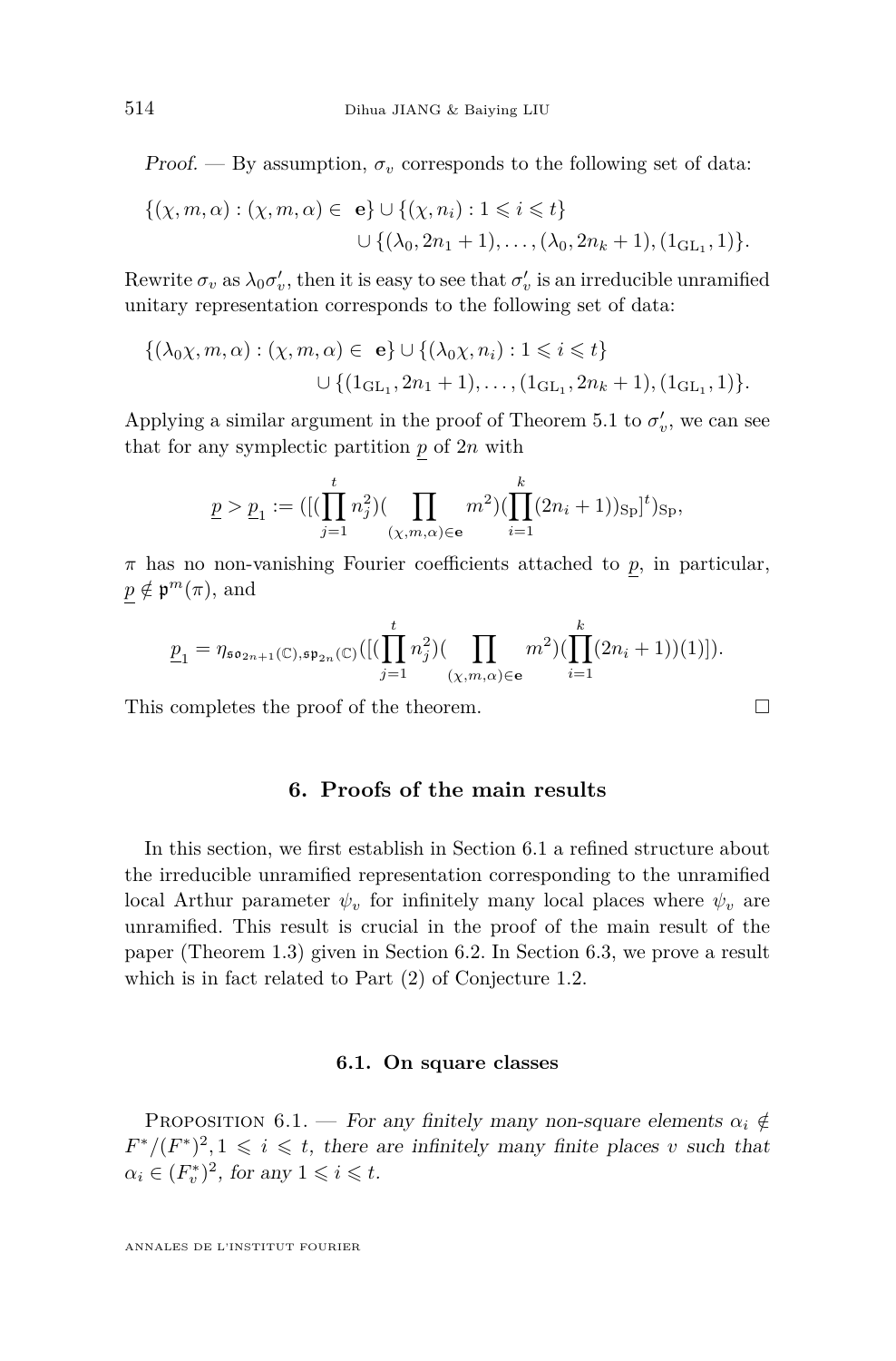Proof. — First, it is easy to find a sufficiently large set of finitely many places *S* which contains all the archimedean places, and  $s := \#(S) > t$ , such that  $\alpha_i$ 's are all non-square *S*-units. Let

$$
\mathfrak{u}_S = \{ x \in F^* : |x|_v = 1, \forall v \notin S \}
$$

be the set of *S*-units. Then, by the Dirichlet Unit Theorem (page 105 of [\[20\]](#page-43-9)),  $u<sub>S</sub>$  is a direct product of the roots of unity  $U<sub>F</sub>$  of *F* with a free abelian group of rank  $s - 1$ . Since  $-1 \in U_F$ ,  $U_F/(U_F)^2 \cong \mathbb{Z}/2\mathbb{Z}$ . Therefore,  $\mathfrak{u}_S/\mathfrak{u}_S^2 \cong (\mathbb{Z}/2\mathbb{Z})^s$ , which can be viewed as an *s*-dimensional vector space over  $\mathbb{Z}/2\mathbb{Z}$ .

Assume that  $\{\epsilon_1, \ldots, \epsilon_q\}$  is a maximal multiplicatively independent subset of  $\{\alpha_1, \ldots, \alpha_t\}$ . Extend  $\{\epsilon_1, \ldots, \epsilon_q\}$  to a set of generators of  $\mu_S / \mu_S^2$ :  $\{\epsilon_1, \ldots, \epsilon_s\}$ . Note that  $q \leq t < s$ , and any product of distinct  $\epsilon_i$ 's is also not a square. Let  $K = F(\sqrt{\epsilon_1}, \ldots, \sqrt{\epsilon_{s-1}})$ . Then it is clear that  $\epsilon_s$  is not a square in *K*. By the Global Square Theorem (Theorem 65:15 of [\[26\]](#page-43-10)) which is a special case of the result on page 194 of [\[20\]](#page-43-9), there are infinitely many places  $\omega \in S'$  of *K*, such that  $\epsilon_s \notin (K^*_{\omega})^2$ . These places induce infinitely many places which are not in *S*.

For any  $\omega \in S'$ , such that  $\omega | v$  and  $v \notin S$ , then  $\epsilon_s \notin (K^*_{\omega})^2$ , which implies that  $\epsilon_s \notin (F_v^*)^2$ . For any  $1 \leqslant i \leqslant s - 1$ , since  $\epsilon_i \in (K_\omega^*)^2$ ,  $\epsilon_s \epsilon_i \notin (K_\omega^*)^2$ , and hence  $\epsilon_s \epsilon_i \notin (F_v^*)^2$ . For any  $1 \leq i \leq s-1$ , since both  $\epsilon_s$  and  $\epsilon_s \epsilon_i$  are non-square units in  $\mathcal{O}_v$ , it is easy to see that they are in the same square class, which implies that  $\epsilon_i \in F_v^2$ . Therefore, there are infinitely many finite places *v* which are not in *S*, such that  $\epsilon_i \in F_v^2$ , for any  $1 \leq i \leq s - 1$ . Since  $\alpha_i$ 's are generated by  $\{\epsilon_1, \ldots, \epsilon_q\}$ , they are all squares in  $F_v$  for these *v*.

This completes the proof of the proposition.

Remark 6.2. — Applying Dirichlet's theorem on primes in arithmetic progressions, the law of quadratic reciprocity, and the Chinese remainder theorem, it is easy to see that for any  $M > 0$ , there are infinitely many primes  $p$  such that the numbers  $1, 2, \ldots, M$  are all residues modulo *p*. Proposition [6.1](#page-38-0) generalizes this result to arbitrary number fields.

The following proposition gives more structure on the global non-square classes occurring in any global Arthur parameter, which is of interest for future applications.

<span id="page-39-0"></span>PROPOSITION 6.3. — Given any  $\psi = \boxplus_{i=1}^r(\tau_i, b_i) \in \widetilde{\Psi}_2(\mathrm{Sp}_{2n})$ . Assume that  ${\tau_{i_1}, \ldots, \tau_{i_q}}$  is a multi-set of all the *τ*'s with non-trivial central characters, and  $\omega_{\tau_{i_j}} = \chi_{\alpha_{i_j}}$ , where  $\alpha_{i_j} \in F^*/(F^*)^2$ . Let *S* be any set of finitely many places which contains all the archimedean places,  $s := \#(S)$ , such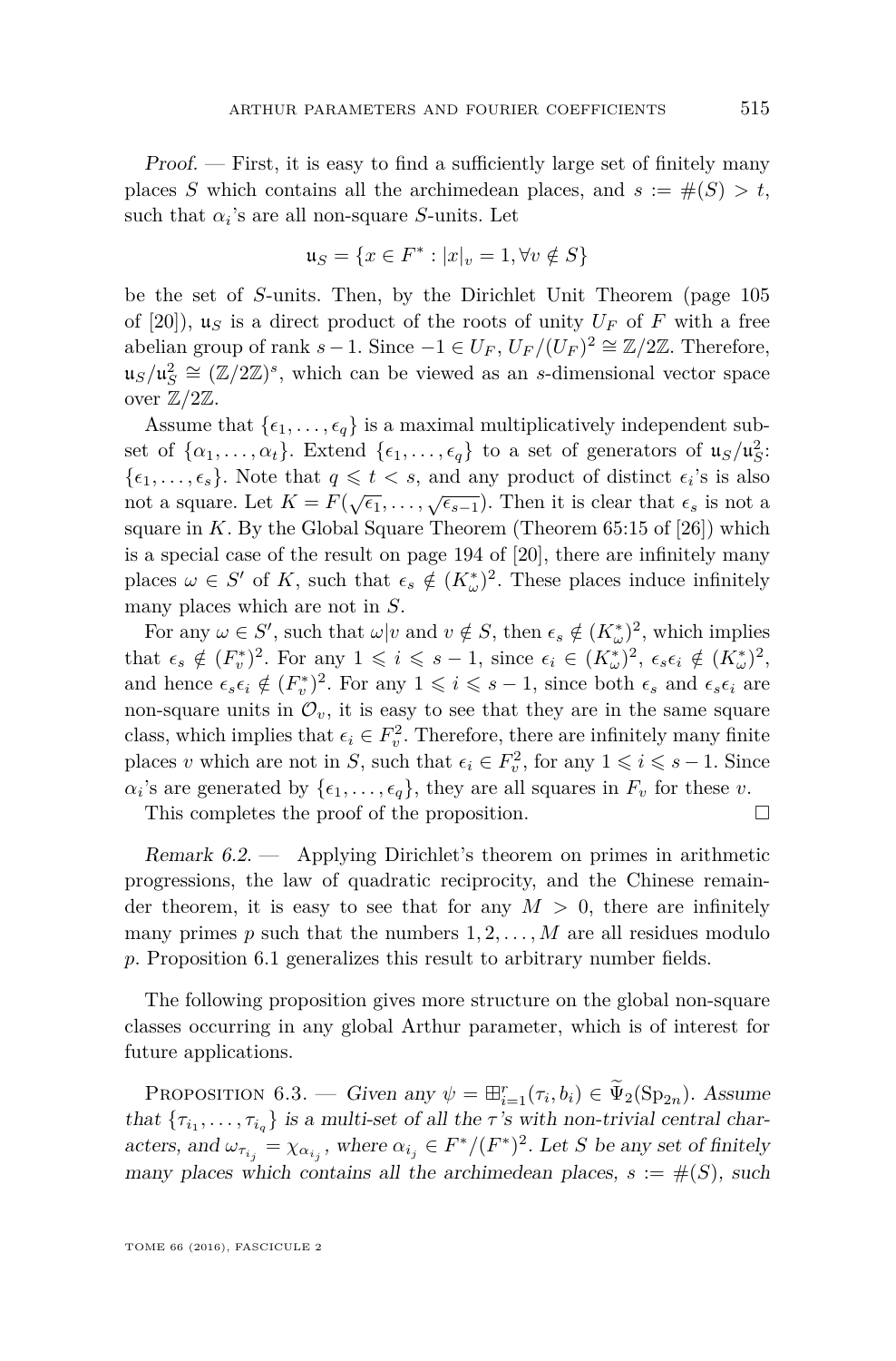that  $\alpha_{i_j}$ 's are in  $\mathfrak{u}_S$ -the set of all *S*-units. Also assume that  $\{\epsilon_1, \ldots, \epsilon_s\}$  is any set of generators of  $\mathfrak{u}_S/\mathfrak{u}_S^2$ , and  $\alpha_{i_j} = \epsilon_1^{v_{1,j}} \cdots \epsilon_s^{v_{s,j}} \delta^2$ , where  $v_{l,j} = 0$  or  $1, \delta \in \mathfrak{u}_S$ . Then  $\sum_{j=1}^q v_{l,j}$  must be even, for any  $1 \leq l \leq s$ .

*Proof.* — Assume on the contrary that there is an  $1 \leq l \leq s$ , such that  $\sum_{j=1}^{q} v_{l,j}$  is odd. By a similar argument as in the proof of Proposition [6.1,](#page-38-0) there are infinitely many places *v* which are not in *S*, such that  $\epsilon_l \notin F_v^2$ ,  $\epsilon_k \in F_v^2$ , for any  $1 \leq k \neq l \leq s$ . Then, it is easy to see that  $\prod_{i=1}^r \omega_{\tau_{i,v}}^{b_i} \neq 1$ for these *v*, as central characters of  $GL_{2n+1}(F_v)$ , applying the multiplicativity of local Hilbert symbol. Therefore,  $\prod_{i=1}^{r} \omega_{\tau_i}^{b_i} \neq 1$ , as central characters of  $GL_{2n+1}(\mathbb{A})$ , which contradicts the definition of Arthur parameters. Therefore,  $\sum_{j=1}^{q} v_{l,j}$  must be even, for any  $1 \leq l \leq s$ .

#### **6.2. The completion of the proof of Theorem [1.3](#page-4-1)**

Given any  $\psi = \boxplus_{i=1}^r (\tau_i, b_i) \in \widetilde{\Psi}_2(\mathrm{Sp}_{2n})$ . Assume that  $\{\tau_{i_1}, \ldots, \tau_{i_q}\}$  is a multi-set of all the *τ*'s with non-trivial central characters. Since all  $\tau_{i_j}$ 's are self-dual, the central characters  $\omega_{\tau_{i_j}}$ 's are all quadratic characters, which are parametrized by global non-square elements. Assume that  $\omega_{\tau_{i_j}} = \chi_{\alpha_{i_j}},$ where  $\alpha_{i_j} \in F^*/(F^*)^2$ , and  $\chi_{\alpha_{i_j}}$  is the quadratic character given by the global Hilbert symbol  $(\cdot, \alpha_{i_j})$ . Note that  $\{\alpha_{i_1}, \dots, \alpha_{i_q}\}$  is a multi-set.

By Proposition [6.1,](#page-38-0) there are infinitely many finite places  $v$ , such that  $\alpha_{i_j}$ 's are all squares in  $F_v$ , that is,  $\omega_{\tau_{i_j},v}$ 's are all trivial. Therefore, for the given  $\psi$ , there are infinitely many finite places *v* such that all  $\tau_{i,v}$ 's have trivial central characters. From the discussion in Section 2.2, for any  $\pi \in \Pi_{\psi}(\epsilon_{\psi})$ , there is a finite local place *v* with such a property that  $\pi_{\psi}$  is an irreducible unramified unitary representation of Type III as in [2.6.](#page-9-0)

Indeed, the difference between irreducible unramified unitary representations of Type III as in [2.6](#page-9-0) and general irreducible unramified unitary representations is the strongly negative part  $\sigma_{sn}$ . In general, via classification,  $\sigma_{sn}$  involves two kinds of Jordan blocks  $(1_{\text{GL}_1}, 2m_i + 1)$  and  $(\lambda_0, 2n_i + 1)$ . For a general irreducible unramified unitary representation, in order to be of Type III,  $\sigma_{sn}$  should only involve Jordan blocks  $(1_{\text{GL}_1}, 2m_i + 1)$ . From the discussion in Section 2.2, for a finite place *v* such that all  $\pi_{i,v}$ 's have trivial central characters, all Jordan blocks involved in  $\pi_v$  either have even multiplicities which will not occur in the strongly negative part, or are only  $(1_{\text{GL}_1}, 2m_i + 1)$ 's with odd multiplicities which will occur in the strongly negative part, hence  $\pi_v$  is of Type III.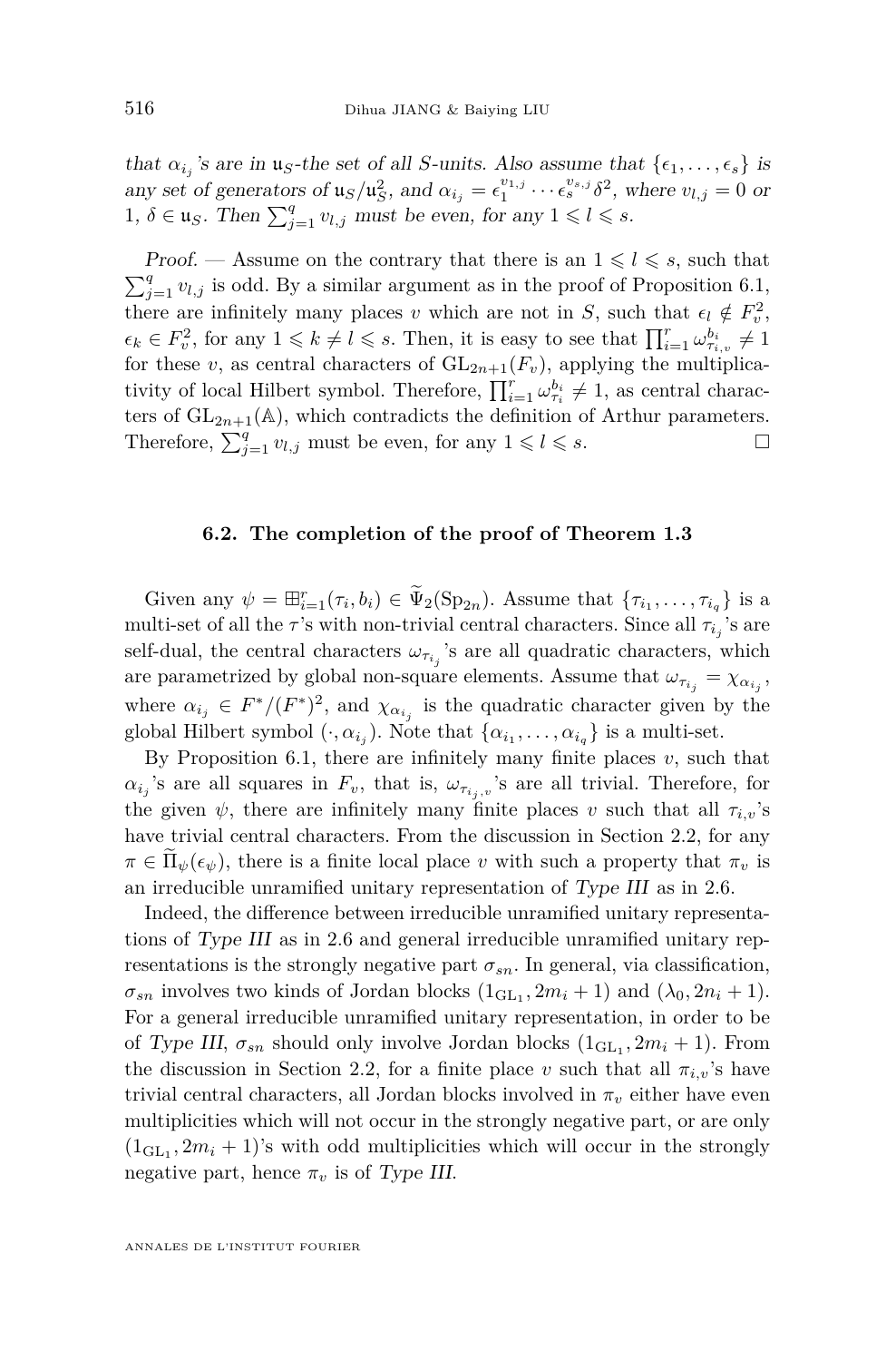By Theorem [5.1,](#page-26-0) for any symplectic partition *p* of  $2n$  with  $p > \eta_{\mathfrak{g}^\vee, \mathfrak{g}}(p(\psi))$ , *π* has no non-vanishing Fourier coefficients attached to *p*, in particular,  $p \notin \mathfrak{p}^m(\pi)$ . This completes the proof of Theorem [1.3.](#page-4-1)

#### **6.3. About Part (2) of Conjecture [1.2](#page-4-0)**

Part (2) of Conjecture [1.2](#page-4-0) can be rephrased as follows: given any  $\psi \in$  $\widetilde{\Psi}_2(Sp_{2n})$  and any  $\pi \in \widetilde{\Pi}_{\psi}(\epsilon_{\psi})$ , for any symplectic partition  $p$  which is not related to  $\eta_{\mathfrak{g}^\vee,\mathfrak{g}}(p(\psi))$  under the usual ordering of partitions, that is, the dominance ordering,  $\pi$  has no non-vanishing Fourier coefficients attached to *p*, in particular,  $p \notin \mathfrak{p}^m(\pi)$ .

Assume that *p* is a symplectic partition which is not related to  $\eta_{\mathfrak{g}^\vee,\mathfrak{g}}(p(\psi))$ under the dominance ordering. If we consider the lexicographical ordering of partitions, which is a total ordering, then in general there are two cases:

(2-1) *p* is bigger than  $\eta_{\mathfrak{g}^{\vee},\mathfrak{g}}(p(\psi))$  under the lexicographical ordering;

(2-2)  $\overline{p}$  is smaller than  $\eta_{\mathfrak{g}^\vee,\mathfrak{g}}(p(\psi))$  under the lexicographical ordering.

Replacing Theorem [5.1](#page-26-0) by Corollary [5.2](#page-37-1) in the proof of Theorem [1.3,](#page-4-1) we can easily get the following result towards confirming Part (2) of Conjecture [1.2.](#page-4-0)

<span id="page-41-0"></span>PROPOSITION 6.4. — Given any  $\psi \in \tilde{\Psi}_2(\mathrm{Sp}_{2n})$  and any  $\pi \in \tilde{\Pi}_{\psi}(\epsilon_{\psi})$ . Assume that *p* is a symplectic partition which is not related to  $\eta_{\mathfrak{g}^\vee,\mathfrak{g}}(p(\psi))$ under the dominance ordering. If *p* is bigger than  $\eta_{\mathfrak{q}^{\vee},\mathfrak{q}}(p(\psi))$  under the lexicographical ordering, then  $\pi$  has no non-vanishing Fourier coefficients attached to *p*, in particular,  $p \notin \mathfrak{p}^m(\pi)$ .

<span id="page-41-1"></span>Remark 6.5. — For certain global Arthur parameters of symplectic groups, if *p* is a symplectic partition which is not related to  $\eta_{\mathfrak{g}^\vee,\mathfrak{g}}(p(\psi))$  under the dominance ordering, then *p* is automatically bigger than  $\eta_{\mathfrak{g}^\vee,\mathfrak{g}}(p(\psi))$ under the lexicographical ordering. For example, the global Arthur parameters for  $Sp_{4mn}$  considered in [\[21\]](#page-43-4):  $\psi = (\tau, 2m) \boxplus (1_{GL_1(\mathbb{A})}, 1)$ , where  $\tau$  is an irreducible cuspidal automorphic representation of  $GL_{2n}(\mathbb{A})$ , with the properties that  $L(s, \tau, \wedge^2)$  has a simple pole at  $s = 1$ , and  $L(\frac{1}{2}, \tau) \neq 0$ . By definition,  $p(\psi) = [(2m)^{2n}1]$ . By Definition [4.3,](#page-19-1)  $\eta_{\mathfrak{g}^{\vee},\mathfrak{g}}(p(\psi)) = [(2n)^{2m}]$ . Then it is easy to see that if a symplectic partition *p* is not related to  $[(2n)^{2m}]$  under the dominance ordering, then it is automatically bigger than  $[(2n)^{2m}]$  under the lexicographical ordering.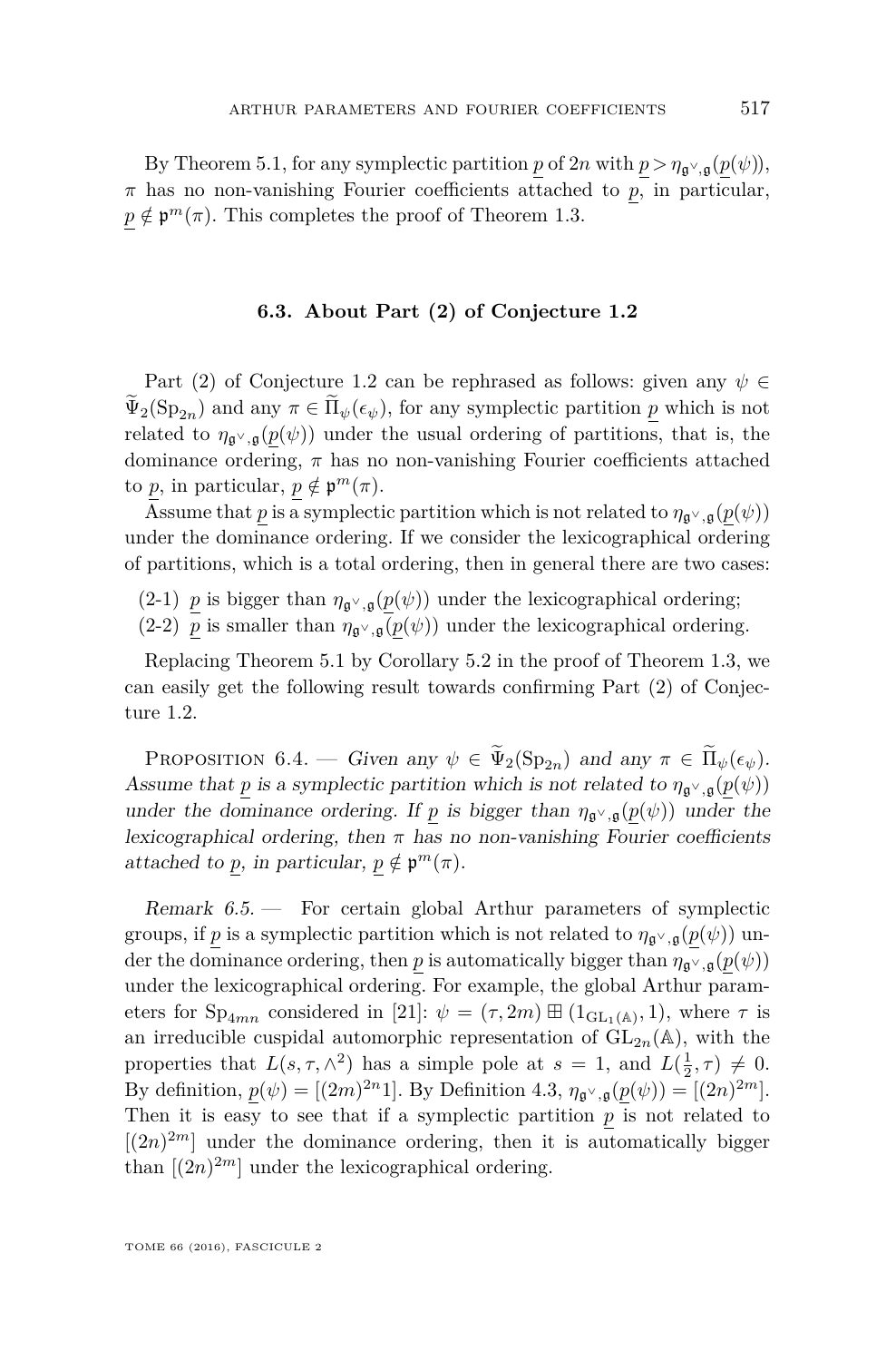#### BIBLIOGRAPHY

- <span id="page-42-17"></span>[1] P. N. Achar, "An order-reversing duality map for conjugacy classes in Lusztig's canonical quotient", Transform. Groups **8** (2003), no. 2, p. 107-145.
- <span id="page-42-10"></span>[2] J. Arthur, The endoscopic classification of representations, American Mathematical Society Colloquium Publications, vol. 61, American Mathematical Society, Providence, RI, 2013, Orthogonal and symplectic groups, xviii+590 pages.
- <span id="page-42-13"></span>[3] D. Barbasch, "The unitary spherical spectrum for split classical groups", J. Inst. Math. Jussieu **9** (2010), no. 2, p. 265-356.
- <span id="page-42-16"></span>[4] D. BARBASCH & D. A. VOGAN, JR., "Unipotent representations of complex semisimple groups", Ann. of Math. (2) **121** (1985), no. 1, p. 41-110.
- <span id="page-42-9"></span>[5] D. H. Collingwood & W. M. McGovern, Nilpotent orbits in semisimple Lie algebras, Van Nostrand Reinhold Mathematics Series, Van Nostrand Reinhold Co., New York, 1993, xiv+186 pages.
- <span id="page-42-5"></span>[6] W. T. Gan, B. H. Gross & D. Prasad, "Symplectic local root numbers, central critical *L* values, and restriction problems in the representation theory of classical groups", Astérisque (2012), no. 346, p. 1-109, Sur les conjectures de Gross et Prasad. I.
- <span id="page-42-7"></span>[7] D. Ginzburg, "Constructing automorphic representations in split classical groups", Electron. Res. Announc. Math. Sci. **19** (2012), p. 18-32.
- <span id="page-42-4"></span>[8] D. GINZBURG, D. JIANG & S. RALLIS, "On the nonvanishing of the central value of the Rankin-Selberg *L*-functions", J. Amer. Math. Soc. **17** (2004), no. 3, p. 679-722 (electronic).
- <span id="page-42-1"></span>[9] D. Ginzburg, D. Jiang, S. Rallis & D. Soudry, "*L*-functions for symplectic groups using Fourier-Jacobi models", in Arithmetic geometry and automorphic forms, Adv. Lect. Math. (ALM), vol. 19, Int. Press, Somerville, MA, 2011, p. 183- 207.
- <span id="page-42-14"></span>[10] D. Ginzburg, S. Rallis & D. Soudry, "On Fourier coefficients of automorphic forms of symplectic groups", Manuscripta Math. **111** (2003), no. 1, p. 1-16.
- <span id="page-42-15"></span>[11] ——— , "Construction of CAP representations for symplectic groups using the descent method", in Automorphic representations, *L*-functions and applications: progress and prospects, Ohio State Univ. Math. Res. Inst. Publ., vol. 11, de Gruyter, Berlin, 2005, p. 193-224.
- <span id="page-42-3"></span> $[12]$  ———, The descent map from automorphic representations of  $GL(n)$  to classical groups, World Scientific Publishing Co. Pte. Ltd., Hackensack, NJ, 2011,  $x+339$  pages.
- <span id="page-42-6"></span>[13] D. Jiang, "Automorphic integral transforms for classical groups I: Endoscopy correspondences", in Automorphic forms and related geometry: assessing the legacy of I. I. Piatetski-Shapiro, Contemp. Math., vol. 614, Amer. Math. Soc., Providence, RI, 2014, p. 179-242.
- <span id="page-42-12"></span>[14] D. Jiang & B. Liu, "Fourier coefficients for automorphic forms on quasisplit classical groups", Accepted by a special volume in honor of J. Cogdell, Comtemp. Math., AMS, 2015.
- <span id="page-42-0"></span>[15] ——— , "On Fourier coefficients of automorphic forms of GL(*n*)", Int. Math. Res. Not. IMRN (2013), no. 17, p. 4029-4071.
- <span id="page-42-8"></span>[16] ——— , "On special unipotent orbits and Fourier coefficients for automorphic forms on symplectic groups", J. Number Theory **146** (2015), p. 343-389.
- <span id="page-42-11"></span>[17] D. Jiang, B. Liu & L. Zhang, "Poles of certain residual Eisenstein series of classical groups", Pacific J. Math. **264** (2013), no. 1, p. 83-123.
- <span id="page-42-2"></span>[18] D. Jiang & L. Zhang, "A product of tensor product *L*-functions of quasi-split classical groups of Hermitian type", Geom. Funct. Anal. **24** (2014), no. 2, p. 552- 609.